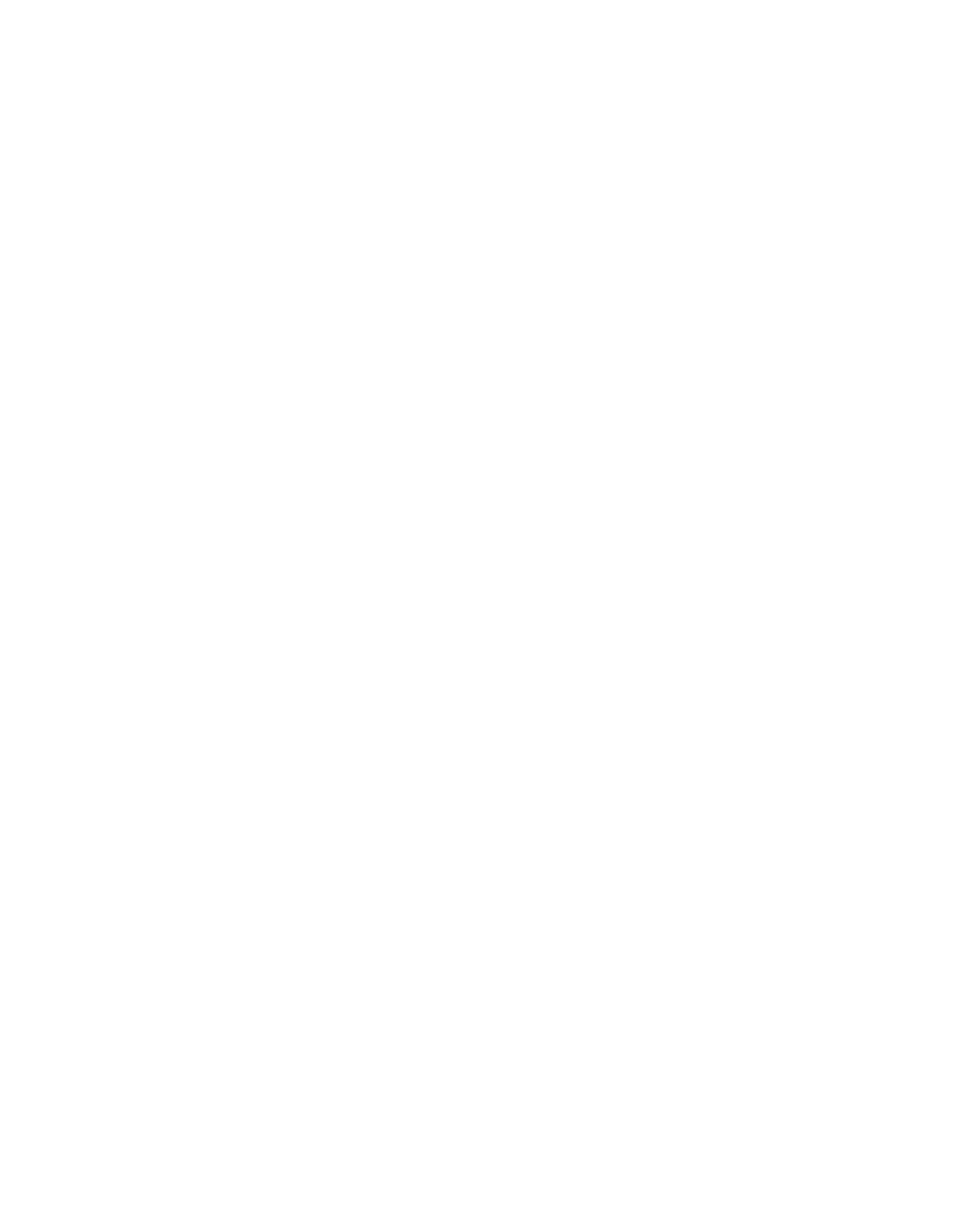# <span id="page-2-0"></span>**Table of Contents**

Note: Throughout the report, hyperlinks will be highlighted in bold, gold text. If using a hard<br>copy of this report, please see Appendix I for links to websites.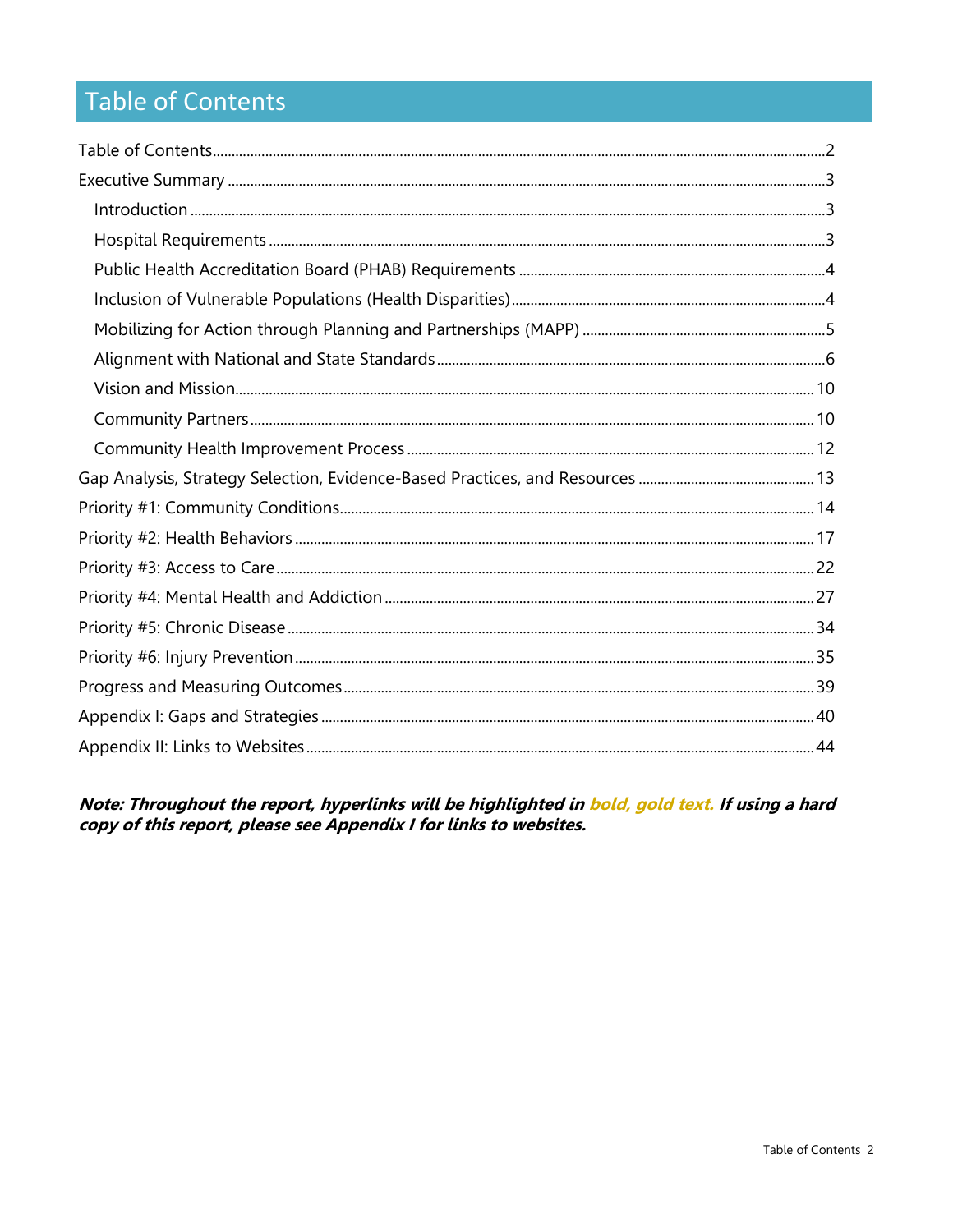# <span id="page-3-0"></span>Executive Summary

## <span id="page-3-1"></span>**Introduction**

A community health improvement plan (CHIP) is a community-driven, long-term, systematic plan to address issues identified in a community health assessment (CHA). The purpose of the CHIP is to describe how hospitals, health departments, and other community stakeholders will work to improve the health of the county. A CHIP is designed to set priorities, direct the use of resources, and develop and implement projects, programs, and policies. The CHIP is more comprehensive than the roles and responsibilities of health organizations alone, and the plan's development must include participation of a broad set of community stakeholders and partners. This CHIP reflects the results of a collaborative planning process that includes significant involvement by a variety of community sectors.

POWER Defiance County has been conducting CHAs since 2005 to measure community health status. The most recent Defiance County CHA was cross-sectional in nature and included a written survey of adults, adolescents and parents within Defiance County. The questions were modeled after the survey instruments used by the Centers for Disease Control and Prevention (CDC) for their national and state Behavioral Risk Factor Surveillance System (BRFSS), Youth Risk Behavior Surveillance System (YRBSS) and the National Survey of Children's Health (NSCH). This has allowed Defiance County to compare their CHA data to national, state and local health trends. Community stakeholders were actively engaged in the early phases of CHA planning and helped define the content, scope, and sequence of the project.

The Defiance County General Health District contracted with the Hospital Council of Northwest Ohio (HCNO), a neutral, regional, nonprofit hospital association, to facilitate the CHA and CHIP. The health department then invited various community stakeholders to participate in community health improvement process. Data from the most recent CHA was carefully considered and categorized into community priorities with accompanying strategies. This was done using the National Association of County and City Health Officials' (NACCHO) national framework, Mobilizing for Action through Planning and Partnerships (MAPP). Over the next three years, these priorities and strategies will be implemented at the county-level with the hope to improve population health and create lasting, sustainable change. It is the hope of POWER Defiance County that each agency in the county will tie their internal strategic plan to at least one strategy in the CHIP.

## **Hospital Requirements**

#### **Internal Revenue Services (IRS)**

The Defiance County CHA and CHIP fulfills national mandated requirements for hospitals in the county. The H.R. 3590 Patient Protection and Affordable Care Act (ACA), enacted in March 2010, added new requirements in Part V, Section B, on 501 (c)(3) organizations that operate one or more hospital facilities. Each 501 (c)(3) hospital organization must conduct a CHNA and adopt an implementation strategy at least once every three years in order to maintain tax-exempt status. To meet these requirements, the hospital shifted their definition of "community" to encompass the entire county, and collaboratively completed the CHA and CHIP, compliant with IRS requirements. This will result in increased collaboration, less duplication, and sharing of resources. This report serves as the implementation strategy for Community Memorial Hospital, Mercy Health Defiance, and ProMedica Defiance Regional Hospital and documents the hospital's efforts to address the community health needs identified in the CHA.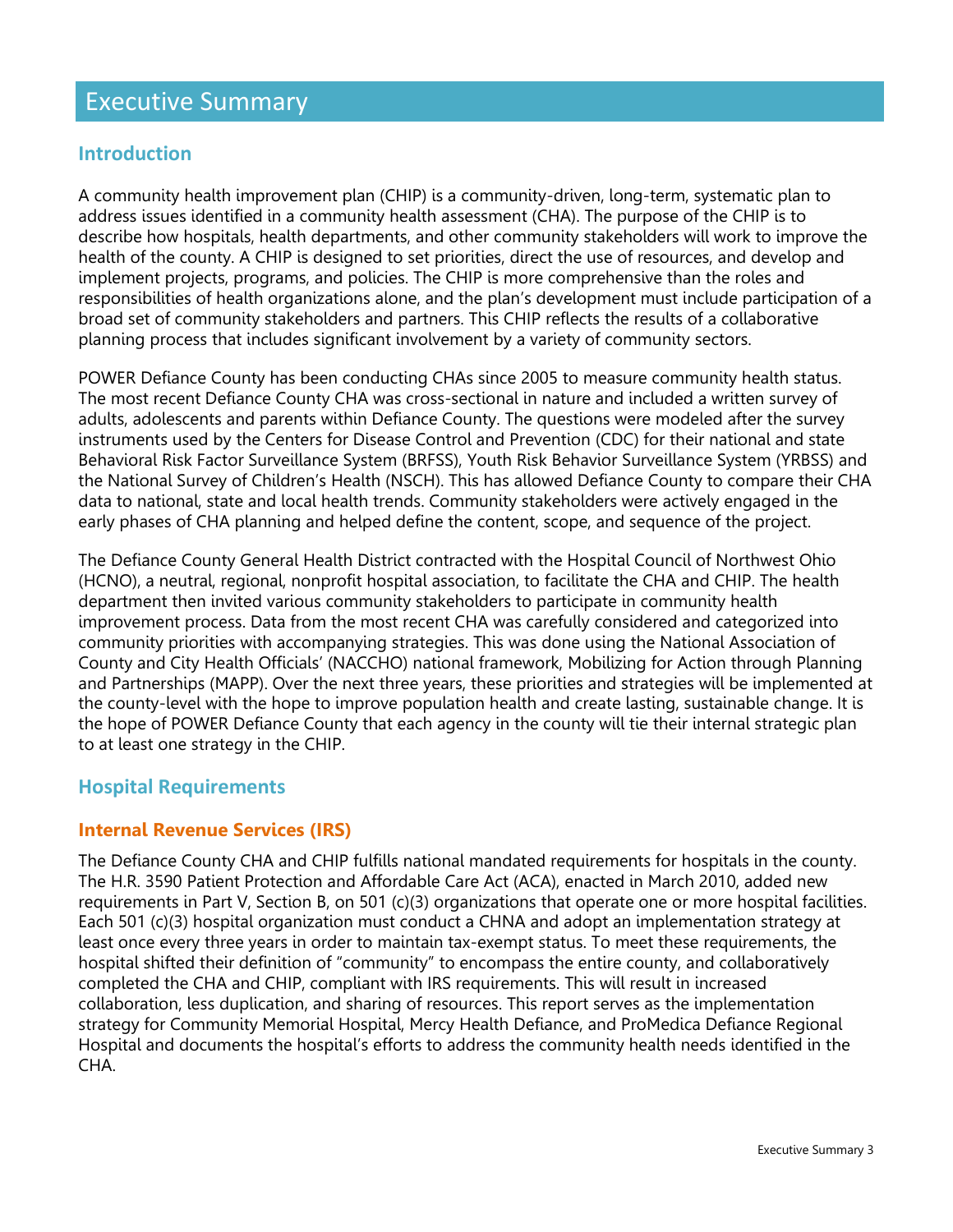#### **Hospital Mission Statement's**

#### Community Memorial Hospital

Mission: We are a team of caring professionals committed to serving our communities by providing quality healthcare services while promoting healthy living.

#### **Mercy Health Defiance**

Mission: To extend the compassionate ministry of Jesus by improving the health and well-being of our communities and bring good help to those in need, especially people who are poor, dying and underserved.

#### ProMedica Defiance Regional Hospital

Mission: To improve your health and well-being.

## <span id="page-4-0"></span>**Public Health Accreditation Board (PHAB) Requirements**

National Public Health Accreditation status through the Public Health Accreditation Board (PHAB) is the measurement of health department performance against a set of nationally recognized, practice-focused and evidenced-based standards. The goal of the national accreditation program is to improve and protect the health of the public by advancing the quality and performance of Tribal, state, local, and territorial public health departments. PHAB requires that CHIPs be completed at least every five years, however, Ohio state law (ORC 3701.981) requires that health departments and hospitals collaborate to create a CHIP every three years. Additionally, PHAB is a voluntary national accreditation program, however the State of Ohio requires that all local health departments become accredited by 2020, making it imperative that all PHAB requirements are met.

PHAB standards also require that a community health improvement model is utilized when planning CHIPs. This CHIP was completed using NACCHO's MAPP process. MAPP is a national, community-driven planning process for improving community health. This process was facilitated by HCNO in collaboration with various local agencies representing a variety of sectors.

#### <span id="page-4-1"></span>**Inclusion of Vulnerable Populations (Health Disparities)**

<span id="page-4-2"></span>Approximately 11% of Defiance County residents were below the poverty line, according to the 2014- 2018 American Community Survey 5 year estimates. For this reason, data is broken down by income (less than \$25,000 and greater than \$25,000) throughout the report to show disparities.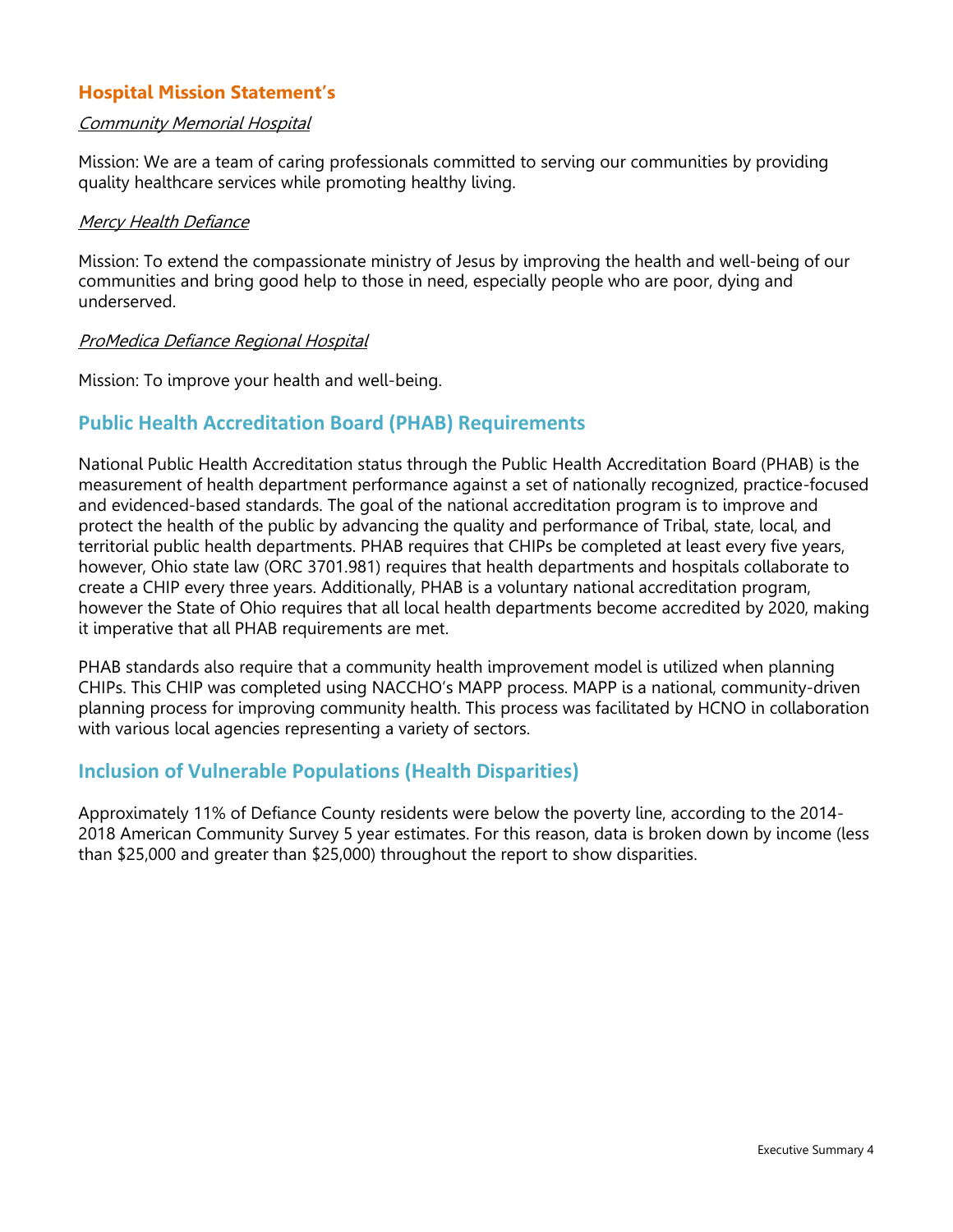## **Mobilizing for Action through Planning and Partnerships (MAPP)**

NACCHO's strategic planning tool, MAPP, guided this community health improvement process. The MAPP framework includes six phases which are listed below:

- 1. Organizing for success and partnership development
- 2. Visioning
- 3. The four assessments
- 4. Identifying strategic issues
- 5. Formulate goals and strategies
- 6. Action cycle

The MAPP process includes four assessments: community themes and strengths, forces of change, local public health system assessment, and the community health status assessment. These four assessments were used by POWER Defiance to prioritize specific health issues and population groups which are the foundation of this plan. Figure 1.1 illustrate how each of the four assessments contributes to the MAPP process.

#### **Figure 1.1 The MAPP model**

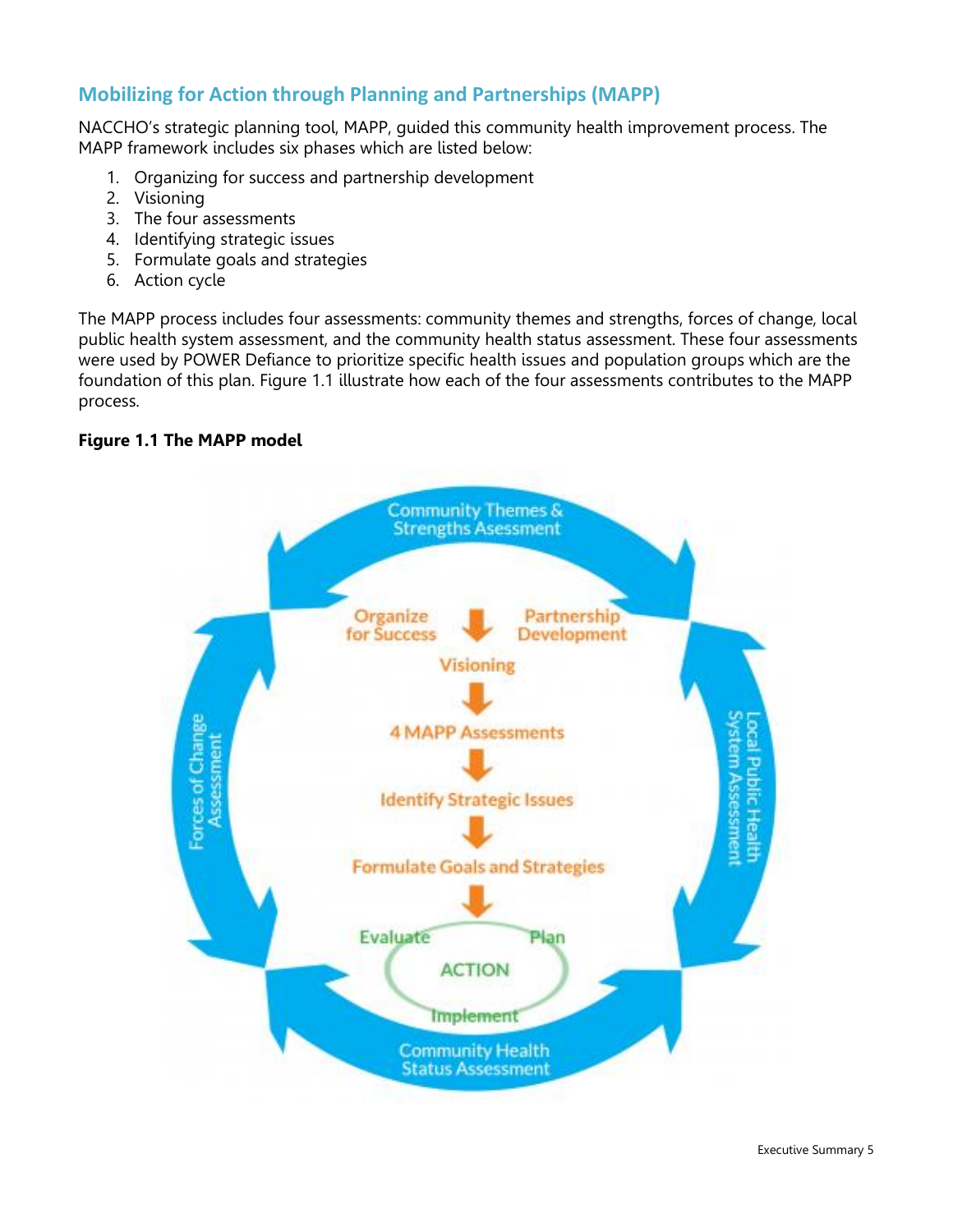## <span id="page-6-0"></span>**Alignment with National and State Standards**

The 2021-2023 Defiance County Community Health Improvement Plan priorities align perfectly with regional, state and national priorities. Defiance County will be addressing the following *priority factors:* community conditions, health behaviors, and access to care. Defiance County will be addressing the following *priority health outcomes: mental health and addiction and chronic disease.* Additionally, Defiance County will be addressing *injury prevention*.

#### **Healthy People 2030**

Defiance County's priorities also fit specific Healthy People 2030 goals. For example:

- Mental Health and Mental Disorder (MHMD) 01: Reduce the suicide rate
- Heart Disease and Stroke (HDS) 01: Improve cardiovascular health in adults

Please visit **[Healthy People 2030](https://health.gov/healthypeople/objectives-and-data)** for a complete list of goals and objectives.

#### **Ohio State Health Improvement Plan (SHIP)**

The 2020-2022 SHIP serves as a strategic menu of priorities, objectives, and evidence-based strategies to be implemented by state agencies, local health departments, hospitals and other community partners and sectors beyond health including education, housing, employers, and regional planning.

The SHIP includes a strategic set of measurable outcomes that the state will monitor on an annual basis. Given that the overall goal of the SHIP is to ensure all Ohioan's achieve their full health potential, the state will track the following health indicators: self-reported health status (reduce the percent of Ohio adults who report fair or poor health) and premature death (reduce the rate of deaths before age 75).

The SHIP also takes a comprehensive approach to improving Ohio's greatest health priorities by identifying 3 priority factors (community conditions, health behaviors, and access to care) that impact the 3 priority health outcomes (mental health and addiction, chronic disease, and maternal and infant health).

The three priority factors include the following:

- 1. **Community Conditions** (includes housing affordability and quality, poverty, K-12 student success, and adverse childhood experiences)
- 2. **Health Behaviors** (includes tobacco/nicotine use, nutrition, and physical activity)
- 3. **Access to Care** (includes health insurance coverage, local access to healthcare providers, and unmet needs for mental health care)

The three priority health outcomes include the following:

- 1. **Mental Health and Addiction** (includes depression, suicide, youth drug use, and drug overdose deaths)
- 2. **Chronic Disease** (includes conditions such as heart disease, diabetes and childhood conditions [asthma and lead])
- 3. **Maternal and Infant Health** (includes infant and maternal mortality and preterm births)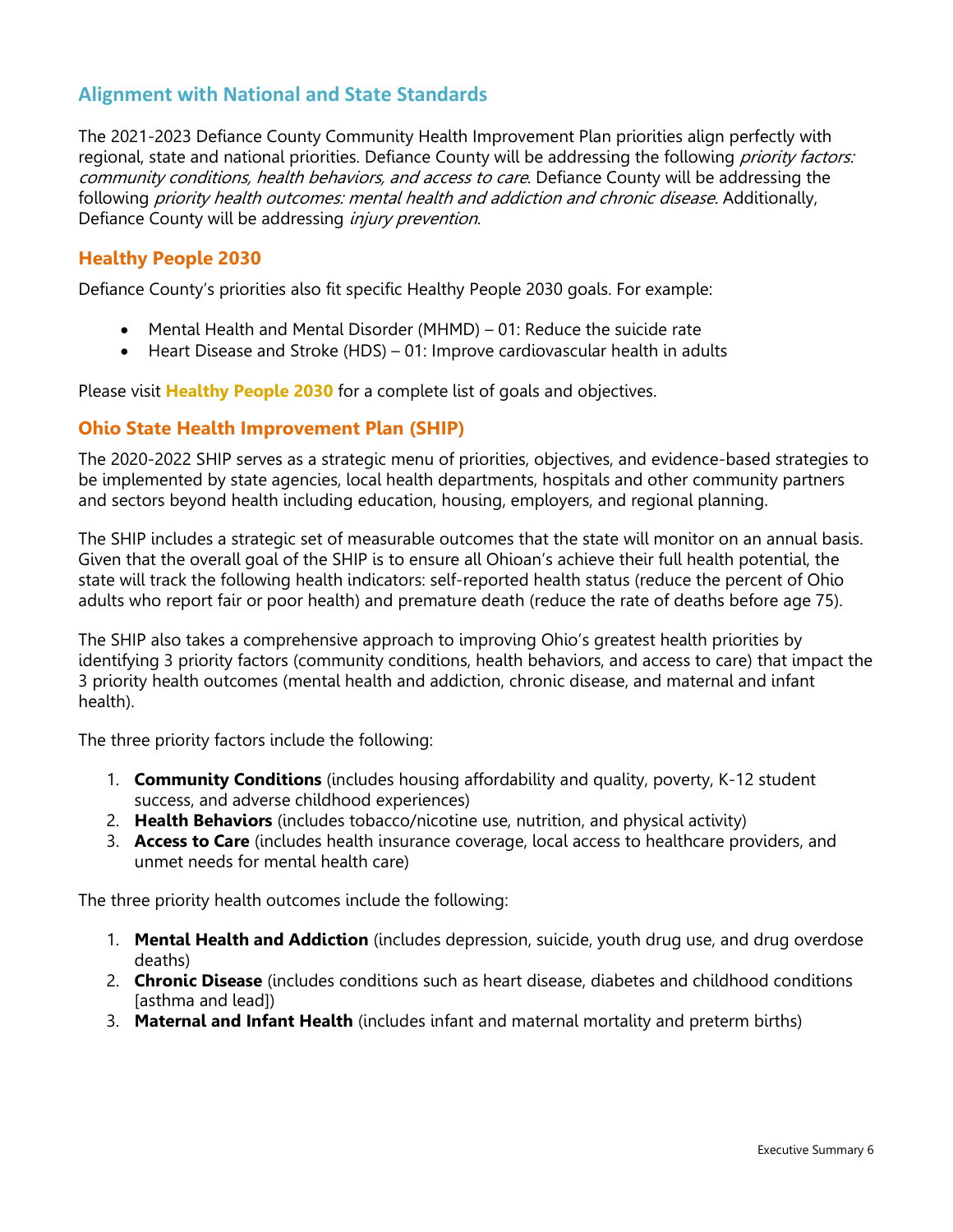The Defiance County CHIP was required to select at least 1 priority factor, 1 priority health outcome, 1 indicator for each identified priority, and 1 strategy for each selected priority to align with the 2020-2022 SHIP.

Note: This symbol will be used throughout the report when a priority, indicator, or strategy directly aligns with the 2020-2022 SHIP. Whenever possible, the Defiance County CHIP identifies strategies likely to reduce disparities and inequities. This symbol **√** will be used throughout the report when a strategy is identified as likely to reduce disparities and inequities. Throughout the report, hyperlinks will be highlighted in **bold, gold text**.

The following Defiance County priority factors, priority indicators, and strategies very closely align with the 2020-2022 SHIP:

| <b>Priority Factors</b>               | <b>Priority Indicators</b>                                                                                                                                                                                                                          | <b>Strategies to Impact</b><br><b>Priority Indicators</b>                                                                                                                                                                                                                                     | <b>Additional Aligned</b><br><b>Strategies</b>                                                    |
|---------------------------------------|-----------------------------------------------------------------------------------------------------------------------------------------------------------------------------------------------------------------------------------------------------|-----------------------------------------------------------------------------------------------------------------------------------------------------------------------------------------------------------------------------------------------------------------------------------------------|---------------------------------------------------------------------------------------------------|
| <b>Community</b><br><b>Conditions</b> | Affordable and available<br>$\bullet$<br>housing units<br>Kindergarten readiness<br>$\bullet$                                                                                                                                                       | Affordable housing<br>$\bullet$<br>development and<br>preservation<br>Early childhood home<br>$\bullet$<br>visiting programs                                                                                                                                                                  | Health in all policies                                                                            |
| <b>Health</b><br><b>Behaviors</b>     | Youth vegetable<br>$\bullet$<br>consumption<br>Youth fruit consumption<br>$\bullet$<br>Adult physical activity<br>$\bullet$<br>Child physical activity<br>$\bullet$<br>Adult smoking<br>$\bullet$<br>Youth all<br>$\bullet$<br>tobacco/nicotine use | Healthy food initiatives<br>in food banks<br>Food insecurity and<br>$\bullet$<br>screening referral<br>Community-wide<br>physical activity<br>campaigns<br>Complete Streets and<br>$\bullet$<br>streetscape design<br>initiatives<br>Mass media campaigns<br>$\bullet$<br>against tobacco use | N/A                                                                                               |
| <b>Access to</b><br>Care              | Primary care health<br>$\bullet$<br>professional shortage<br>areas<br>Mental health<br>$\bullet$<br>professional shortage<br>areas                                                                                                                  | Health literacy<br>interventions<br>Public transportation<br>$\bullet$<br>systems                                                                                                                                                                                                             | Guides for family<br>services and support<br>Dental awareness<br>$\bullet$<br>Workforce shortages |

|  |  |  | Figure 1.2 2022-2024 Defiance CHIP Alignment with the 2020-2022 SHIP |  |  |  |
|--|--|--|----------------------------------------------------------------------|--|--|--|
|  |  |  |                                                                      |  |  |  |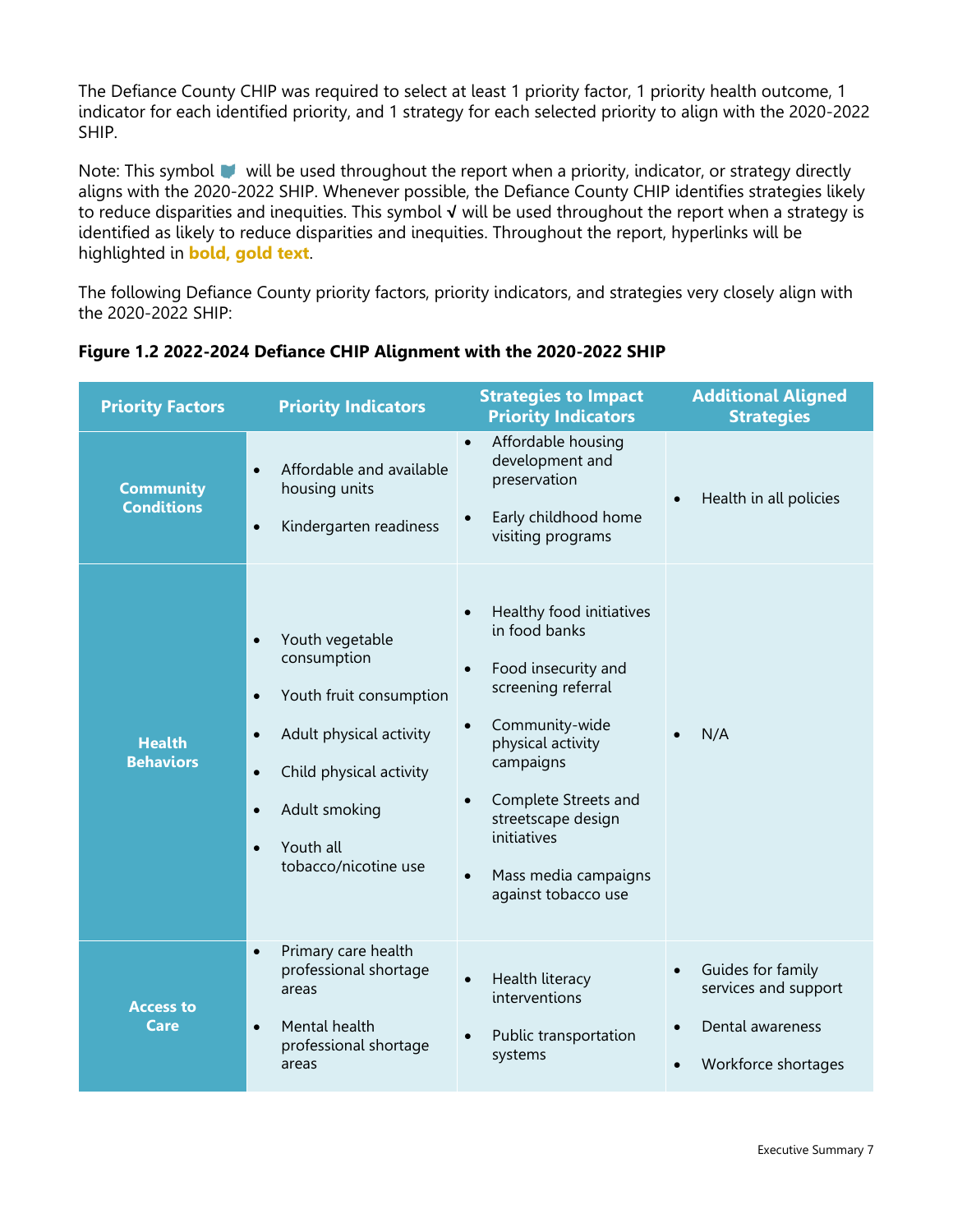| <b>Priority Health</b><br><b>Outcomes</b> | <b>Priority Indicators</b>                                                          | <b>Strategies to Impact</b><br><b>Priority Indicators</b>                                                                                 | <b>Additional Aligned</b><br><b>Strategies</b>                                                                                                                                                                                                                                                                                                                                               |
|-------------------------------------------|-------------------------------------------------------------------------------------|-------------------------------------------------------------------------------------------------------------------------------------------|----------------------------------------------------------------------------------------------------------------------------------------------------------------------------------------------------------------------------------------------------------------------------------------------------------------------------------------------------------------------------------------------|
| <b>Mental Health</b><br>and Addiction     | Youth suicide deaths<br>Youth depression<br>$\bullet$                               | Universal school-based<br>$\bullet$<br>suicide awareness and<br>education programs<br>School-based social<br>and emotional<br>instruction | Develop a unified<br>$\bullet$<br>approach to youth<br>prevention<br>programming<br>Mass media campaigns<br>$\bullet$<br>to support positive<br>mental health<br>Community based<br>$\bullet$<br>mental health<br>education<br>Mass media campaigns<br>$\bullet$<br>against risky behaviors<br>and substance abuse<br>School-based<br>$\bullet$<br>alcohol/other drug<br>prevention programs |
| <b>Chronic</b><br><b>Disease</b>          | Hypertension<br>$\bullet$<br><b>Diabetes</b><br>$\bullet$<br>Coronary heart disease | Blood pressure screening<br>for adults aged 18 and<br>older, including obtaining<br>measurements outside of<br>the clinical setting       | N/A<br>$\bullet$                                                                                                                                                                                                                                                                                                                                                                             |

| <b>Other</b>             | <b>Priority Indicators</b>                                      | <b>Strategies to Impact</b><br><b>Priority Indicators</b> | <b>Additional Aligned</b><br><b>Strategies</b>                                                                                                                                                     |
|--------------------------|-----------------------------------------------------------------|-----------------------------------------------------------|----------------------------------------------------------------------------------------------------------------------------------------------------------------------------------------------------|
| <b>Injury Prevention</b> | Adult physical activity<br>Child physical activity<br>$\bullet$ | Activity programs for<br>older adults                     | Increase the use of safe<br>sleep practices<br>Increase awareness of<br>child passenger safety<br>best practices<br>Increase community<br>awareness and<br>education of risky<br>driving behaviors |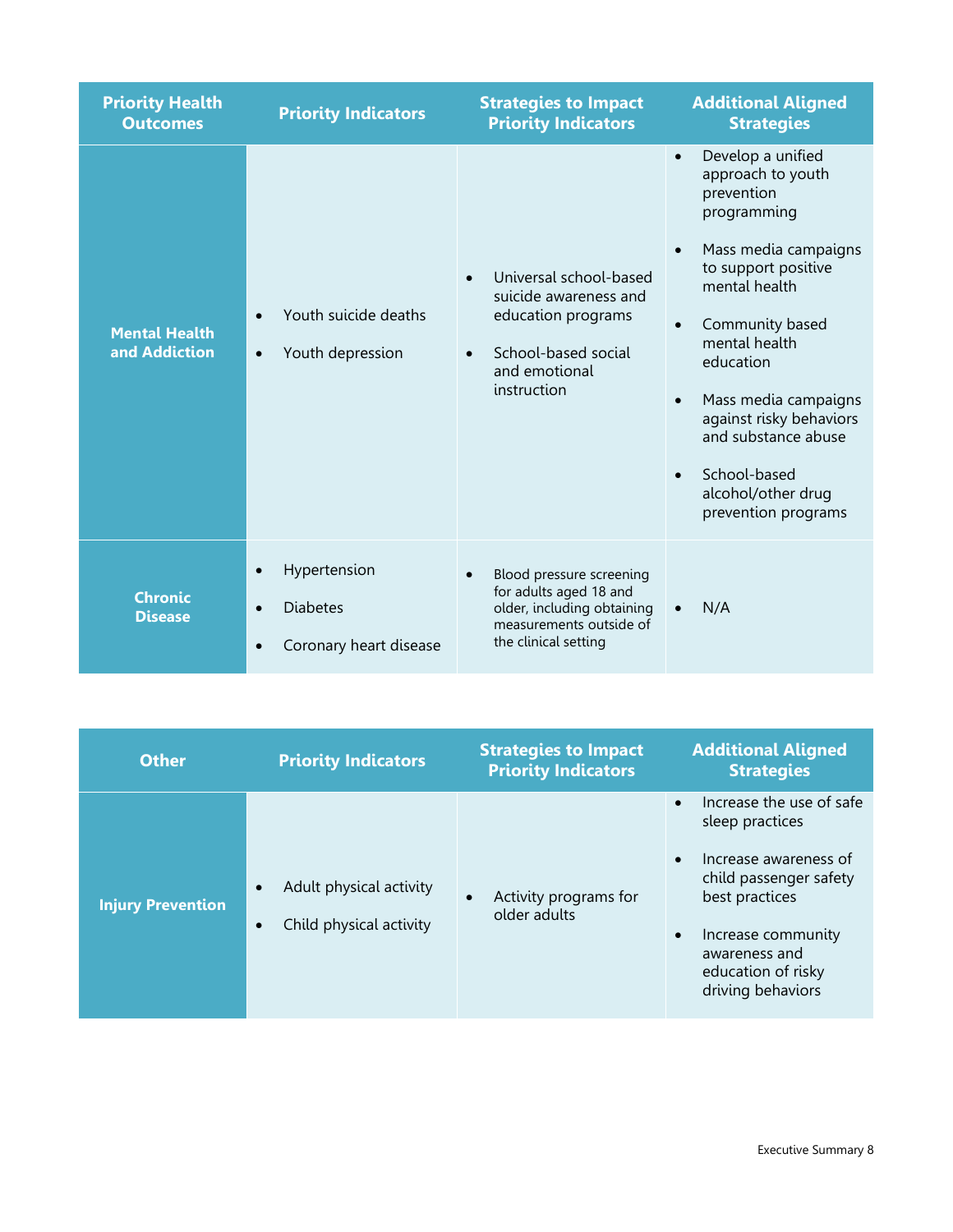### **Alignment with National and State Standards, continued**

#### **Figure 1.3 2020-2022 State Health Improvement Plan (SHIP) Overview**

Health eauity is achieved when all people in a community have access to affordable, inclusive and auality infrastructure Equity and services that, despite historical and contemporary injustices, allows them to reach their full health potential.

The SHIP identifies three priority factors and three priority health outcomes that affect the overall health and well-being **Priorities** of children, families and adults of all ages.

# What shapes our health and well-being?

Many factors, including these 3 SHIP priority factors\*:

#### **Community conditions**

- . Housing affordability and quality
- Poverty
- K-12 student success
- Adverse childhood experiences

#### **Health behaviors**

- . Tobacco/nicotine use
- · Nutrition
- Physical activity

#### Access to care

- · Health insurance coverage
- Local access to healthcare providers
- . Unmet need for mental health care

# How will we know if health is improving in Ohio?

The SHIP is designed to track and improve these 3 SHIP priority health outcomes:



The SHIP provides state and local partners with a menu of effective policies and programs to improve Ohio's **Strategies** performance on these priorities.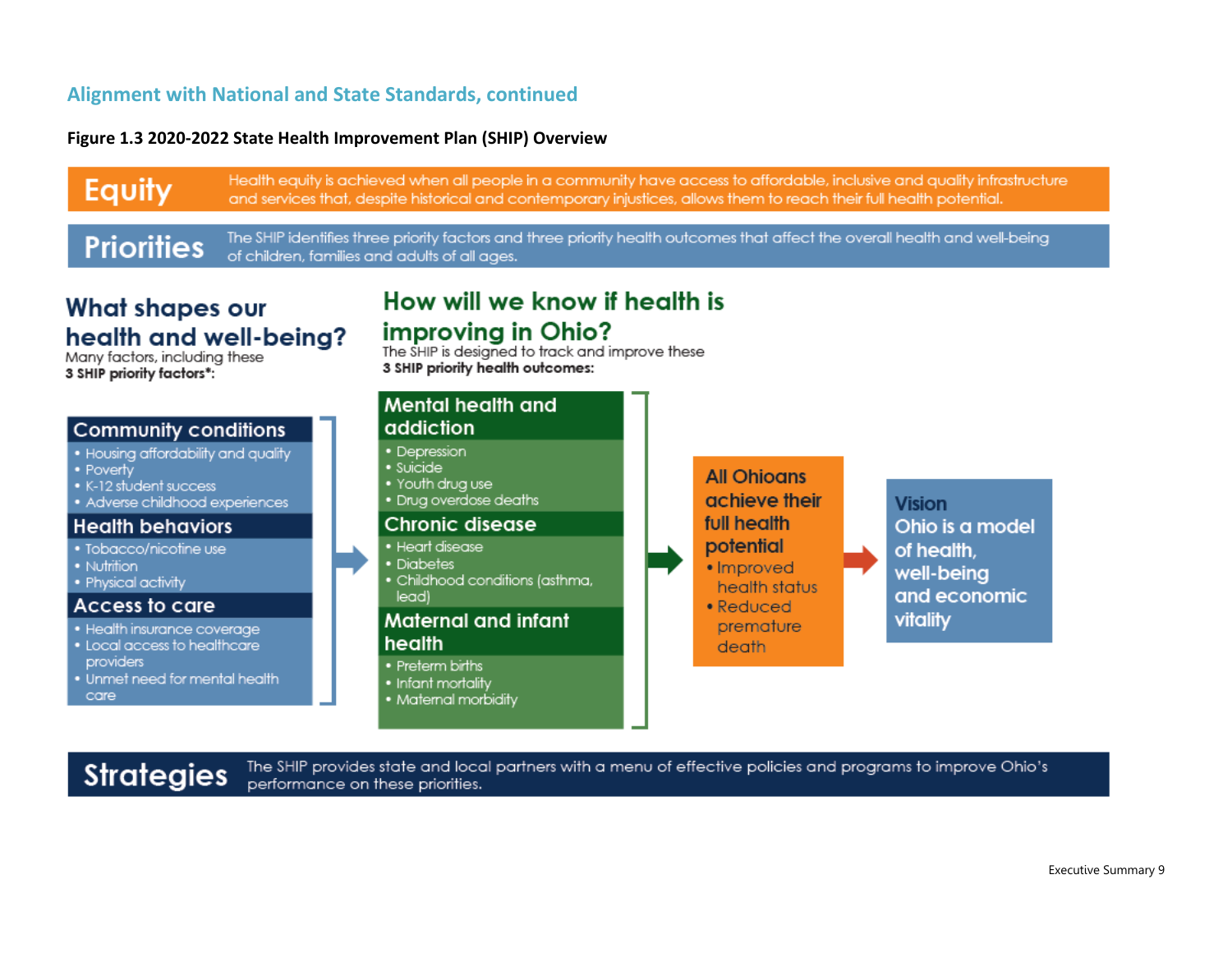#### <span id="page-10-0"></span>**Vision and Mission**

Vision statements define a mental picture of what a community wants to achieve over time while the mission statement identifies why an organization/coalition exists and outlines what it does, who it does it for, and how it does what it does.

#### **The Vision of POWER Defiance County**

Working collaboratively to optimize the health and well-being of Defiance County.

#### **The Mission of POWER Defiance County**

<span id="page-10-1"></span>**P**romoting **o**verall **w**ellness and **e**mpowering **r**esidents.

#### **Community Partners**

The CHIP was planned by various agencies and service-providers within Defiance County. From July 2021 to September 2021, POWER Defiance County reviewed many data sources concerning the health and social challenges that Defiance County residents are facing. They determined priority issues which, if addressed, could improve future outcomes; determined gaps in current programming and policies; examined best practices and solutions; and determined specific strategies to address identified priority issues. We would like to recognize these individuals and thank them for their dedication to this process:

#### **POWER Defiance County**

Ayersville Local Schools City of Defiance Community Memorial Hospital Credit Adjustments Inc. Defiance Area Foundation Defiance Area YMCA Defiance City Schools Defiance County Commissioners Defiance County Drug Free Coalition Defiance County General Health District Defiance County Juvenile Court Defiance County Ohio State University Extension Office Defiance County Public Library System Defiance Development and Visitors Bureau Defiance Dream Center Defiance 2100 Fairview School District Family and Children First Council Four County ADAMhs Board Hicksville Schools Hicksville Village Maumee Valley Guidance Center Mercy Health Defiance Ministerial Association Northeastern Local Schools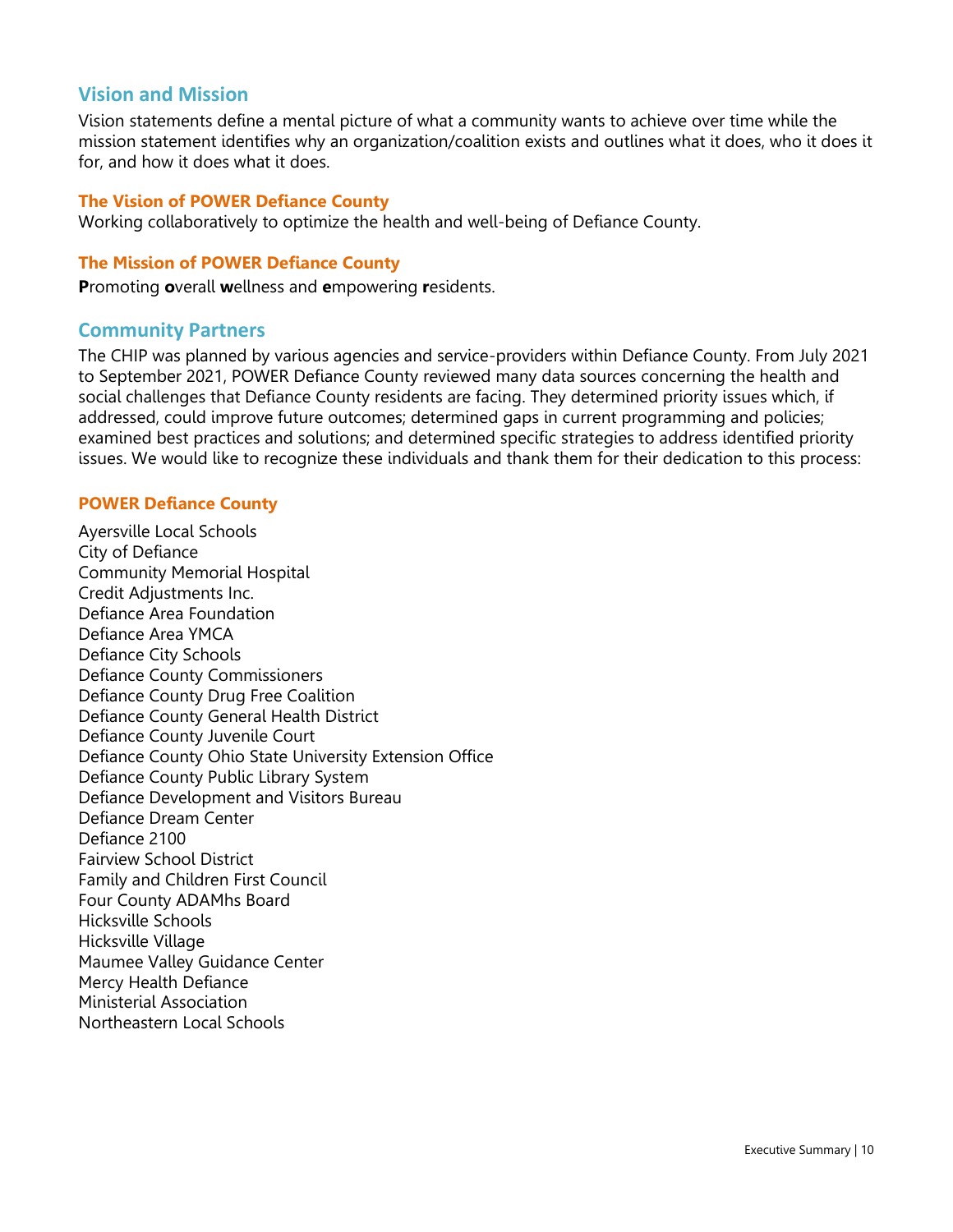#### **POWER Defiance County, continued**

Northwestern Ohio Community Action Commission ProMedica Defiance Regional Hospital Recovery Services of Northwest Ohio The Ridge Project United Way of Defiance County

#### **Hospital Council of Northwest Ohio (HCNO)**

<span id="page-11-0"></span>The community health improvement process was facilitated by Gabrielle Mackinnon, Community Health Improvement Manager, from HCNO.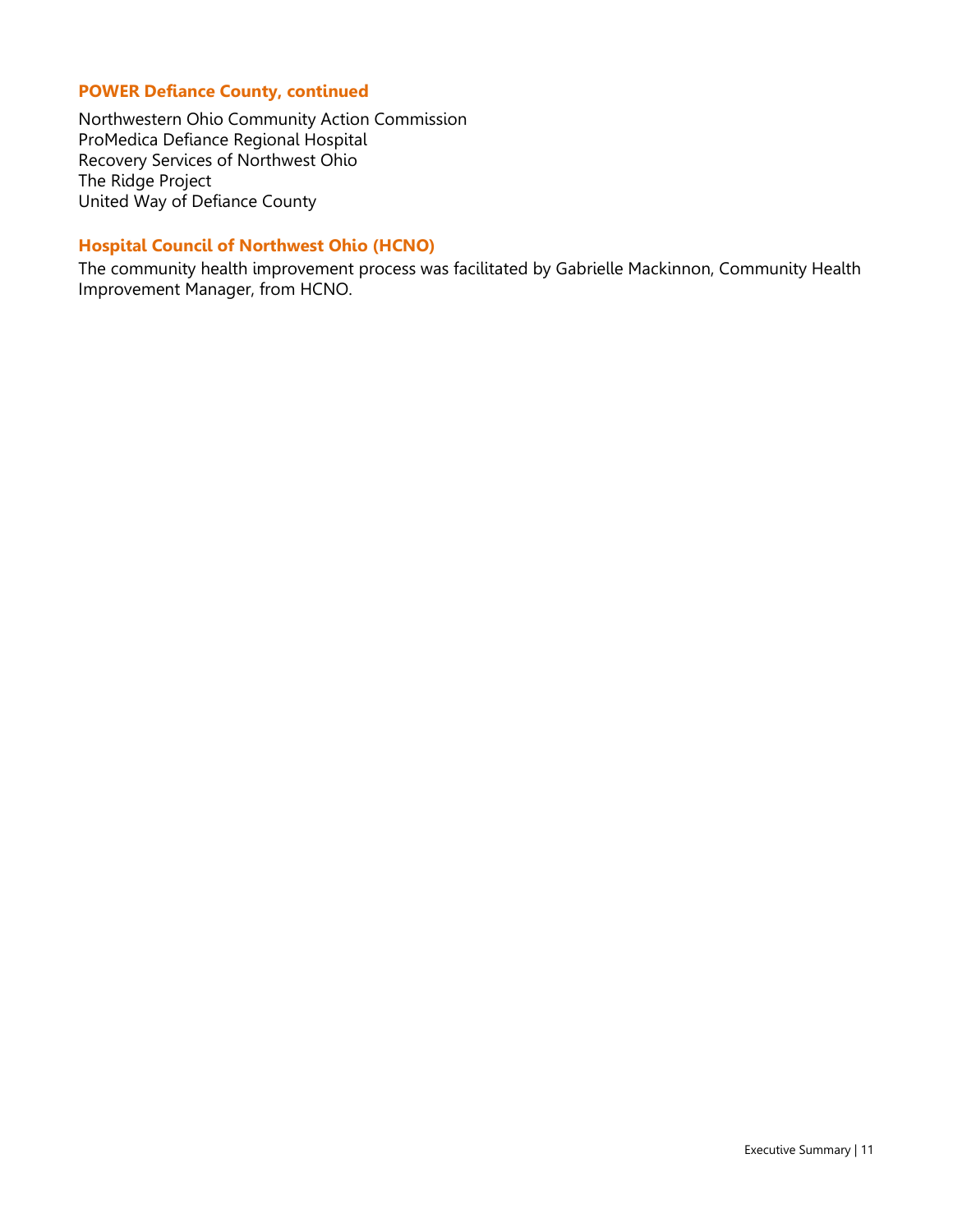## **Community Health Improvement Process**

Beginning in July 2021, the POWER Defiance County met four (4) times and completed the following planning steps:

- 1. Initial Meeting
	- Review the process and timeline
	- Finalize committee members
	- Create or review vision
- 2. Choose Priorities
	- Use of quantitative and qualitative data to prioritize target impact areas
- 3. Rank Priorities
	- Rank health problems based on magnitude, seriousness of consequences, and feasibility of correcting
- 4. Community Themes and Strengths Assessment
	- Open-ended questions for committee on community themes and strengths
- 5. Forces of Change Assessment
	- Open-ended questions for committee on forces of change
- 6. Local Public Health Assessment
	- Review the Local Public Health System Assessment with committee
- 7. Gap Analysis
	- Determine discrepancies between community needs and viable community resources to address local priorities
	- Identify strengths, weaknesses, and evaluation strategies
- 8. Quality of Life Survey
	- Review results of the Quality-of-Life Survey with committee
- 9. Strategic Action Identification
	- Identification of evidence-based strategies to address health priorities
- 10. Best Practices
	- Review of best practices, proven strategies, evidence continuum, and feasibility continuum
- 11. Resource Assessment
	- Determine existing programs, services, and activities in the community that address specific strategies
- 12. Draft Plan
	- Review of all steps taken
	- Action step recommendations based on one or more of the following: enhancing existing efforts, implementing new programs or services, building infrastructure, implementing evidence-based practices, and feasibility of implementation.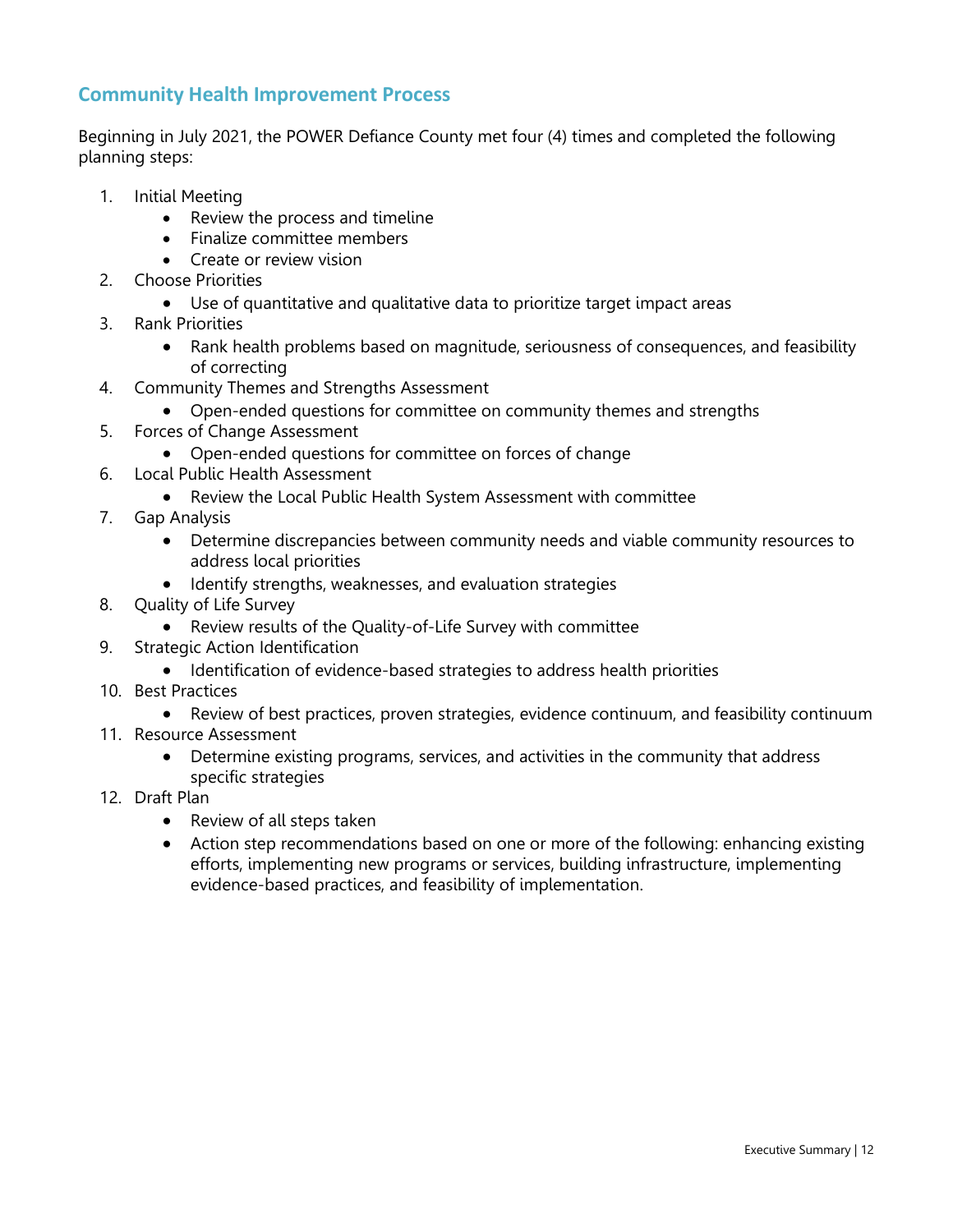## <span id="page-13-0"></span>**Gaps Analysis**

A gap is an area where the community needs to expand its efforts to reduce a risk, enhance an effort, or address another target for change. A strategy is an action the community will take to fill the gap. Evidence is information that supports the linkages between a strategy, outcome, and targeted impact area. POWER Defiance was asked to determine gaps in relation to each priority area, consider potential or existing resources, and brainstorm potential evidence-based strategies that could address those gaps. To view the completed gap analysis exercise, please view Appendix I.

## **Strategy Selection**

Based on the chosen priorities, POWER Defiance was asked to identify strategies for each priority area. Considering all previous assessments, including but not limited to the CHA, CTSA, quality of life survey and gap analysis, committee members determined strategies that best suited the needs of their community. Members referenced a list of evidence-based strategies recommended by the Ohio SHIP, as well as brainstormed for other impactful strategies. Each resource inventory can be found with its corresponding priority area.

## **Evidence-Based Practices**

As part of the gap analysis and strategy selection, POWER Defiance considered a wide range of evidencebased practices, including best practices. An evidence-based practice has compelling evidence of effectiveness. Participant success can be attributed to the program itself and have evidence that the approach will work for others in a different environment. A best practice is a program that has been implemented and evaluation has been conducted. While the data supporting the program is promising, its scientific rigor is insufficient. Each evidence-based practice can be found with its corresponding strategy.

#### **Resource Inventory**

Based on the chosen priorities, POWER Defiance was asked to identify resources for each strategy. The resource inventory allowed the committee to identify existing community resources, such as programs, policies, services, and more. POWER Defiance was then asked to determine whether a policy, program or service was evidence-based, a best practice, or had no evidence indicated. Each resource inventory can be found with its corresponding strategy.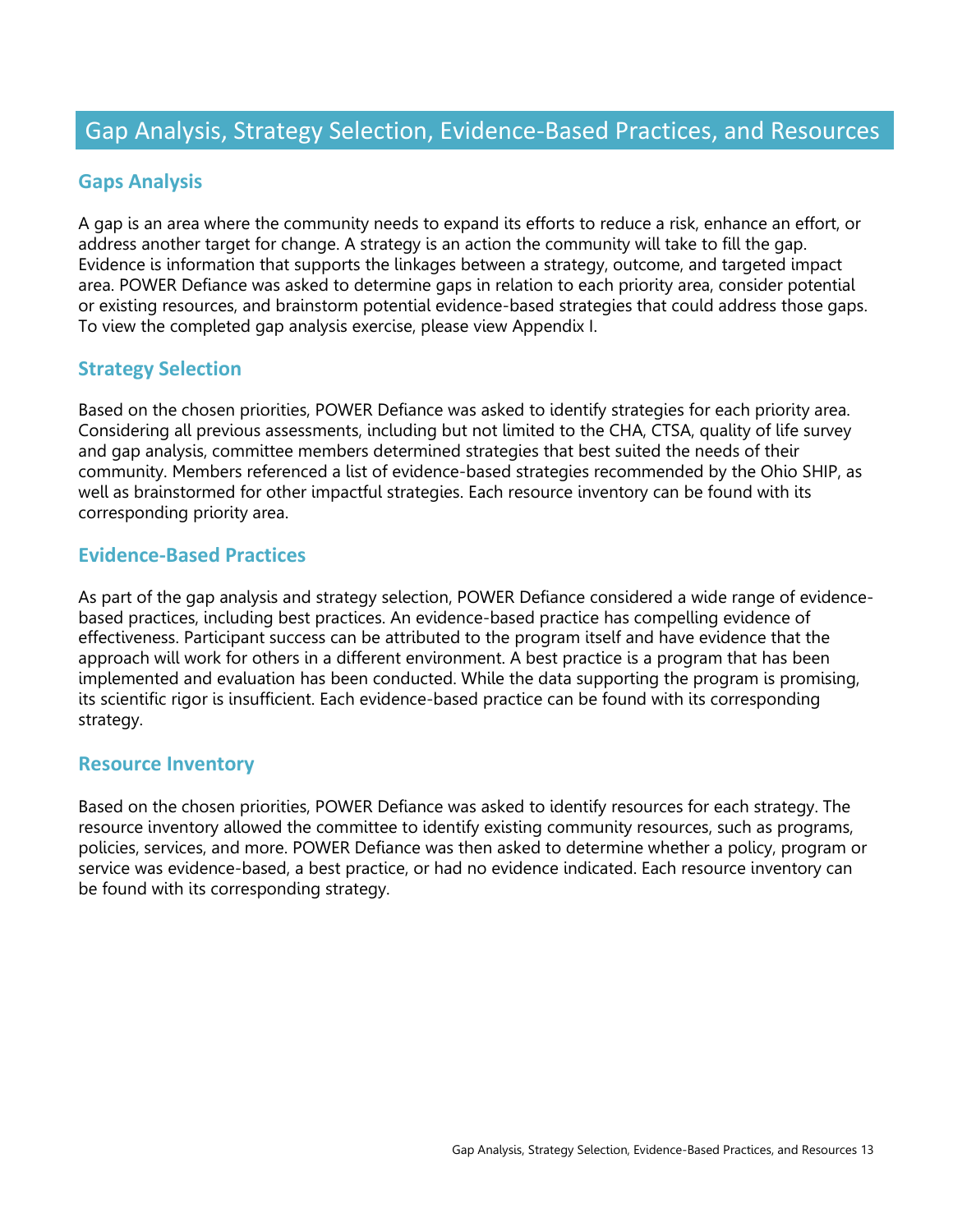# Priority #1: Community Conditions

# **Strategic Plan of Action**

To work toward improving community conditions, the following strategies are recommended:

| <b>Priority #1: Community Conditions</b>                                                                                   |                      |                           |                                                   |                        |                                          |
|----------------------------------------------------------------------------------------------------------------------------|----------------------|---------------------------|---------------------------------------------------|------------------------|------------------------------------------|
| <b>Strategy 1: Health in all policies</b>                                                                                  |                      |                           |                                                   |                        |                                          |
| <b>Action Step</b>                                                                                                         | Timeline             | Priority<br>Population    | Indicator(s) to<br>measure impact<br>of strategy: | Lead<br>Contact/Agency |                                          |
| Year 1: Educate local partners and<br>community agencies on the importance of<br>health in all policies.                   | December<br>31, 2022 | Adult, Youth<br>and Child | Resolution<br>adopted<br>Number of                |                        |                                          |
| Reach out to interested organizations and<br>local government officials to develop a<br>health in all policies resolution. |                      |                           | presentations<br>given                            |                        |                                          |
| Create effective public health messaging<br>about Hiap and health equity to partners<br>and public.                        |                      |                           |                                                   |                        | Defiance County<br><b>General Health</b> |
| Year 2: Continue efforts of year 1.                                                                                        | December<br>31, 2023 |                           |                                                   | <b>District</b>        |                                          |
| Participate in cross sectoral strategic<br>planning processes to promote Hiap.                                             |                      |                           |                                                   |                        |                                          |
| Integrate health considerations into<br>ongoing permitting or planning process.                                            |                      |                           |                                                   |                        |                                          |
| Year 3: Continue efforts of years 1 and 2.                                                                                 | December<br>31, 2024 |                           |                                                   |                        |                                          |
| Continue to be a resource/guide for<br>organizations and local gov't officials.                                            |                      |                           |                                                   |                        |                                          |
| <b>Strategy identified as likely to decrease disparities?</b><br>O<br>Yes<br><b>No</b><br>⊗<br>Not SHIP Identified         |                      |                           |                                                   |                        |                                          |
| <b>Resources to address strategy:</b><br>Defiance County General Health District                                           |                      |                           |                                                   |                        |                                          |
| Outcome:<br>Increase health in all policies adopted throughout Defiance County                                             |                      |                           |                                                   |                        |                                          |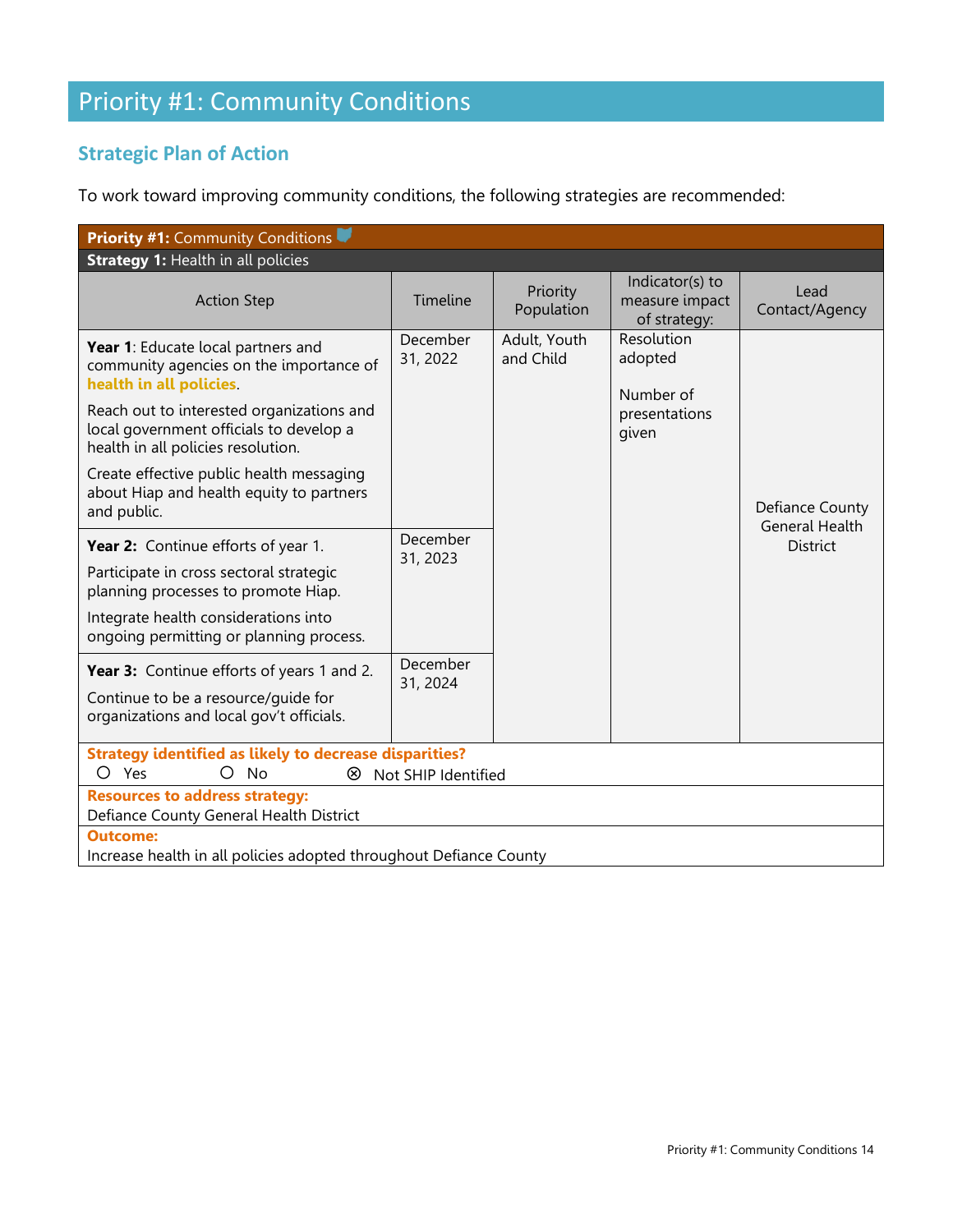| <b>Priority #1: Community Conditions</b>                                                                                                                                                                                                                                                                             |                      |                           |                                                                                                                                                                  |                                                                                                                          |  |  |
|----------------------------------------------------------------------------------------------------------------------------------------------------------------------------------------------------------------------------------------------------------------------------------------------------------------------|----------------------|---------------------------|------------------------------------------------------------------------------------------------------------------------------------------------------------------|--------------------------------------------------------------------------------------------------------------------------|--|--|
| <b>Strategy 2:</b> Affordable housing development and preservation                                                                                                                                                                                                                                                   |                      |                           |                                                                                                                                                                  |                                                                                                                          |  |  |
| <b>Action Step</b>                                                                                                                                                                                                                                                                                                   | Timeline             | Priority<br>Population    | Indicator(s) to<br>measure impact<br>of strategy:                                                                                                                | Lead<br>Contact/Agency                                                                                                   |  |  |
| Year 1: Identify housing issues that are<br>impacting personal health.                                                                                                                                                                                                                                               | December<br>31, 2022 | Adult, Youth<br>and Child | Affordable and<br>available<br>housing units                                                                                                                     |                                                                                                                          |  |  |
| Continue tenant Rent Smart program.                                                                                                                                                                                                                                                                                  |                      |                           | (very low                                                                                                                                                        |                                                                                                                          |  |  |
| Identify what policy or legislative changes<br>POWER Defiance County can assist in.                                                                                                                                                                                                                                  |                      |                           | income):<br>Number of<br>affordable and                                                                                                                          |                                                                                                                          |  |  |
| Year 2: Research low income housing tax<br>credits, home improvement grant<br>opportunities, and <b>service-enriched</b><br><b>housing</b> to support efforts.<br>Expand tenant/landowner education<br>program.<br>Create a coordinated campaign of planned<br>strategies and define interventions and<br>resources. | December<br>31, 2023 |                           | available units<br>per 100 renters<br>with income<br>below 50% of<br>Area Median<br>Income (very<br>low income)<br>(National Low-<br>Income Housing<br>Coalition | Maumee Valley<br>Planning<br>Organization<br>Defiance County<br><b>General Health</b><br><b>District</b><br>Rita Kissner |  |  |
| Year 3: Begin addressing strategies<br>identified and implementing policy<br>changes.<br>Continue efforts from year 1 and 2.                                                                                                                                                                                         | December<br>31, 2024 |                           | analysis of the<br>American<br>Community<br>Survey, as<br>compiled by<br>OHFA)                                                                                   |                                                                                                                          |  |  |
| <b>Strategy identified as likely to decrease disparities?</b><br>O Not SHIP Identified<br>⊗ Yes<br>O<br><b>No</b>                                                                                                                                                                                                    |                      |                           |                                                                                                                                                                  |                                                                                                                          |  |  |
| <b>Resources to address strategy:</b><br>Maumee Valley Planning Organization, Defiance City strategic plan, Defiance County General Health District                                                                                                                                                                  |                      |                           |                                                                                                                                                                  |                                                                                                                          |  |  |
| <b>Outcome:</b><br>Decrease severe housing problems                                                                                                                                                                                                                                                                  |                      |                           |                                                                                                                                                                  |                                                                                                                          |  |  |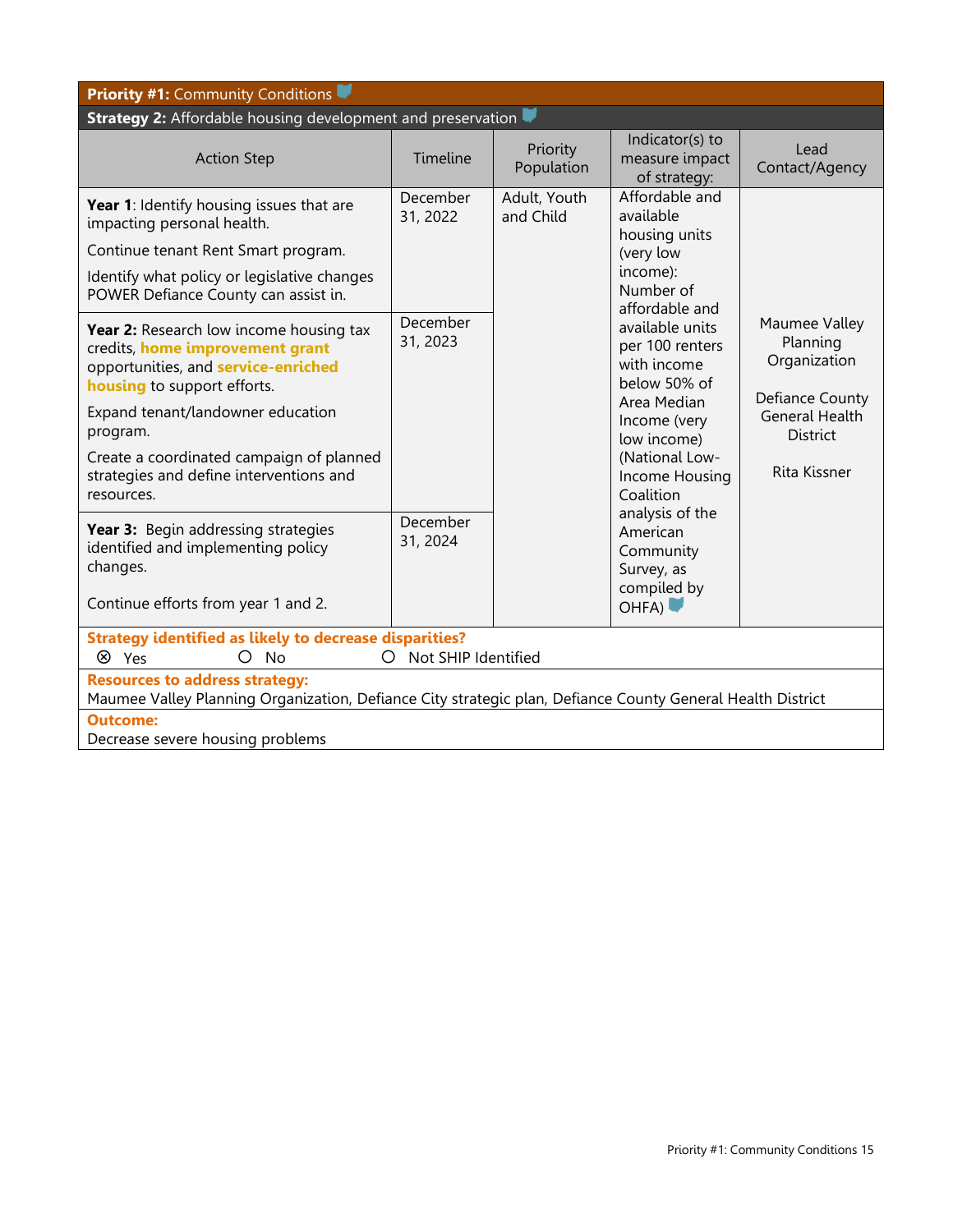| <b>Priority #1: Community Conditions</b>                                                                                                                                                                                                                                                                                                                                                                                                                                                                                                                                                                                                                                                            |                      |                        |                                                                                                                                                                                                                                                           |                                                                            |  |  |
|-----------------------------------------------------------------------------------------------------------------------------------------------------------------------------------------------------------------------------------------------------------------------------------------------------------------------------------------------------------------------------------------------------------------------------------------------------------------------------------------------------------------------------------------------------------------------------------------------------------------------------------------------------------------------------------------------------|----------------------|------------------------|-----------------------------------------------------------------------------------------------------------------------------------------------------------------------------------------------------------------------------------------------------------|----------------------------------------------------------------------------|--|--|
| <b>Strategy 3: Early childhood home visiting programs</b>                                                                                                                                                                                                                                                                                                                                                                                                                                                                                                                                                                                                                                           |                      |                        |                                                                                                                                                                                                                                                           |                                                                            |  |  |
| <b>Action Step</b>                                                                                                                                                                                                                                                                                                                                                                                                                                                                                                                                                                                                                                                                                  | Timeline             | Priority<br>Population | Indicator(s) to<br>measure impact<br>of strategy:                                                                                                                                                                                                         | Lead<br>Contact/Agency                                                     |  |  |
| Year 1: Collect baseline data on any current<br>early childhood programs in Defiance<br>County.<br>Offer the Help Me Grow Home Visiting<br>program in Defiance County virtually and<br>on-site.<br>Evaluate effectiveness of the program by<br>using the following measures:<br>Improvement in maternal and newborn<br>health;<br>Reduction in child injuries, abuse, and<br>$\bullet$<br>neglect;<br>Improved school readiness and<br>$\bullet$<br>achievement;<br>Reduction in crime or domestic<br>$\bullet$<br>violence;<br>Improved family economic self-<br>$\bullet$<br>sufficiency; and<br>Improved coordination and referral for<br>$\bullet$<br>other community resources and<br>supports | December<br>31, 2022 | Child                  | Kindergarten<br>readiness:<br>Percent of<br>kindergarten<br>students<br>demonstrating<br>readiness<br>(entered<br>kindergarten<br>with sufficient<br>skills, knowledge<br>and abilities to<br>engage with<br>kindergarten-<br>level instruction)<br>(KRA) | <b>NOCAC</b><br>Defiance County<br>Family and<br>Children First<br>Council |  |  |
| Year 2: Continue to promote and monitor<br>the Help Me Grow Home Visiting program.                                                                                                                                                                                                                                                                                                                                                                                                                                                                                                                                                                                                                  | December<br>31, 2023 |                        |                                                                                                                                                                                                                                                           |                                                                            |  |  |
| Year 3: Continue efforts from years 1 and 2.                                                                                                                                                                                                                                                                                                                                                                                                                                                                                                                                                                                                                                                        | December<br>31, 2024 |                        |                                                                                                                                                                                                                                                           |                                                                            |  |  |
| <b>Strategy identified as likely to decrease disparities?</b><br>Not SHIP Identified<br>$O$ No<br>$\circ$<br><sup>Ø</sup> Yes                                                                                                                                                                                                                                                                                                                                                                                                                                                                                                                                                                       |                      |                        |                                                                                                                                                                                                                                                           |                                                                            |  |  |
| <b>Resources to address strategy:</b><br>NOCAC, Defiance County Family and Children First Council                                                                                                                                                                                                                                                                                                                                                                                                                                                                                                                                                                                                   |                      |                        |                                                                                                                                                                                                                                                           |                                                                            |  |  |
| <b>Outcome:</b><br>Increase the number of Help Me Grow Visiting programs offered                                                                                                                                                                                                                                                                                                                                                                                                                                                                                                                                                                                                                    |                      |                        |                                                                                                                                                                                                                                                           |                                                                            |  |  |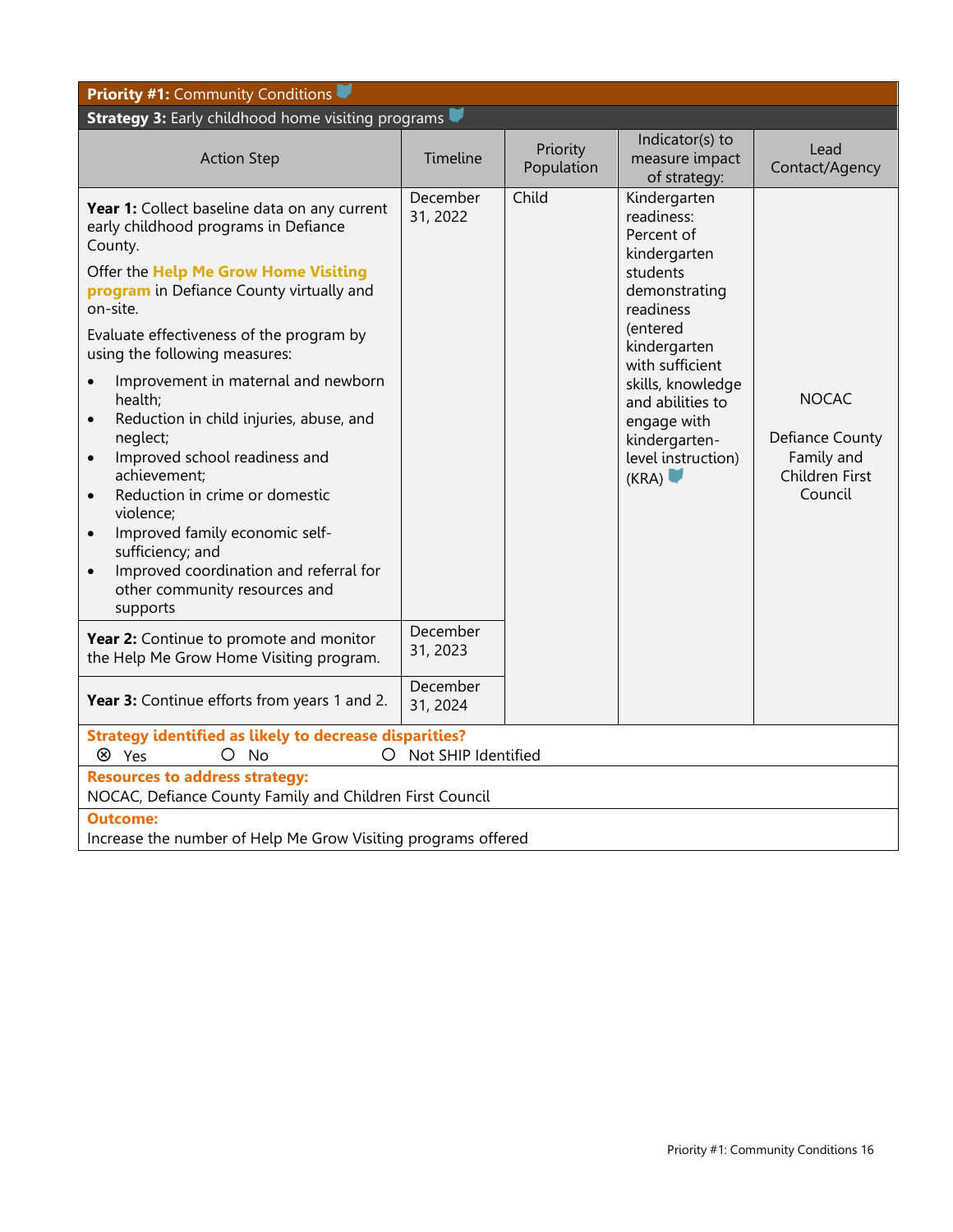# <span id="page-17-0"></span>Priority #2: Health Behaviors

# **Strategic Plan of Action**

To work toward improving health behaviors, the following strategies are recommended:

| <b>Priority #2: Health Behaviors</b>                                                                                                                                                                                                                                                                                                                                                                                                                                                                                                                                                                                                                                                                                                                                                                                                                                                                                                                                                                                        |                                                                      |                        |                                                                                                                                                                                                                                                                                                                                                                                                                                                                                                                 |                                                                                                   |  |  |  |  |  |  |
|-----------------------------------------------------------------------------------------------------------------------------------------------------------------------------------------------------------------------------------------------------------------------------------------------------------------------------------------------------------------------------------------------------------------------------------------------------------------------------------------------------------------------------------------------------------------------------------------------------------------------------------------------------------------------------------------------------------------------------------------------------------------------------------------------------------------------------------------------------------------------------------------------------------------------------------------------------------------------------------------------------------------------------|----------------------------------------------------------------------|------------------------|-----------------------------------------------------------------------------------------------------------------------------------------------------------------------------------------------------------------------------------------------------------------------------------------------------------------------------------------------------------------------------------------------------------------------------------------------------------------------------------------------------------------|---------------------------------------------------------------------------------------------------|--|--|--|--|--|--|
| <b>Strategy 1:</b> Healthy food initiatives in food banks                                                                                                                                                                                                                                                                                                                                                                                                                                                                                                                                                                                                                                                                                                                                                                                                                                                                                                                                                                   |                                                                      |                        |                                                                                                                                                                                                                                                                                                                                                                                                                                                                                                                 |                                                                                                   |  |  |  |  |  |  |
| <b>Action Step</b>                                                                                                                                                                                                                                                                                                                                                                                                                                                                                                                                                                                                                                                                                                                                                                                                                                                                                                                                                                                                          | Timeline                                                             | Priority<br>Population | Indicator(s) to<br>measure impact<br>of strategy:                                                                                                                                                                                                                                                                                                                                                                                                                                                               | Lead<br>Contact/Agency                                                                            |  |  |  |  |  |  |
| Year 1: Raise awareness of the available<br>food pantries and farmers markets within<br>the county (locations, offerings, etc).<br>Update information on a quarterly basis.<br>Obtain baseline data regarding which local<br>food pantries have fresh produce available.<br>Work with food pantries to offer fresh<br>produce and assist pantries in seeking<br>donations from local grocers.<br><b>Offer SNAP/EBT at farmers markets</b><br>Educate vendors regarding food deserts<br>and the benefits of accepting SNAP/EBT at<br>farmers markets.<br>Year 2: Continue efforts of year 1.<br>Determine feasibility of implementing any<br>of the following in local food pantries or<br>farmers markets:<br>Cooking demonstrations and recipe<br>tastings<br>Produce display stands<br>$\bullet$<br>Nutrition and health education<br>$\bullet$<br>Health care support services<br>$\bullet$<br>Year 3: Continue efforts of year 2.<br>Implement at least 2 items above within<br>local food pantries or farmers markets. | December<br>31, 2022<br>December<br>31, 2023<br>December<br>31, 2024 | Adult and<br>Youth     | Youth vegetable<br>consumption:<br>Percent of high<br>school students<br>who did not eat<br>vegetables<br>(excluding<br>french fries,<br>fried potatoes<br>or potato chips)<br>during past 7<br>days (YRBS)<br>Youth fruit<br>consumption:<br>Percent of high<br>school students<br>who did not eat<br>fruit or drink<br>100% fruit<br>juices during<br>past 7 days<br>(YRBS)<br>Adult<br>fruit/vegetable<br>consumption:<br>Percent of<br>adults who did<br>not eat fruits or<br>vegetables<br>during the past | Defiance County<br><b>General Health</b><br>District<br><b>Defiance Visitors</b><br><b>Bureau</b> |  |  |  |  |  |  |
| 7 days<br><b>Strategy identified as likely to decrease disparities?</b>                                                                                                                                                                                                                                                                                                                                                                                                                                                                                                                                                                                                                                                                                                                                                                                                                                                                                                                                                     |                                                                      |                        |                                                                                                                                                                                                                                                                                                                                                                                                                                                                                                                 |                                                                                                   |  |  |  |  |  |  |
| $O$ No<br>⊗ Yes<br>Not SHIP Identified<br>$\circ$                                                                                                                                                                                                                                                                                                                                                                                                                                                                                                                                                                                                                                                                                                                                                                                                                                                                                                                                                                           |                                                                      |                        |                                                                                                                                                                                                                                                                                                                                                                                                                                                                                                                 |                                                                                                   |  |  |  |  |  |  |
| <b>Resources to address strategy:</b><br>Job and Family Services, Defiance County General Health District, local farmers markets, Defiance Visitors Bureau                                                                                                                                                                                                                                                                                                                                                                                                                                                                                                                                                                                                                                                                                                                                                                                                                                                                  |                                                                      |                        |                                                                                                                                                                                                                                                                                                                                                                                                                                                                                                                 |                                                                                                   |  |  |  |  |  |  |
| <b>Outcome:</b>                                                                                                                                                                                                                                                                                                                                                                                                                                                                                                                                                                                                                                                                                                                                                                                                                                                                                                                                                                                                             |                                                                      |                        |                                                                                                                                                                                                                                                                                                                                                                                                                                                                                                                 |                                                                                                   |  |  |  |  |  |  |
| Increase fruit and vegetable consumption                                                                                                                                                                                                                                                                                                                                                                                                                                                                                                                                                                                                                                                                                                                                                                                                                                                                                                                                                                                    |                                                                      |                        |                                                                                                                                                                                                                                                                                                                                                                                                                                                                                                                 |                                                                                                   |  |  |  |  |  |  |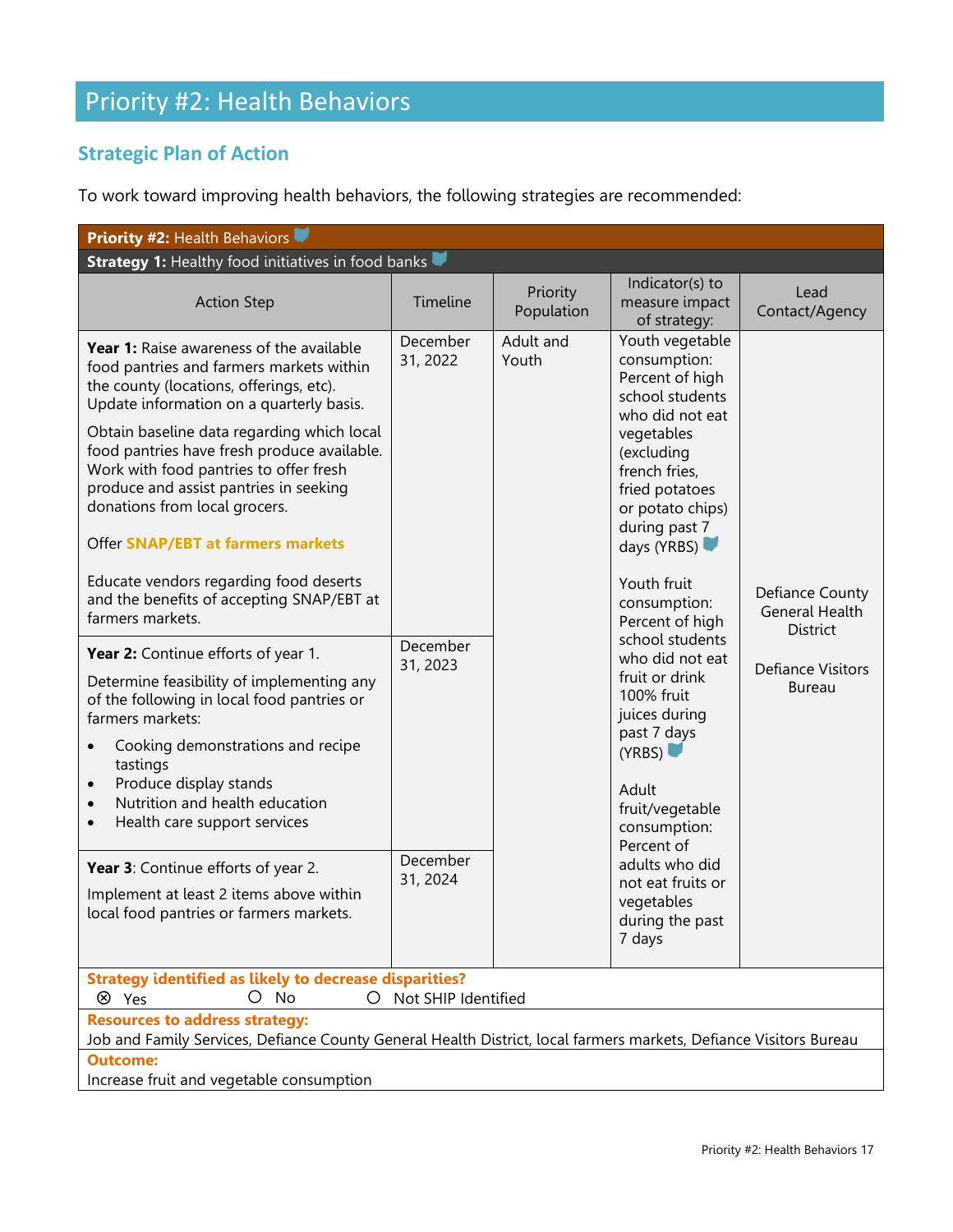| <b>Priority #2: Health Behaviors</b>                                                                                                                                                                                                                                                                                                                                                                                                                                                                  |                                              |                        |                                                                                                                                                                                                                                                                                                                                                                                                                                                                                              |                                                                                                          |  |  |
|-------------------------------------------------------------------------------------------------------------------------------------------------------------------------------------------------------------------------------------------------------------------------------------------------------------------------------------------------------------------------------------------------------------------------------------------------------------------------------------------------------|----------------------------------------------|------------------------|----------------------------------------------------------------------------------------------------------------------------------------------------------------------------------------------------------------------------------------------------------------------------------------------------------------------------------------------------------------------------------------------------------------------------------------------------------------------------------------------|----------------------------------------------------------------------------------------------------------|--|--|
| <b>Strategy 2: Food insecurity and screening referral</b>                                                                                                                                                                                                                                                                                                                                                                                                                                             |                                              |                        |                                                                                                                                                                                                                                                                                                                                                                                                                                                                                              |                                                                                                          |  |  |
| <b>Action Step</b>                                                                                                                                                                                                                                                                                                                                                                                                                                                                                    | Timeline                                     | Priority<br>Population | Indicator(s) to<br>measure impact<br>of strategy:                                                                                                                                                                                                                                                                                                                                                                                                                                            | Lead<br>Contact/Agency                                                                                   |  |  |
| Year 1: Continue to implement a food<br>insecurity screening to additional clinic<br>sites or primary care offices.<br>Educate healthcare organizations on food<br>insecurity, its impact on health, and the<br>importance of screening and referral.<br>Expand awareness of food insecurity as<br>part of routine medical visits on an<br>individual and systems-based level.                                                                                                                        | December<br>31, 2022<br>and Child            | Adult, Youth,          | consumption:<br>Percent of high<br>school students<br>who did not eat<br>vegetables<br>(excluding<br>french fries,<br>fried potatoes<br>or potato chips)<br>during past 7<br>days (YRBS)<br>Youth fruit<br>consumption:<br>Percent of high<br>school students<br>who did not eat<br>fruit or drink<br>100% fruit<br>juices during<br>past 7 days<br>(YRBS)<br>Adult<br>fruit/vegetable<br>consumption:<br>Percent of<br>adults who did<br>not eat fruits or<br>vegetables<br>during the past | Youth vegetable                                                                                          |  |  |
| Year 2: Continue efforts of year 1.<br>Implement the screening model in two<br>additional locations with accompanying<br>evaluation measures.<br>Educate participating locations on existing<br>community resources such as WIC, SNAP,<br>school nutrition programs, food pantries,<br>and other resources.<br>Year 3: Increase the number of locations<br>offering food insecurity screening and<br>referrals and continue to educate<br>participating locations on existing<br>community resources. | December<br>31, 2023<br>December<br>31, 2024 |                        |                                                                                                                                                                                                                                                                                                                                                                                                                                                                                              | Mercy Health<br>Defiance<br>Promedica<br>Defiance Regional<br>Hospital<br>Community<br>Memorial Hospital |  |  |
| <b>Strategy identified as likely to decrease disparities?</b><br>⊗ No<br>O Yes<br>Not SHIP Identified<br>$\circ$                                                                                                                                                                                                                                                                                                                                                                                      |                                              |                        |                                                                                                                                                                                                                                                                                                                                                                                                                                                                                              |                                                                                                          |  |  |
| <b>Resources to address strategy:</b><br>Mercy Health Defiance, Promedica Defiance Regional Hospital, Community Memorial Hospital, community<br>agencies, back pack program (potential screening/surveying), hospital referral systems                                                                                                                                                                                                                                                                |                                              |                        |                                                                                                                                                                                                                                                                                                                                                                                                                                                                                              |                                                                                                          |  |  |
| <b>Outcome:</b><br>Reduce the percentage of food insecure households                                                                                                                                                                                                                                                                                                                                                                                                                                  |                                              |                        |                                                                                                                                                                                                                                                                                                                                                                                                                                                                                              |                                                                                                          |  |  |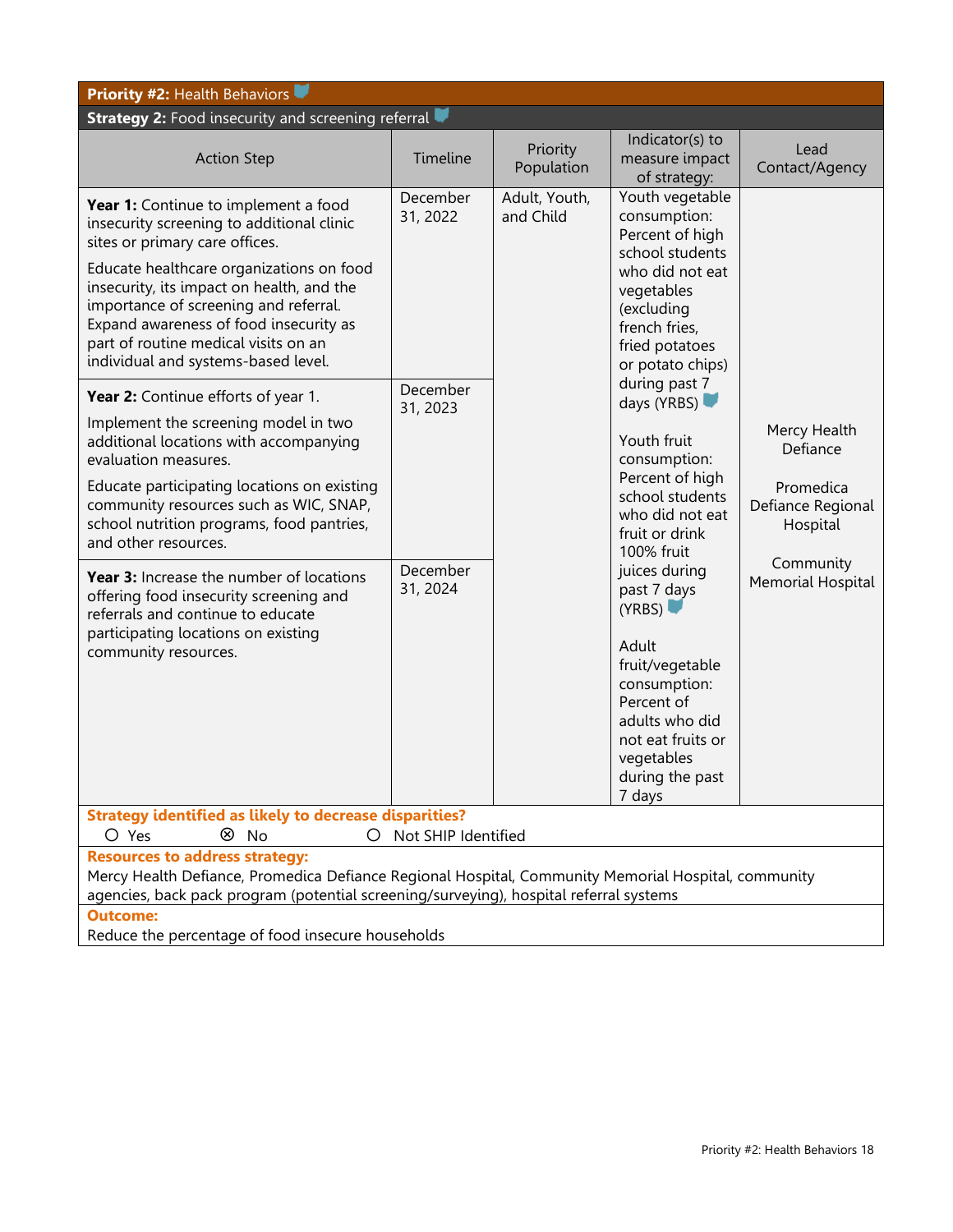| <b>Priority #2: Health Behaviors</b>                                                                                                                                                                                                                                                                                                                 |                                                                                                                                                                                  |                        |                                                                                                                                                          |                                                             |  |  |  |  |  |  |  |  |  |  |  |  |  |                              |
|------------------------------------------------------------------------------------------------------------------------------------------------------------------------------------------------------------------------------------------------------------------------------------------------------------------------------------------------------|----------------------------------------------------------------------------------------------------------------------------------------------------------------------------------|------------------------|----------------------------------------------------------------------------------------------------------------------------------------------------------|-------------------------------------------------------------|--|--|--|--|--|--|--|--|--|--|--|--|--|------------------------------|
| <b>Strategy 3:</b> Community-wide physical activity campaigns                                                                                                                                                                                                                                                                                        |                                                                                                                                                                                  |                        |                                                                                                                                                          |                                                             |  |  |  |  |  |  |  |  |  |  |  |  |  |                              |
| <b>Action Step</b>                                                                                                                                                                                                                                                                                                                                   | Timeline                                                                                                                                                                         | Priority<br>Population | Indicator(s) to<br>measure impact<br>of strategy:                                                                                                        | Lead<br>Contact/Agency                                      |  |  |  |  |  |  |  |  |  |  |  |  |  |                              |
| Year 1: Complete a gap analysis of current<br>physical activity offerings within the<br>county and determine potential action<br>steps focused on collaboration.                                                                                                                                                                                     | December<br>31, 2022                                                                                                                                                             | Adult and<br>Youth     | Adult physical<br>activity:<br>Percent of<br>adults, age 18<br>and older,                                                                                |                                                             |  |  |  |  |  |  |  |  |  |  |  |  |  |                              |
| Create branding for partnering<br>organizations to share unified messaging<br>regarding physical activity.                                                                                                                                                                                                                                           |                                                                                                                                                                                  |                        | reporting no<br>leisure time<br>physical activity<br>(BRFSS)                                                                                             |                                                             |  |  |  |  |  |  |  |  |  |  |  |  |  |                              |
| Year 2: Continue efforts from year 1.                                                                                                                                                                                                                                                                                                                | December<br>31, 2023                                                                                                                                                             |                        | Child physical<br>activity:<br>Percent of<br>children, ages 6<br>through 11,<br>who are<br>physically active<br>at least 60<br>minutes per day<br>(NSCH) |                                                             |  |  |  |  |  |  |  |  |  |  |  |  |  | Defiance Area<br><b>YMCA</b> |
| Update current physical activity guides<br>and calendars. Maintain guides and<br>develop a plan to update and sustain<br>quides on a quarterly basis.<br>Partner with local businesses, churches,<br>and schools to support efforts (i.e. shared<br>use agreements). Disseminate unified<br>information and messaging throughout<br>Defiance County. |                                                                                                                                                                                  |                        |                                                                                                                                                          | Defiance County<br><b>General Health</b><br><b>District</b> |  |  |  |  |  |  |  |  |  |  |  |  |  |                              |
| Year 3: Continue efforts from years 1 and<br>2.                                                                                                                                                                                                                                                                                                      | December<br>31, 2024                                                                                                                                                             |                        |                                                                                                                                                          |                                                             |  |  |  |  |  |  |  |  |  |  |  |  |  |                              |
| <b>Strategy identified as likely to decrease disparities?</b><br>$O$ Yes<br>$\otimes$ No<br>Not SHIP Identified<br>Ω                                                                                                                                                                                                                                 |                                                                                                                                                                                  |                        |                                                                                                                                                          |                                                             |  |  |  |  |  |  |  |  |  |  |  |  |  |                              |
| <b>Resources to address strategy:</b>                                                                                                                                                                                                                                                                                                                |                                                                                                                                                                                  |                        |                                                                                                                                                          |                                                             |  |  |  |  |  |  |  |  |  |  |  |  |  |                              |
|                                                                                                                                                                                                                                                                                                                                                      | Defiance Area YMCA, Defiance County General Health District, Community Memorial Hospital, Mercy Health<br>Defiance, Promedica Defiance Regional Hospital, local school districts |                        |                                                                                                                                                          |                                                             |  |  |  |  |  |  |  |  |  |  |  |  |  |                              |
| <b>Outcome:</b>                                                                                                                                                                                                                                                                                                                                      |                                                                                                                                                                                  |                        |                                                                                                                                                          |                                                             |  |  |  |  |  |  |  |  |  |  |  |  |  |                              |
| Increase physical activity                                                                                                                                                                                                                                                                                                                           |                                                                                                                                                                                  |                        |                                                                                                                                                          |                                                             |  |  |  |  |  |  |  |  |  |  |  |  |  |                              |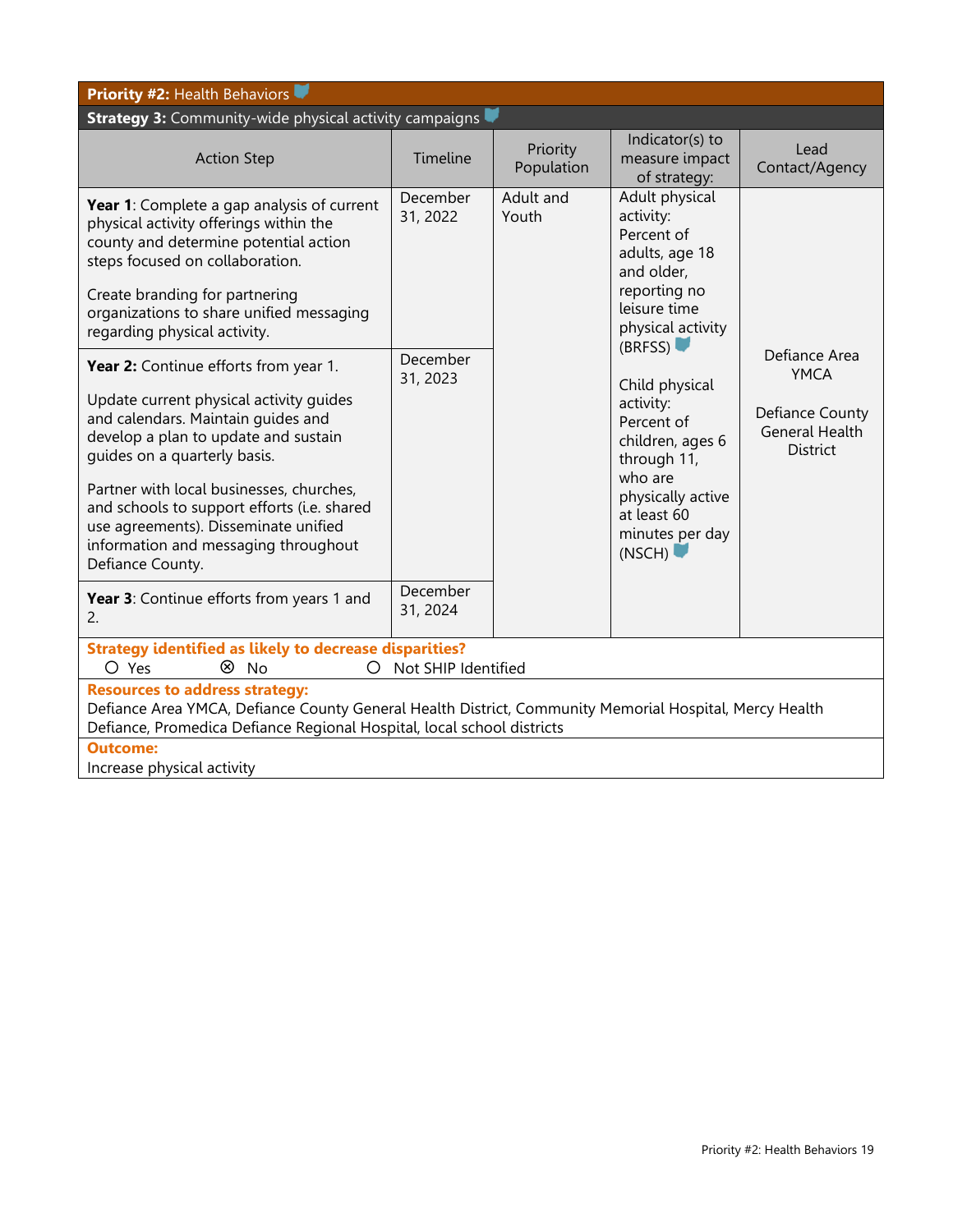| <b>Priority #2: Health Behaviors</b>                                                                                                       |                      |                               |                                                                                                                      |                                                             |  |
|--------------------------------------------------------------------------------------------------------------------------------------------|----------------------|-------------------------------|----------------------------------------------------------------------------------------------------------------------|-------------------------------------------------------------|--|
| <b>Strategy 4:</b> Complete Streets and streetscape design initiatives                                                                     |                      |                               |                                                                                                                      |                                                             |  |
| <b>Action Step</b>                                                                                                                         | Timeline             | Priority<br>Population        | Indicator(s) to<br>measure impact<br>of strategy:                                                                    | Lead<br>Contact/Agency                                      |  |
| Year 1: Identify a champion from POWER<br>Defiance County to assist in Defiance County<br>Active Transportation Plan.                      | December<br>31, 2022 | Adult,<br>Youth, and<br>Child | Adult physical<br>activity. Percent<br>of adults, age 18<br>and older,                                               |                                                             |  |
| Participant in the Complete Streets action steps<br>within Defiance County Active Transportation<br>Plan.                                  |                      |                               | reporting no<br>leisure time<br>physical activity                                                                    |                                                             |  |
| Raise awareness of Complete Streets policy and<br>recommend that all local jurisdictions adopt<br>comprehensive Complete Streets policies. |                      |                               | (BRFSS)<br>Child physical<br>activity. Percent<br>of children, ages<br>6 through 11,<br>who are<br>physically active | Defiance County<br><b>General Health</b><br><b>District</b> |  |
| Year 2: Continue to work on Active<br>Transportation Plan goals and objectives                                                             | December<br>31, 2023 |                               |                                                                                                                      | City of Defiance                                            |  |
| Year 3: Continue efforts from year 1 and 2                                                                                                 | December<br>31, 2024 |                               | at least 60<br>minutes per day<br>(NSCH)                                                                             |                                                             |  |
| <b>Strategy identified as likely to decrease disparities?</b><br>Not SHIP Identified<br>O Yes<br>⊗ No<br>$\Omega$                          |                      |                               |                                                                                                                      |                                                             |  |
| <b>Resources to address strategy:</b><br>Defiance County General Health District, City of Defiance                                         |                      |                               |                                                                                                                      |                                                             |  |
| <b>Outcome:</b><br>Increase physical activity                                                                                              |                      |                               |                                                                                                                      |                                                             |  |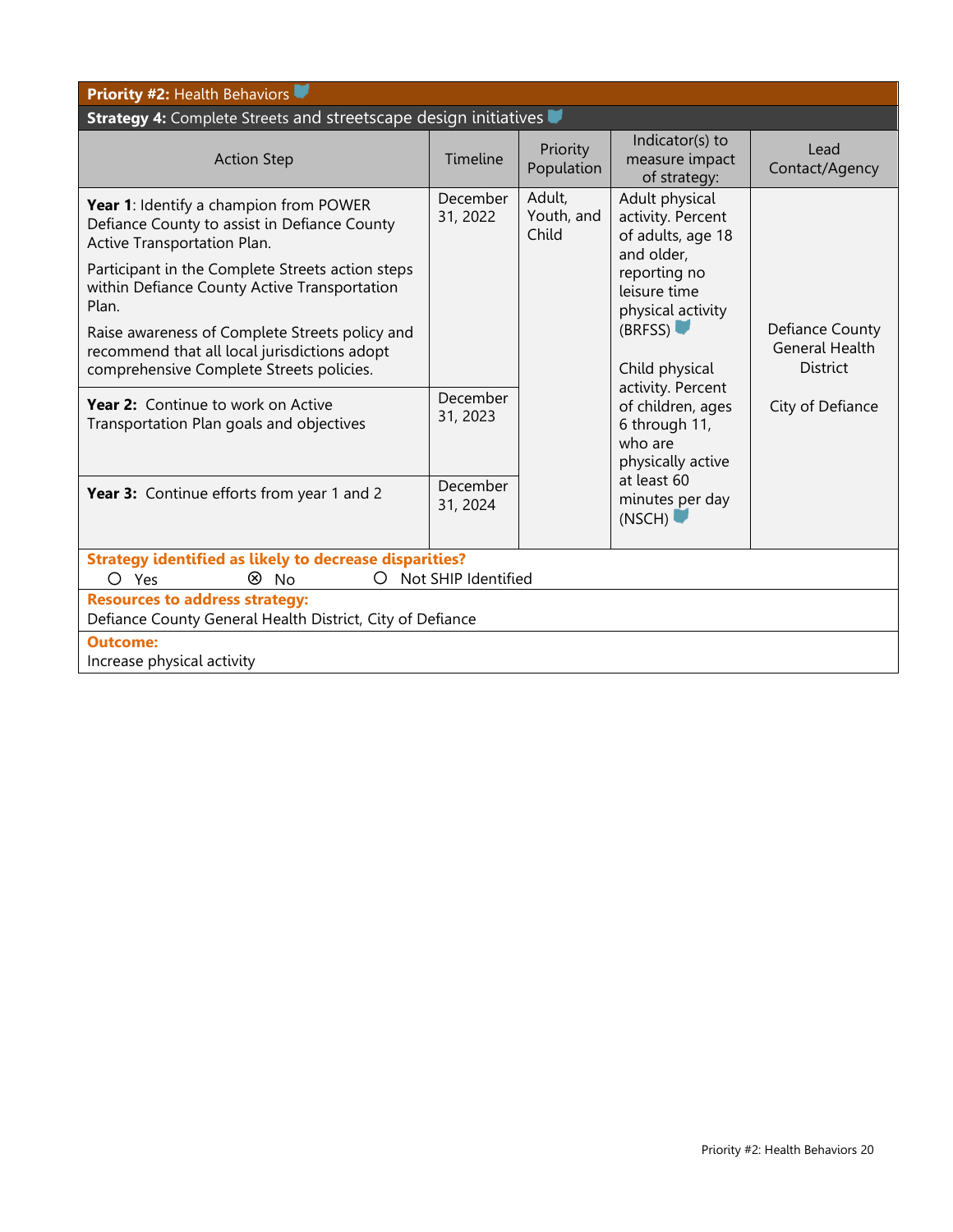| <b>Priority #2: Health Behaviors</b>                                                                                                                                                                                                                                                                                                                                                                                                                                                                                                                                                                                                                                                                                                |                                  |                        |                                                                                                                                                                                                                  |                                                                                                                                     |
|-------------------------------------------------------------------------------------------------------------------------------------------------------------------------------------------------------------------------------------------------------------------------------------------------------------------------------------------------------------------------------------------------------------------------------------------------------------------------------------------------------------------------------------------------------------------------------------------------------------------------------------------------------------------------------------------------------------------------------------|----------------------------------|------------------------|------------------------------------------------------------------------------------------------------------------------------------------------------------------------------------------------------------------|-------------------------------------------------------------------------------------------------------------------------------------|
| Strategy 5: Mass media campaigns against tobacco use                                                                                                                                                                                                                                                                                                                                                                                                                                                                                                                                                                                                                                                                                |                                  |                        |                                                                                                                                                                                                                  |                                                                                                                                     |
| <b>Action Step</b>                                                                                                                                                                                                                                                                                                                                                                                                                                                                                                                                                                                                                                                                                                                  | Timeline                         | Priority<br>Population | Indicator(s) to<br>measure impact<br>of strategy:                                                                                                                                                                | Lead<br>Contact/Agency                                                                                                              |
| Year 1: Implement the following Mass-<br>reach communication strategies:<br>Share messages and engage<br>$\bullet$<br>audiences on social networking sites<br>like Facebook and Twitter.<br>Deliver messages through different<br>$\bullet$<br>websites and stakeholders<br>communications.<br>Generate free press through public<br>$\bullet$<br>service announcements.<br>Pay to place adds on TV, radio,<br>$\bullet$<br>billboards, online platforms and/or<br>print media.<br>The <b>strategies</b> should focus on<br>motivating tobacco users to quit,<br>protecting people from the harm of<br>secondhand smoke exposure, and<br>preventing tobacco use and vaping<br>initiation.<br>Raise awareness of the Tobacco 21 law. | December<br>31, 2022             | Adult and<br>Youth     | Adult smoking:<br>percent of<br>adults that are<br>current smokers<br>Youth all<br>tobacco/nicotine<br>use: Percent of<br>high school<br>students who<br>have used<br>tobacco<br>products in the<br>past 30 days | Defiance County<br><b>General Health</b><br><b>District</b><br>Drug Free<br>Coalition<br>ProMedica<br>Defiance Regional<br>Hospital |
| Year 2: Continue efforts from year 1.<br>Promote and raise awareness of the Ohio<br>Tobacco Quit Line. Promote the available<br>cessation services and programs in the<br>county.                                                                                                                                                                                                                                                                                                                                                                                                                                                                                                                                                   | December<br>31, 2023<br>December |                        |                                                                                                                                                                                                                  |                                                                                                                                     |
| Year 3: Continue efforts from years 1 and<br>2.<br>Implement one mass-reach<br>communication strategy.                                                                                                                                                                                                                                                                                                                                                                                                                                                                                                                                                                                                                              | 31, 2024                         |                        |                                                                                                                                                                                                                  |                                                                                                                                     |
| <b>Strategy identified as likely to decrease disparities?</b><br>O Yes<br>⊗ No<br>Not SHIP Identified<br>$\circ$                                                                                                                                                                                                                                                                                                                                                                                                                                                                                                                                                                                                                    |                                  |                        |                                                                                                                                                                                                                  |                                                                                                                                     |
| <b>Resources to address strategy:</b><br>Defiance County General Health District, Drug Free Coalition, ProMedica Defiance Regional Hospital                                                                                                                                                                                                                                                                                                                                                                                                                                                                                                                                                                                         |                                  |                        |                                                                                                                                                                                                                  |                                                                                                                                     |
| <b>Outcome:</b><br>Decrease current smoker rates                                                                                                                                                                                                                                                                                                                                                                                                                                                                                                                                                                                                                                                                                    |                                  |                        |                                                                                                                                                                                                                  |                                                                                                                                     |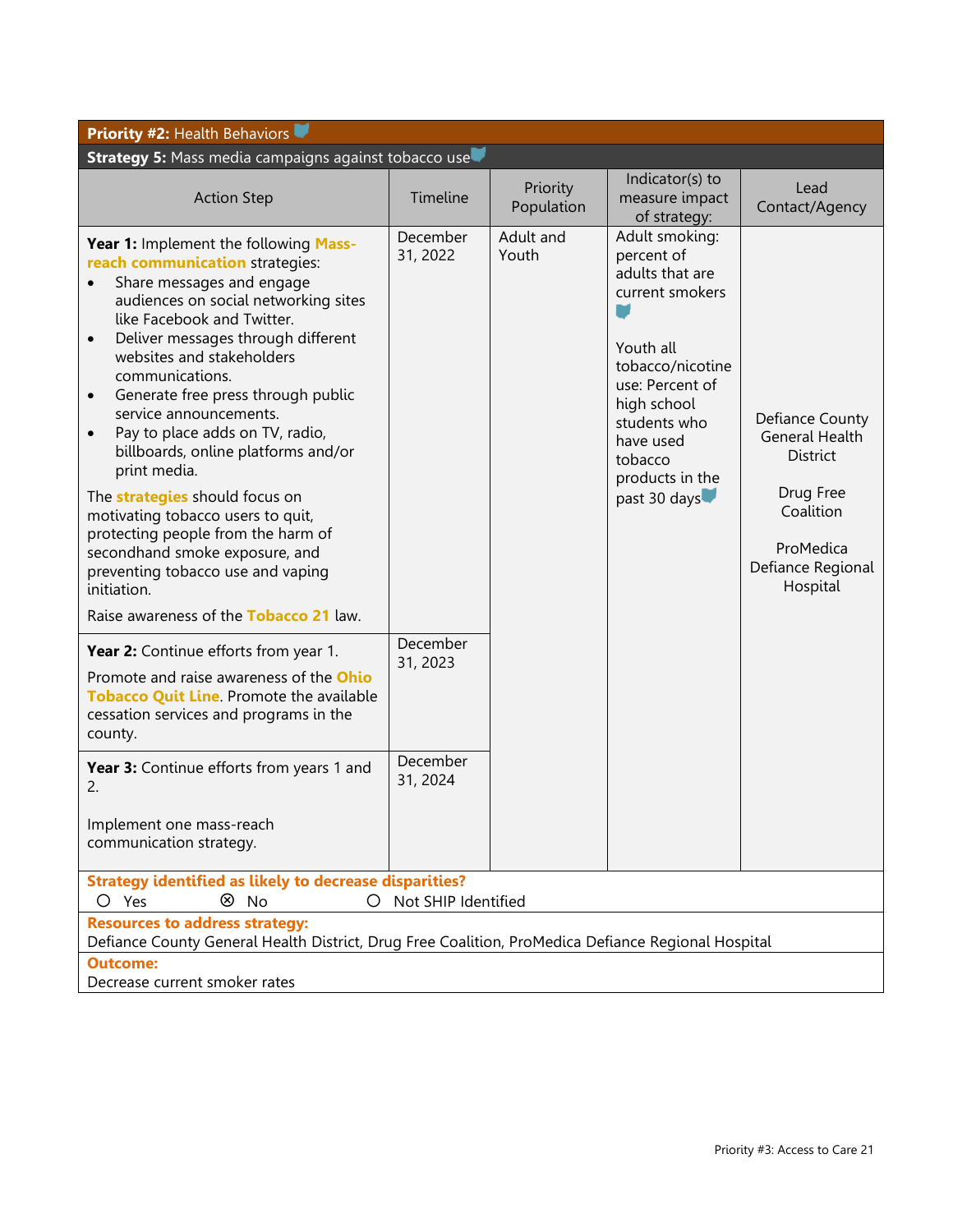# Priority #3: Access to Care

# **Strategic Plan of Action**

To work toward improving mental health and addiction outcomes, the following strategies are recommended:

| <b>Priority #3: Access to Care</b>                                                                                                                                                                                                                                                                                                                                                                                                                                                                                                                                                                                                                                                                                                                                        |                      |                        |                                                                 |                                                                                                                                                                                                                                                                                                                |                                                                                           |
|---------------------------------------------------------------------------------------------------------------------------------------------------------------------------------------------------------------------------------------------------------------------------------------------------------------------------------------------------------------------------------------------------------------------------------------------------------------------------------------------------------------------------------------------------------------------------------------------------------------------------------------------------------------------------------------------------------------------------------------------------------------------------|----------------------|------------------------|-----------------------------------------------------------------|----------------------------------------------------------------------------------------------------------------------------------------------------------------------------------------------------------------------------------------------------------------------------------------------------------------|-------------------------------------------------------------------------------------------|
| <b>Strategy 1: Health literacy interventions</b>                                                                                                                                                                                                                                                                                                                                                                                                                                                                                                                                                                                                                                                                                                                          |                      |                        |                                                                 |                                                                                                                                                                                                                                                                                                                |                                                                                           |
| <b>Action Step</b>                                                                                                                                                                                                                                                                                                                                                                                                                                                                                                                                                                                                                                                                                                                                                        | Timeline             | Priority<br>Population | Indicator(s) to<br>measure impact<br>of strategy:               | Lead<br>Contact/Agency                                                                                                                                                                                                                                                                                         |                                                                                           |
| Year 1: Work with organizations in Defiance<br>County to create print-based materials<br>designed to be easy to read and understand<br>about health-related topics and<br>misinformation (i.e., COVID-19 pandemic,<br>chronic disease, etc.) to disseminate to<br>community members living in Defiance<br>County.<br>Convene federal, state, local, territorial,<br>tribal, private, nonprofit, and research<br>partners to explore the impact of health<br>misinformation, identify best practices to<br>prevent and address it, issue<br>recommendations, and find common<br>ground on difficult questions, including<br>appropriate legal and regulatory measures<br>that address health misinformation while<br>protecting user privacy and freedom of<br>expression. | December<br>31, 2022 | Adult                  |                                                                 | Primary care<br>health<br>professional<br>shortage areas:<br>Percent of<br>Ohioans living in<br>a primary care<br>health<br>professional<br>shortage area*<br>(HRSA, as<br>compiled by KFF)<br>Mental health<br>professional<br>shortage areas:<br>Percent of<br>Ohioans living in<br>a primary care<br>health | Defiance Public<br>Library System<br>Defiance County<br><b>General Health</b><br>District |
| Year 2: Promote educational programs that<br>help people distinguish evidence-based<br>information from opinion and personal<br>stories.                                                                                                                                                                                                                                                                                                                                                                                                                                                                                                                                                                                                                                  | December<br>31, 2023 |                        | professional<br>shortage area*<br>(HRSA, as<br>compiled by KFF) |                                                                                                                                                                                                                                                                                                                |                                                                                           |
| Year 3: Deploy new messaging and<br>community engagement strategies,<br>including partnerships with trusted<br>messengers. Proactively and rapidly release<br>accurate, easy-to-understand health<br>information in online and in-person settings.<br>Invest in fact-checking and rumor control<br>mechanisms where appropriate                                                                                                                                                                                                                                                                                                                                                                                                                                           | December<br>31, 2024 |                        | $#$ of print<br>materials<br>disseminated                       |                                                                                                                                                                                                                                                                                                                |                                                                                           |
| <b>Strategy identified as likely to decrease disparities?</b>                                                                                                                                                                                                                                                                                                                                                                                                                                                                                                                                                                                                                                                                                                             |                      |                        |                                                                 |                                                                                                                                                                                                                                                                                                                |                                                                                           |
| ⊗ Yes<br>$O$ No<br>$\bigcirc$                                                                                                                                                                                                                                                                                                                                                                                                                                                                                                                                                                                                                                                                                                                                             | Not SHIP Identified  |                        |                                                                 |                                                                                                                                                                                                                                                                                                                |                                                                                           |
| <b>Resources to address strategy:</b><br>Defiance Public Library System<br><b>Outcome:</b>                                                                                                                                                                                                                                                                                                                                                                                                                                                                                                                                                                                                                                                                                |                      |                        |                                                                 |                                                                                                                                                                                                                                                                                                                |                                                                                           |
| Increase health literacy                                                                                                                                                                                                                                                                                                                                                                                                                                                                                                                                                                                                                                                                                                                                                  |                      |                        |                                                                 |                                                                                                                                                                                                                                                                                                                |                                                                                           |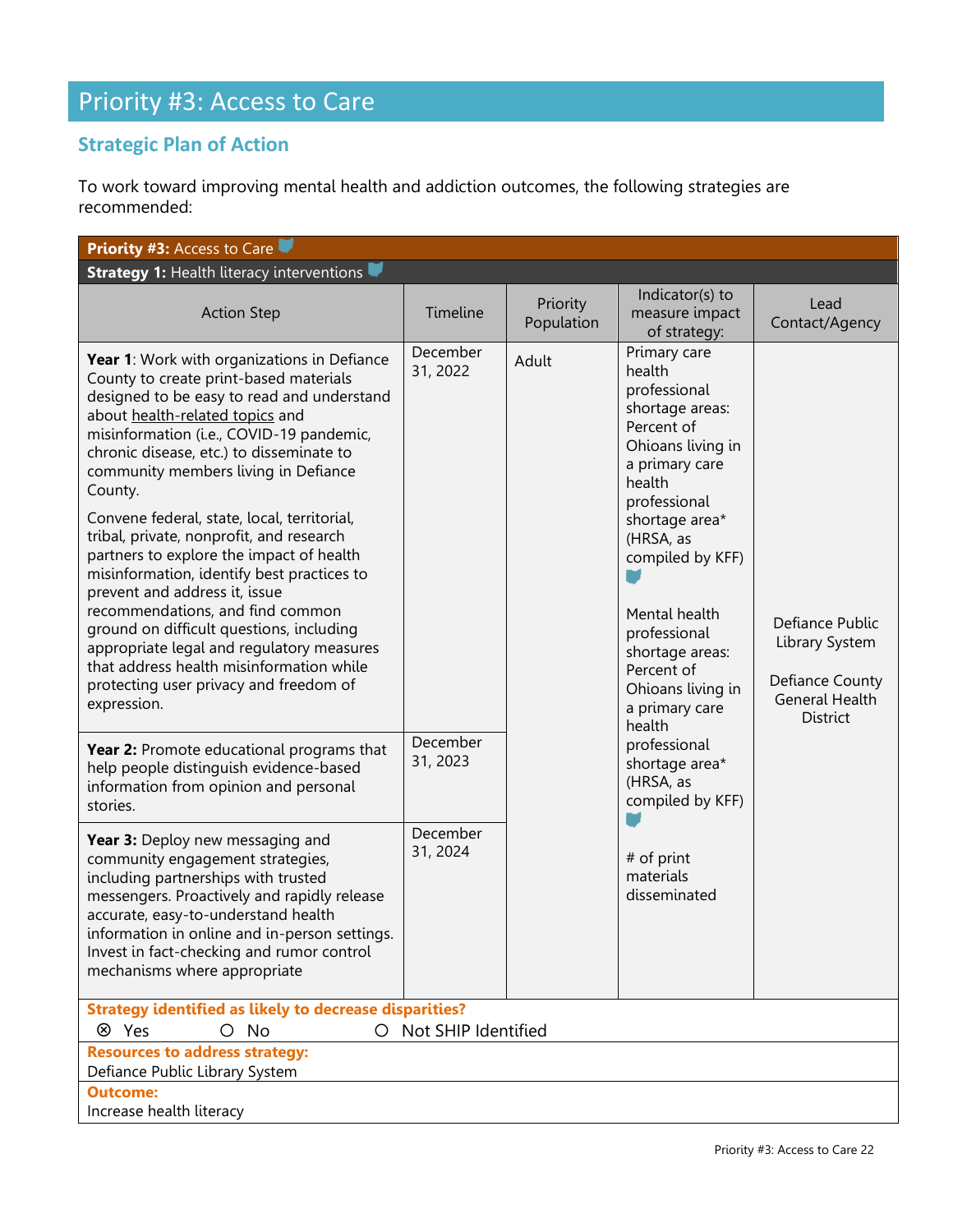| <b>Priority #3: Access to Care</b>                                                                                                                                                                                                                                                          |                      |                        |                                                                                             |                                                                |
|---------------------------------------------------------------------------------------------------------------------------------------------------------------------------------------------------------------------------------------------------------------------------------------------|----------------------|------------------------|---------------------------------------------------------------------------------------------|----------------------------------------------------------------|
| <b>Strategy 2:</b> Guides for family services and support                                                                                                                                                                                                                                   |                      |                        |                                                                                             |                                                                |
| <b>Action Step</b>                                                                                                                                                                                                                                                                          | Timeline             | Priority<br>Population | Indicator(s) to<br>measure impact<br>of strategy:                                           | Lead<br>Contact/Agency                                         |
| Year 1: Develop a marketing plan to<br>continually update the Family Services<br>Guide, mental health quide, and drug and<br>resource guide. Deploy the guides<br>throughout the community and to<br>community agencies.<br>Maintain multi-agency website for Defiance<br>County resources. | December<br>31, 2022 | Adult                  | Usual source of<br>care: Adults who<br>reported having<br>a usual source of<br>medical care | <b>ADAMhs Board</b><br>Family and<br>Children First<br>Council |
| Year 2: Continue efforts from year 1.<br>Continue to update listings as necessary.                                                                                                                                                                                                          | December<br>31, 2023 |                        |                                                                                             | Defiance County<br><b>General Health</b><br><b>District</b>    |
| Year 3: Continue efforts from years 1 and 2.                                                                                                                                                                                                                                                | December<br>31, 2024 |                        |                                                                                             |                                                                |
| <b>Strategy identified as likely to decrease disparities?</b>                                                                                                                                                                                                                               |                      |                        |                                                                                             |                                                                |
| 8 Not SHIP Identified<br>- Yes<br>Nο<br>$\bigcirc$<br>$\left($                                                                                                                                                                                                                              |                      |                        |                                                                                             |                                                                |
| <b>Resources to address strategy:</b><br>ADAMhs Board, Family and Children First Council, Defiance County General Health District, college students                                                                                                                                         |                      |                        |                                                                                             |                                                                |
| <b>Outcome:</b>                                                                                                                                                                                                                                                                             |                      |                        |                                                                                             |                                                                |
| Increase health care access                                                                                                                                                                                                                                                                 |                      |                        |                                                                                             |                                                                |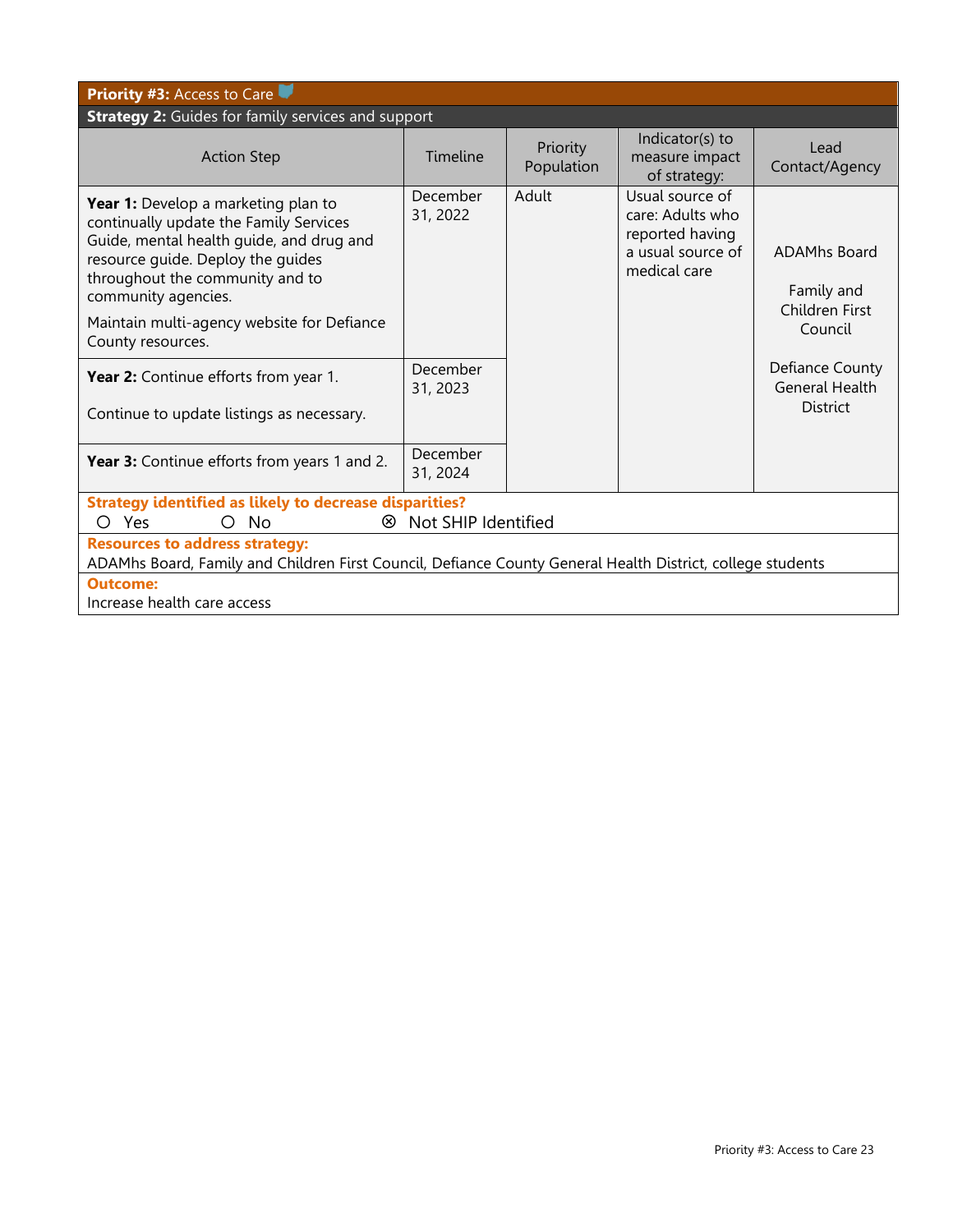| <b>Priority #3: Access to Care</b>                                                                             |                       |                        |                                                                                |                                                             |  |
|----------------------------------------------------------------------------------------------------------------|-----------------------|------------------------|--------------------------------------------------------------------------------|-------------------------------------------------------------|--|
| <b>Strategy 3: Dental awareness</b>                                                                            |                       |                        |                                                                                |                                                             |  |
| <b>Action Step</b>                                                                                             | <b>Timeline</b>       | Priority<br>Population | Indicator(s) to<br>measure impact<br>of strategy:                              | Lead<br>Contact/Agency                                      |  |
| <b>Year 1:</b> Reconvene stakeholders to<br>determine next steps in dental clinic needs<br>in Defiance County. | December<br>31, 2022  | Adults                 | Percent of adults<br>visited a dentist<br>or dental clinic in<br>the past year | Defiance County<br><b>General Health</b><br><b>District</b> |  |
| <b>Year 2:</b> Investigate potential funding<br>sources to carry out dental clinic.                            | December<br>31, 2023  |                        |                                                                                | ProMedica<br>Defiance Regional<br>Hospital                  |  |
| <b>Year 3:</b> Continue efforts from year 1 and 2                                                              | December<br>31, 2024  |                        |                                                                                |                                                             |  |
| <b>Strategy identified as likely to decrease disparities?</b>                                                  |                       |                        |                                                                                |                                                             |  |
| Yes<br>$\circ$ No<br>$\left(\right)$                                                                           | 8 Not SHIP Identified |                        |                                                                                |                                                             |  |
| <b>Resources to address strategy:</b><br>ProMedica Defiance Regional Hospital                                  |                       |                        |                                                                                |                                                             |  |
| Outcome:<br>Increase access to dental care                                                                     |                       |                        |                                                                                |                                                             |  |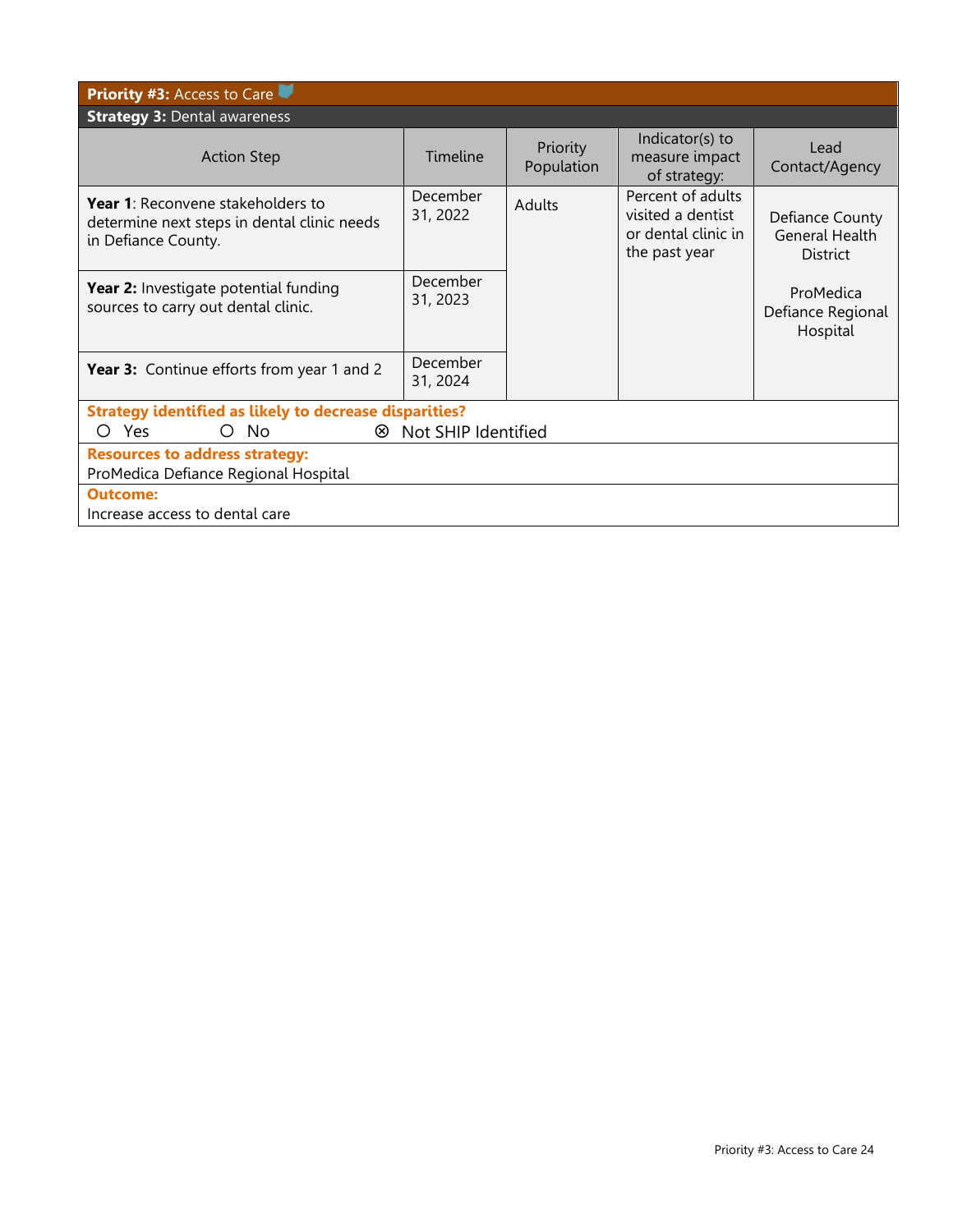| <b>Priority #3: Access to Care</b>                                                                                                                                                                                                                                                                                                                                                                                                                           |                                              |                            |                                                                                                                                                                                                                                                                                                   |                                  |
|--------------------------------------------------------------------------------------------------------------------------------------------------------------------------------------------------------------------------------------------------------------------------------------------------------------------------------------------------------------------------------------------------------------------------------------------------------------|----------------------------------------------|----------------------------|---------------------------------------------------------------------------------------------------------------------------------------------------------------------------------------------------------------------------------------------------------------------------------------------------|----------------------------------|
| <b>Strategy 4: Public transportation systems</b>                                                                                                                                                                                                                                                                                                                                                                                                             |                                              |                            |                                                                                                                                                                                                                                                                                                   |                                  |
| <b>Action Step</b>                                                                                                                                                                                                                                                                                                                                                                                                                                           | Timeline                                     | Priority<br>Population     | Indicator(s) to<br>measure impact<br>of strategy:                                                                                                                                                                                                                                                 | Lead<br>Contact/Agency           |
| Year 1: Assure representation from POWER<br>Defiance County on The Transportation<br>Initiative Task Force. Identify transportation<br>issues that are impacting personal health.<br>Disseminate information regarding<br>transportation opportunities in Defiance<br>County.<br>Target businesses that serve at risk<br>populations, as well as seniors.<br>Continue to explore alternative<br>transportation and opportunities to enhance<br>coordination. | December<br>31, 2022                         | Adult, Youth,<br>and Child | Primary care<br>health<br>professional<br>shortage areas:<br>Percent of<br>Ohioans living in<br>a primary care<br>health<br>professional<br>shortage area*<br>(HRSA, as<br>compiled by KFF)                                                                                                       |                                  |
| Year 2: Continue disseminating information<br>regarding transportation opportunities.<br>Research alternative transportation<br>opportunities as they become available.<br>Year 3: Continue efforts of years 1 and 2.                                                                                                                                                                                                                                        | December<br>31, 2023<br>December<br>31, 2024 |                            | Mental health<br>professional<br>shortage areas:<br>Percent of<br>Ohioans living in<br>a primary care<br>health<br>professional<br>shortage area*<br>(HRSA, as<br>compiled by KFF)<br>Increase the<br>number of trips<br>provided<br>through public<br>and private<br>transportation<br>providers | United Way of<br>Defiance County |
| <b>Strategy identified as likely to decrease disparities?</b>                                                                                                                                                                                                                                                                                                                                                                                                |                                              |                            |                                                                                                                                                                                                                                                                                                   |                                  |
| Not SHIP Identified<br>⊗ Yes<br>$O$ No<br>$\bigcirc$                                                                                                                                                                                                                                                                                                                                                                                                         |                                              |                            |                                                                                                                                                                                                                                                                                                   |                                  |
| <b>Resources to address strategy:</b><br>United Way of Defiance County, partnerships with Henry and Fulton Counties                                                                                                                                                                                                                                                                                                                                          |                                              |                            |                                                                                                                                                                                                                                                                                                   |                                  |
| <b>Outcome:</b><br>Increase access to transportation opportunities                                                                                                                                                                                                                                                                                                                                                                                           |                                              |                            |                                                                                                                                                                                                                                                                                                   |                                  |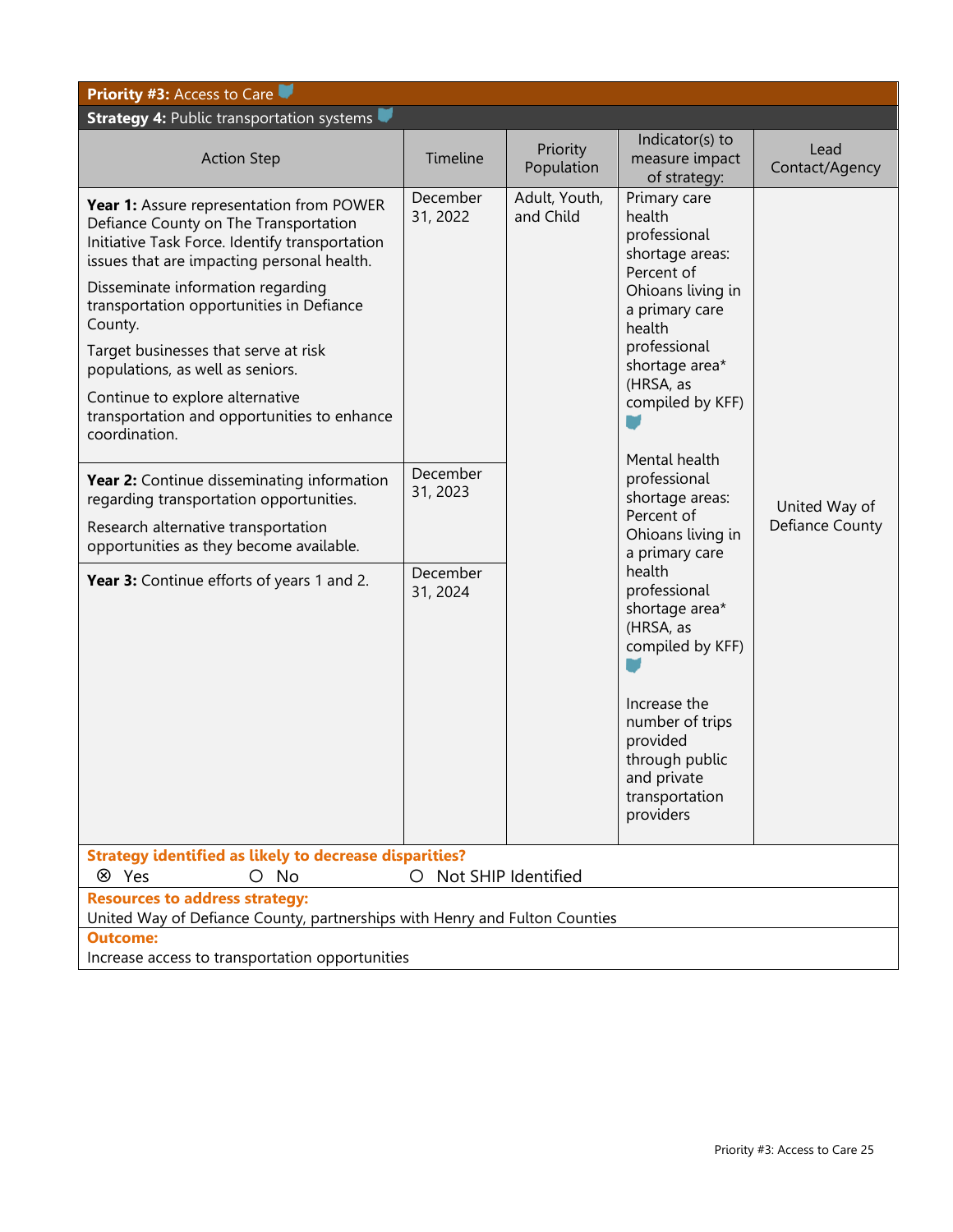| <b>Priority #3: Access to Care</b>                                             |                      |                        |                                                   |                                          |  |
|--------------------------------------------------------------------------------|----------------------|------------------------|---------------------------------------------------|------------------------------------------|--|
| <b>Strategy 5: Workforce shortages</b>                                         |                      |                        |                                                   |                                          |  |
| <b>Action Step</b>                                                             | Timeline             | Priority<br>Population | Indicator(s) to<br>measure impact<br>of strategy: | Lead<br>Contact/Agency                   |  |
| Year 1: Identify local employer challenges<br>with hiring and retention.       | December<br>31, 2022 | Adults                 | Unemployment<br>rate                              |                                          |  |
| Increase access for employee education on<br>job to increase employment        |                      |                        | Labor Force<br>participant rate                   | Defiance County<br><b>General Health</b> |  |
| Share career trainings and jobs with high<br>school students.                  |                      |                        |                                                   | <b>District</b><br>Defiance County       |  |
| Year 2: Continue efforts from year 1.                                          | December<br>31, 2023 |                        |                                                   | Economic<br>Development                  |  |
| Year 3: Continue efforts from year 1 and 2.                                    | December<br>31, 2024 |                        |                                                   |                                          |  |
| <b>Strategy identified as likely to decrease disparities?</b>                  |                      |                        |                                                   |                                          |  |
| $O$ No<br>Not SHIP Identified<br><b>Yes</b><br>$^{\circledR}$<br>Ω             |                      |                        |                                                   |                                          |  |
| <b>Resources to address strategy:</b><br>Defiance County Economic Development, |                      |                        |                                                   |                                          |  |
| <b>Outcome:</b><br>Sustainable workforce                                       |                      |                        |                                                   |                                          |  |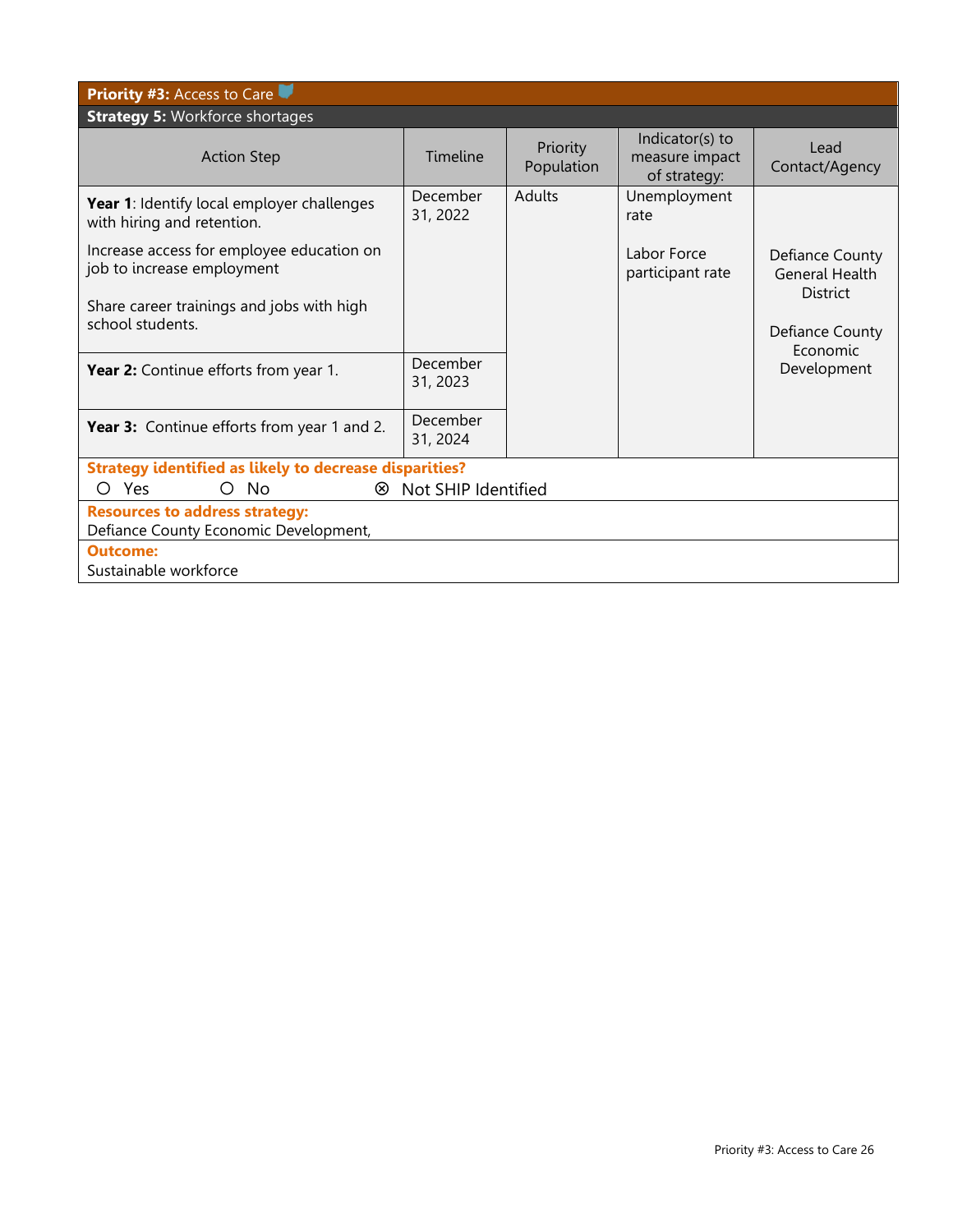# Priority #4: Mental Health and Addiction

# **Strategic Plan of Action**

To work toward improving mental health and addiction outcomes, the following strategies are recommended:

| <b>Priority #4: Mental Health and Addiction &amp;</b>                                                                                                                                                             |                      |                        |                                                                                        |                                                             |
|-------------------------------------------------------------------------------------------------------------------------------------------------------------------------------------------------------------------|----------------------|------------------------|----------------------------------------------------------------------------------------|-------------------------------------------------------------|
| <b>Strategy 1:</b> Develop a unified approach to youth prevention programming                                                                                                                                     |                      |                        |                                                                                        |                                                             |
| <b>Action Step</b>                                                                                                                                                                                                | Timeline             | Priority<br>Population | Indicator(s) to<br>measure impact<br>of strategy:                                      | Lead<br>Contact/Agency                                      |
| Year 1: Create an inventory of prevention<br>programming that is available to Defiance<br>County school districts. Include pertinent<br>information (grade levels, time commitment,<br>cost, etc.).               | December<br>31, 2022 | Youth                  | Youth binge<br>drinker<br>(consuming<br>more than 4<br>(women) or 5<br>(men) alcoholic |                                                             |
| Create a similar quide that lists which<br>districts, schools, and grade levels are<br>currently participating in the above<br>programming. Ensure the information is<br>easily accessible to community partners. |                      |                        | beverages on a<br>single occasion<br>in the past<br>$month) - 2018$<br><b>CHA</b>      | <b>ADAMhs Board</b>                                         |
| Schedule a meeting with key stakeholders<br>and the Educational Service Center to<br>determine best ways to approach school<br>districts with program offerings.                                                  |                      |                        | Youth current<br>drinker (drank<br>alcohol at least                                    | Defiance County<br><b>General Health</b><br><b>District</b> |
| Year 2: Continue efforts of year 1.<br>Meet with the ESC on an annual basis to<br>continue unified approach.                                                                                                      | December<br>31, 2023 |                        | once in the past<br>$month) - 2018$<br><b>CHA</b>                                      |                                                             |
| Year 3: Continue efforts of years 1 and 2.                                                                                                                                                                        | December<br>31, 2024 |                        |                                                                                        |                                                             |
| <b>Strategy identified as likely to decrease disparities?</b><br>$\circ$<br>Yes<br>$\circ$<br><b>No</b><br>Not SHIP Identified<br>⊗                                                                               |                      |                        |                                                                                        |                                                             |
| <b>Resources to address strategy:</b><br>Local school districts, Northwest Ohio ESC, ADAMhs Board, Defiance County General Health District, collaborative<br>relationships among local organizations              |                      |                        |                                                                                        |                                                             |
| <b>Outcome:</b><br>Increase the number of prevention programs in school districts                                                                                                                                 |                      |                        |                                                                                        |                                                             |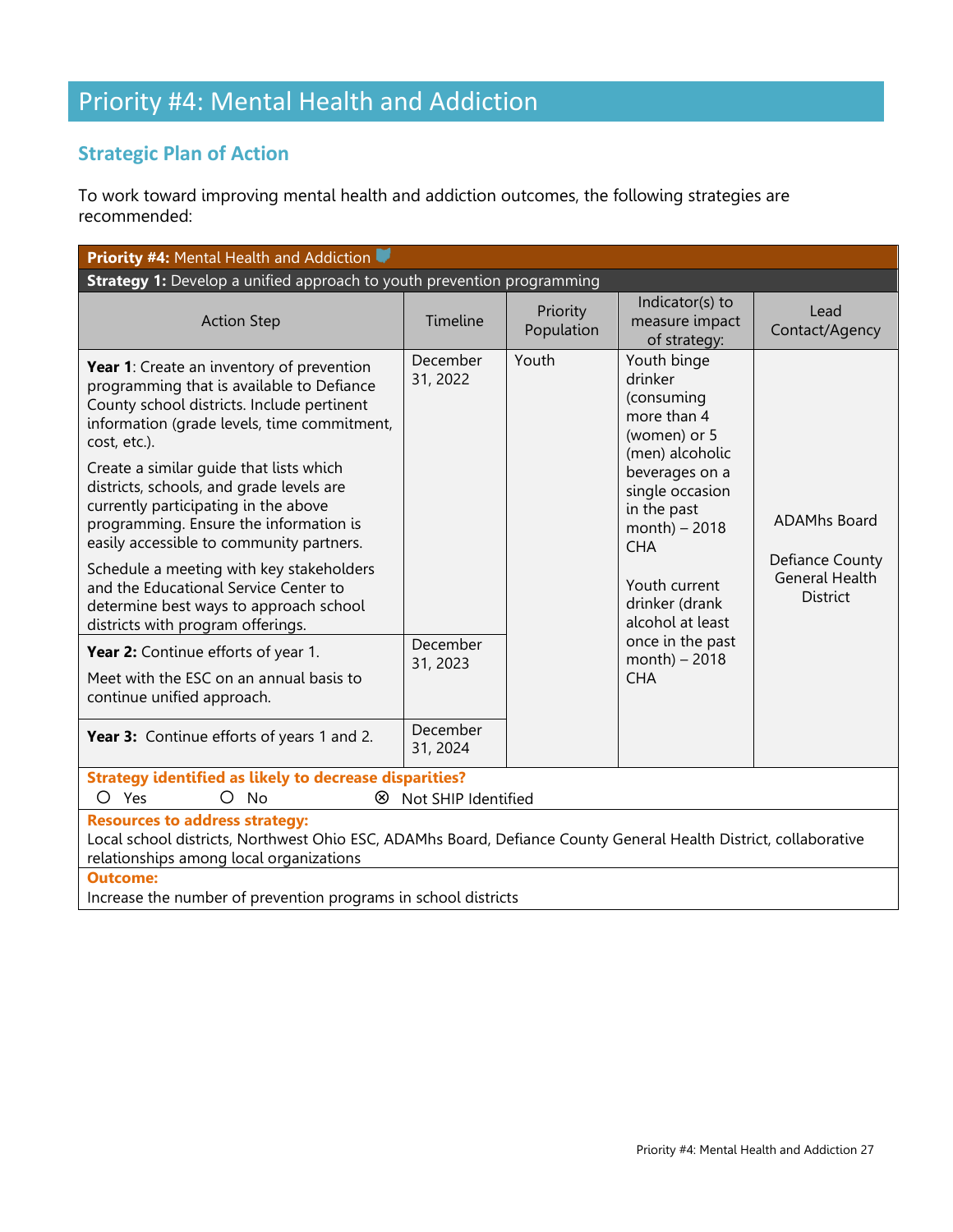| <b>Priority #4: Mental Health and Addiction W</b>                                                                                                                                      |                      |                        |                                                                                                |                        |               |
|----------------------------------------------------------------------------------------------------------------------------------------------------------------------------------------|----------------------|------------------------|------------------------------------------------------------------------------------------------|------------------------|---------------|
| Strategy 2: Universal school-based suicide awareness and education programs                                                                                                            |                      |                        |                                                                                                |                        |               |
| <b>Action Step</b>                                                                                                                                                                     | Timeline             | Priority<br>Population | Indicator(s) to<br>measure impact<br>of strategy:                                              | Lead<br>Contact/Agency |               |
| Year 1: Continue to offer/introduce school-<br>based suicide awareness and education<br>programs (i.e., Signs of Suicide (SOS)) to<br>school administration within Defiance<br>County. | December<br>31, 2022 | Youth                  | Youth suicide<br>deaths:<br>Number of<br>deaths due to<br>suicide for youth,<br>ages 8-17, per |                        |               |
| Explore the feasibility of adjusting<br>permission slips (i.e. moving from active to<br>passive) to screen additional students.                                                        |                      |                        | 100,000<br>population (ODH<br><b>Vital Statistics)</b>                                         |                        |               |
| <b>Year 2:</b> Continue efforts of year 1.                                                                                                                                             | December<br>31, 2023 |                        |                                                                                                |                        | Maumee Valley |
| Implement the program(s) in all county<br>schools in select grade levels.                                                                                                              |                      |                        |                                                                                                |                        |               |
| Develop an educational piece targeting<br>parents pertaining to the importance of<br>mental health screenings for children.                                                            |                      |                        |                                                                                                |                        |               |
| Year 3: Continue efforts of years 1 and 2.<br>Expand program service area where<br>necessary.                                                                                          | December<br>31, 2024 |                        |                                                                                                |                        |               |
| <b>Strategy identified as likely to decrease disparities?</b><br>Not SHIP Identified<br>⊗<br>O<br>$O$ Yes<br>No                                                                        |                      |                        |                                                                                                |                        |               |
| <b>Resources to address strategy:</b><br>ADAMhs Board, local school districts, United Way, Maumee Valley Guidance Center                                                               |                      |                        |                                                                                                |                        |               |
| <b>Outcome:</b><br>Increase awareness of suicide among youth                                                                                                                           |                      |                        |                                                                                                |                        |               |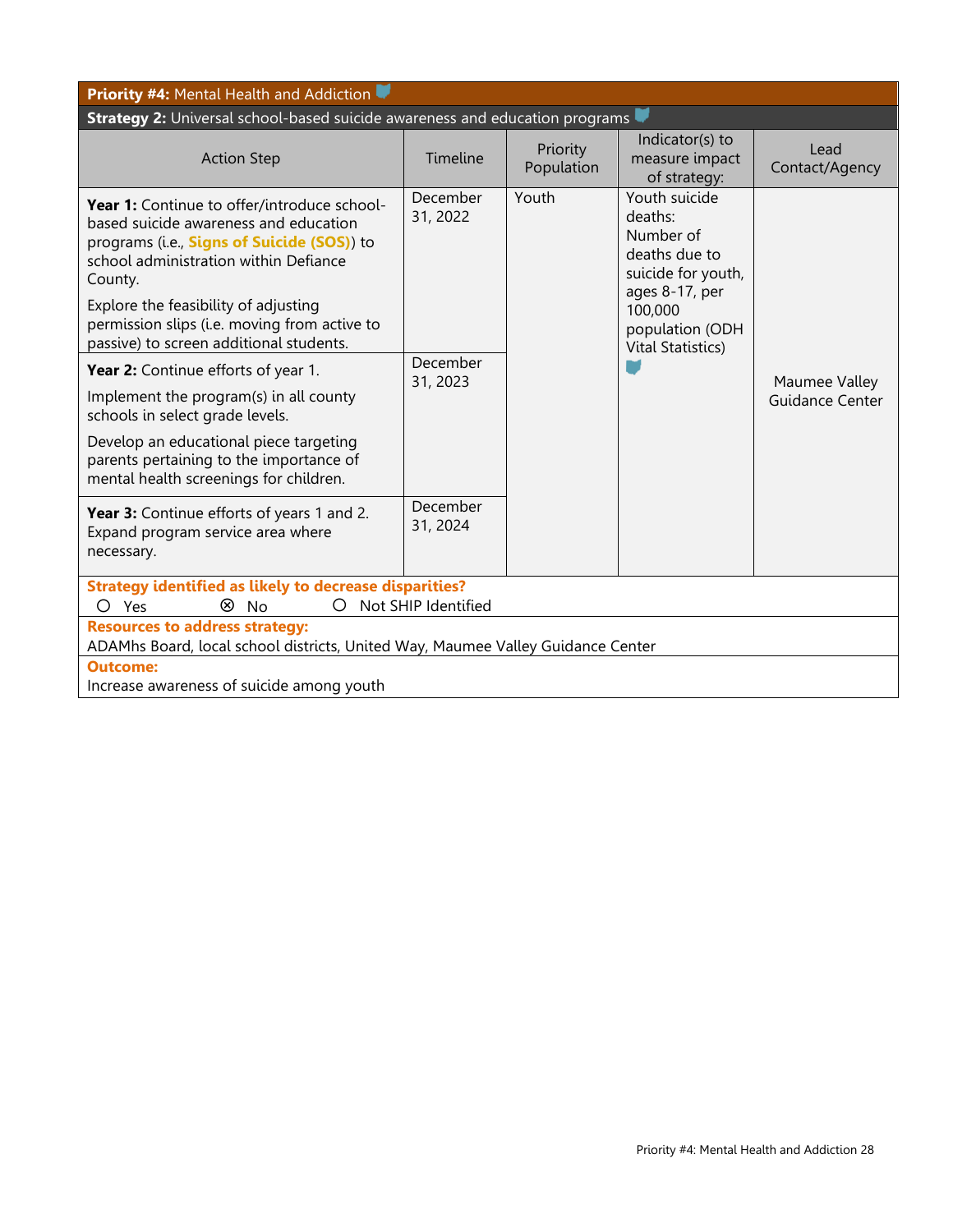| <b>Priority #4: Mental Health and Addiction</b>                                                                                                                                   |                      |                        |                                                                                                                                                                                                      |                        |  |
|-----------------------------------------------------------------------------------------------------------------------------------------------------------------------------------|----------------------|------------------------|------------------------------------------------------------------------------------------------------------------------------------------------------------------------------------------------------|------------------------|--|
| <b>Strategy 3:</b> School-based social and emotional instruction                                                                                                                  |                      |                        |                                                                                                                                                                                                      |                        |  |
| <b>Action Step</b>                                                                                                                                                                | Timeline             | Priority<br>Population | Indicator(s) to<br>measure impact<br>of strategy:                                                                                                                                                    | Lead<br>Contact/Agency |  |
| Year 1: Continue to offer/introduce school-<br>based social and emotional instruction (i.e.,<br>The Incredible Years) program to school<br>administration within Defiance County. | December<br>31, 2022 | Youth                  | Youth<br>depression<br>(major<br>depressive<br>episode):<br>Percent of youth,<br>ages 12-17, who<br>Maumee Valley<br>experienced a<br>major depressive<br>episode within<br>the past year<br>(NSDUH) |                        |  |
| Year 2: Continue efforts from year 1.                                                                                                                                             | December<br>31, 2023 |                        |                                                                                                                                                                                                      |                        |  |
| Expand program service area where<br>necessary.                                                                                                                                   |                      |                        |                                                                                                                                                                                                      | Guidance Center        |  |
| Year 3: Continue efforts of years 1 and 2.                                                                                                                                        | December<br>31, 2024 |                        |                                                                                                                                                                                                      |                        |  |
| <b>Strategy identified as likely to decrease disparities?</b><br>⊗<br>Not SHIP Identified<br>Yes<br>N <sub>o</sub><br>$\bigcirc$<br>O                                             |                      |                        |                                                                                                                                                                                                      |                        |  |
| <b>Resources to address strategy:</b><br>Local school districts, Northwest Ohio ESC, ADAMhs Board, Maumee Valley Guidance Center                                                  |                      |                        |                                                                                                                                                                                                      |                        |  |
| <b>Outcome:</b>                                                                                                                                                                   |                      |                        |                                                                                                                                                                                                      |                        |  |
| Reduce youth bullying                                                                                                                                                             |                      |                        |                                                                                                                                                                                                      |                        |  |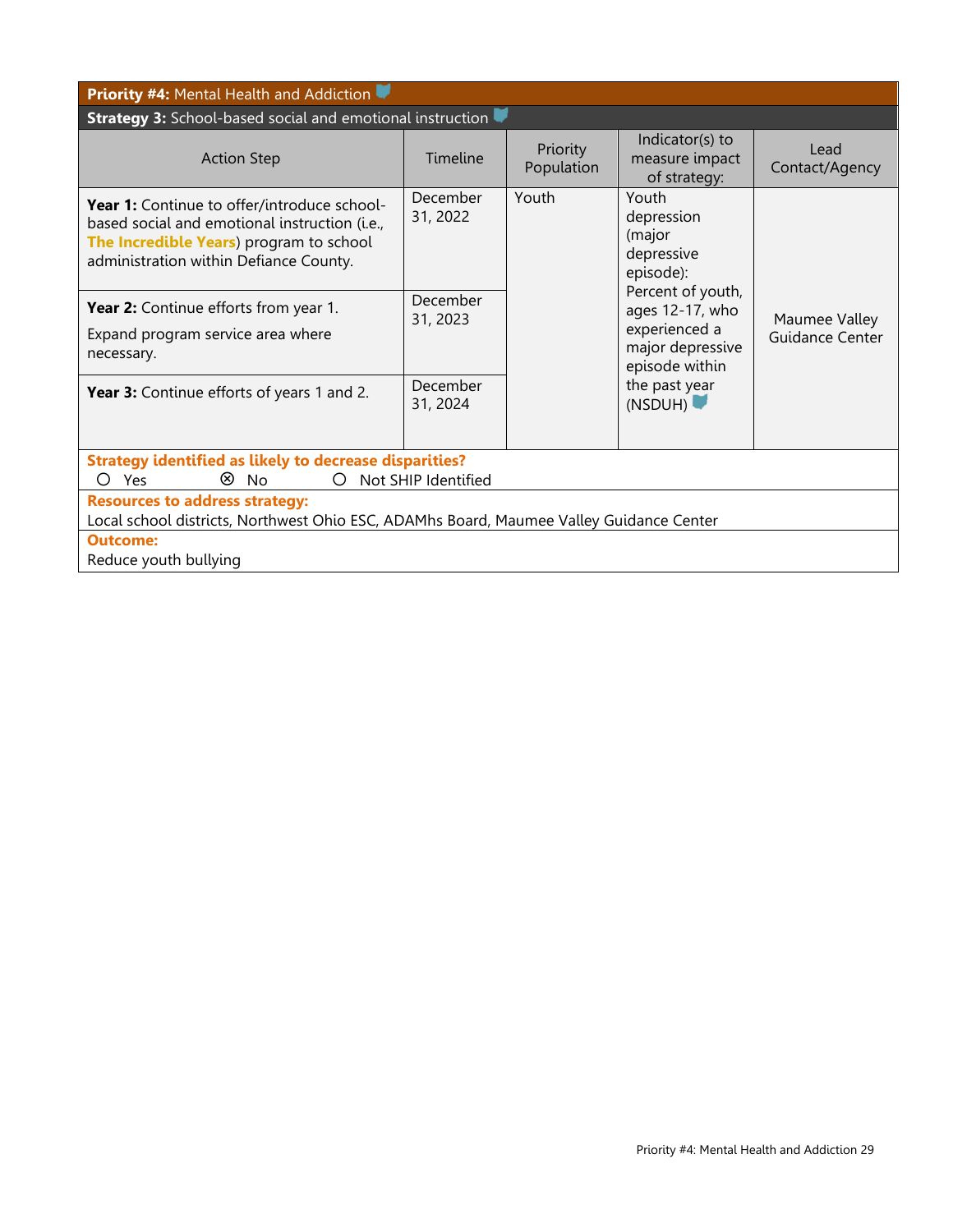| <b>Priority #4: Mental Health and Addiction</b>                                                                                                                                                                                                                                                                                                                                                                                                                                                                                                                                                                                                                                                                                                                                                                                                                                                                                                                                                                                                                                                                                                                                                                 |                                                                      |                        |                                                                                                                                                                                                                                                                                                                                                                                                                                                                                                       |                                                                                                                                                                                                                                     |
|-----------------------------------------------------------------------------------------------------------------------------------------------------------------------------------------------------------------------------------------------------------------------------------------------------------------------------------------------------------------------------------------------------------------------------------------------------------------------------------------------------------------------------------------------------------------------------------------------------------------------------------------------------------------------------------------------------------------------------------------------------------------------------------------------------------------------------------------------------------------------------------------------------------------------------------------------------------------------------------------------------------------------------------------------------------------------------------------------------------------------------------------------------------------------------------------------------------------|----------------------------------------------------------------------|------------------------|-------------------------------------------------------------------------------------------------------------------------------------------------------------------------------------------------------------------------------------------------------------------------------------------------------------------------------------------------------------------------------------------------------------------------------------------------------------------------------------------------------|-------------------------------------------------------------------------------------------------------------------------------------------------------------------------------------------------------------------------------------|
| Strategy 4: Mass media campaigns to support positive mental health                                                                                                                                                                                                                                                                                                                                                                                                                                                                                                                                                                                                                                                                                                                                                                                                                                                                                                                                                                                                                                                                                                                                              |                                                                      |                        |                                                                                                                                                                                                                                                                                                                                                                                                                                                                                                       |                                                                                                                                                                                                                                     |
| <b>Action Step</b>                                                                                                                                                                                                                                                                                                                                                                                                                                                                                                                                                                                                                                                                                                                                                                                                                                                                                                                                                                                                                                                                                                                                                                                              | Timeline                                                             | Priority<br>Population | Indicator(s) to<br>measure impact<br>of strategy:                                                                                                                                                                                                                                                                                                                                                                                                                                                     | Lead<br>Contact/Agency                                                                                                                                                                                                              |
| Year 1: Implement the following mass-reach<br>communication strategies:<br>Share messages and engage audiences<br>on social networking sites like Facebook<br>and Twitter.<br>Deliver messages through different<br>$\bullet$<br>websites and stakeholders<br>communications.<br>Generate free press through public<br>$\bullet$<br>service announcements.<br>Pay to place adds on TV, radio,<br>$\bullet$<br>billboards, online platforms and/or print<br>media.<br>The strategies should focus on promoting<br>positive mental health awareness.<br>Consider adding icons/mental health<br>information in unconventional locations (i.e.<br>local websites throughout the county).<br>Secure funding for campaign.<br>Year 2: Continue efforts from year 1.<br>Target the campaign to specifically address<br>demographics most at risk (i.e., youth).<br>Launch campaign.<br>Promote and raise awareness of the new<br>Crisis Text Line (988) throughout the county.<br>Continue to monitor and promote the use of<br>the Crisis Text Line.<br>Year 3: Continue efforts from years 1 and 2.<br>Evaluate campaign effectiveness.<br>Work on securing a local provider for mental<br>health crisis phone line. | December<br>31, 2022<br>December<br>31, 2023<br>December<br>31, 2024 | Adult and<br>Youth     | Adult feeling so<br>sad or hopeless<br>almost every day<br>for two weeks or<br>more in a row<br>that stopped<br>them from doing<br>usual activities<br>(in the past year)<br>$-2018$ CHA<br>Youth feeling so<br>sad or hopeless<br>almost every day<br>for two weeks or<br>more in a row<br>that stopped<br>them from doing<br>usual activities<br>(in the past year)<br>$-2018$ CHA<br>Youth who has<br>seriously<br>considered<br>attempting<br>suicide (in the<br>past year) $-2018$<br><b>CHA</b> | Defiance County<br><b>General Health</b><br><b>District</b><br><b>ADAMhs Board</b><br>Maumee Valley<br>Guidance Center<br>Recovery<br>Services of<br>Northwest Ohio<br>A Renewed Mind<br>ProMedica<br>Defiance<br>Regional Hospital |
| <b>Strategy identified as likely to decrease disparities?</b><br>O Yes<br>$O$ No<br>8 Not SHIP Identified                                                                                                                                                                                                                                                                                                                                                                                                                                                                                                                                                                                                                                                                                                                                                                                                                                                                                                                                                                                                                                                                                                       |                                                                      |                        |                                                                                                                                                                                                                                                                                                                                                                                                                                                                                                       |                                                                                                                                                                                                                                     |
| <b>Resources to address strategy:</b><br>Suicide Prevention Coalition, Four County Mental Wellness Campaign, ADAMhs Board, Defiance County General<br>Health District, Maumee Valley Planning Organization, Recovery Services of Northwest Ohio, A Renewed Mind,<br>ProMedica Defiance Regional Hospital<br><b>Outcome:</b>                                                                                                                                                                                                                                                                                                                                                                                                                                                                                                                                                                                                                                                                                                                                                                                                                                                                                     |                                                                      |                        |                                                                                                                                                                                                                                                                                                                                                                                                                                                                                                       |                                                                                                                                                                                                                                     |
| Increase awareness of suicide among adults and youth                                                                                                                                                                                                                                                                                                                                                                                                                                                                                                                                                                                                                                                                                                                                                                                                                                                                                                                                                                                                                                                                                                                                                            |                                                                      |                        |                                                                                                                                                                                                                                                                                                                                                                                                                                                                                                       |                                                                                                                                                                                                                                     |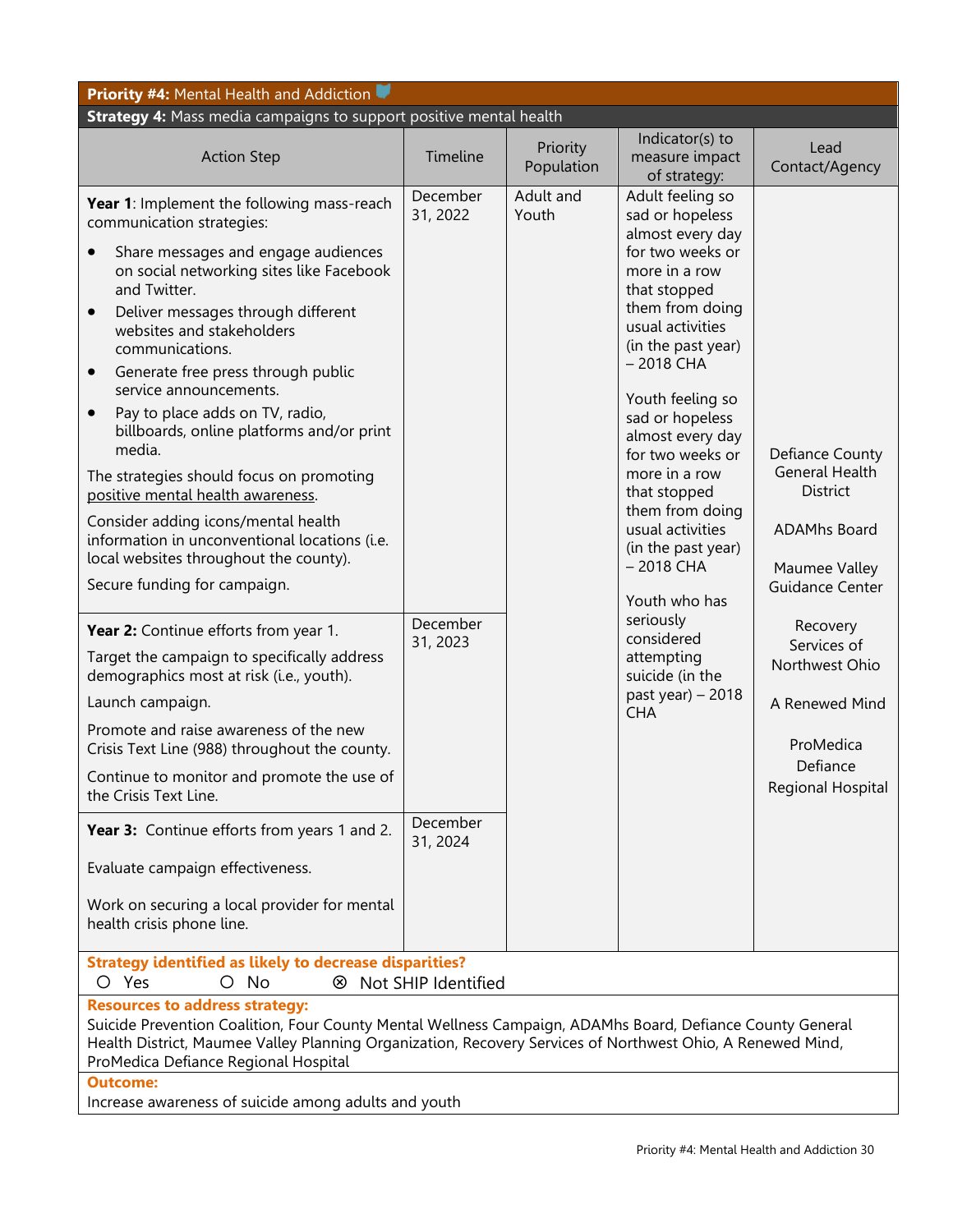| <b>Priority #4: Mental Health and Addiction</b>                                                                                                                                                                                                          |                                                                                                            |                        |                                                                                                                                                                                     |                        |
|----------------------------------------------------------------------------------------------------------------------------------------------------------------------------------------------------------------------------------------------------------|------------------------------------------------------------------------------------------------------------|------------------------|-------------------------------------------------------------------------------------------------------------------------------------------------------------------------------------|------------------------|
| <b>Strategy 5: Community based mental health education</b>                                                                                                                                                                                               |                                                                                                            |                        |                                                                                                                                                                                     |                        |
| <b>Action Step</b>                                                                                                                                                                                                                                       | Timeline                                                                                                   | Priority<br>Population | Indicator(s) to<br>measure impact<br>of strategy:                                                                                                                                   | Lead<br>Contact/Agency |
| Year 1: Continue to introduce/offer<br>community based mental health education<br>programs (i.e., QPR, Gatekeepers, Mental<br>Health First Aid) within Defiance County.                                                                                  | December<br>Adult and<br>Youth<br>31, 2022<br>(major<br>depressive<br>episode): Percent<br>of adults, ages | Adult depression       |                                                                                                                                                                                     |                        |
| Year 2: Continue efforts from year 1.<br>Expand program service area where<br>necessary.                                                                                                                                                                 | December<br>31, 2023                                                                                       |                        | 18 and older,<br>who experienced<br>a major<br>depressive<br>episode within<br>the past year<br>(NSDUH)                                                                             |                        |
| Year 3: Continue efforts of years 1 and 2.                                                                                                                                                                                                               | December<br>31, 2024                                                                                       |                        |                                                                                                                                                                                     | Maumee Valley          |
|                                                                                                                                                                                                                                                          |                                                                                                            |                        | Youth<br>depression<br>(major<br>depressive<br>episode): Percent<br>of youth, ages<br>12-17, who<br>experienced a<br>major depressive<br>episode within<br>the past year<br>(NSDUH) | <b>Guidance Center</b> |
| <b>Strategy identified as likely to decrease disparities?</b><br>8 Not SHIP Identified<br>O Yes<br>$O$ No                                                                                                                                                |                                                                                                            |                        |                                                                                                                                                                                     |                        |
| <b>Resources to address strategy:</b><br>Ayersville School District currently being trained, United Way, Maumee Valley Planning Organization, ADAMhs<br>Board, local school districts, Northwest Ohio ESC, free trainings, local community organizations |                                                                                                            |                        |                                                                                                                                                                                     |                        |
| <b>Outcome:</b><br>Increase number of mental health programs in the county                                                                                                                                                                               |                                                                                                            |                        |                                                                                                                                                                                     |                        |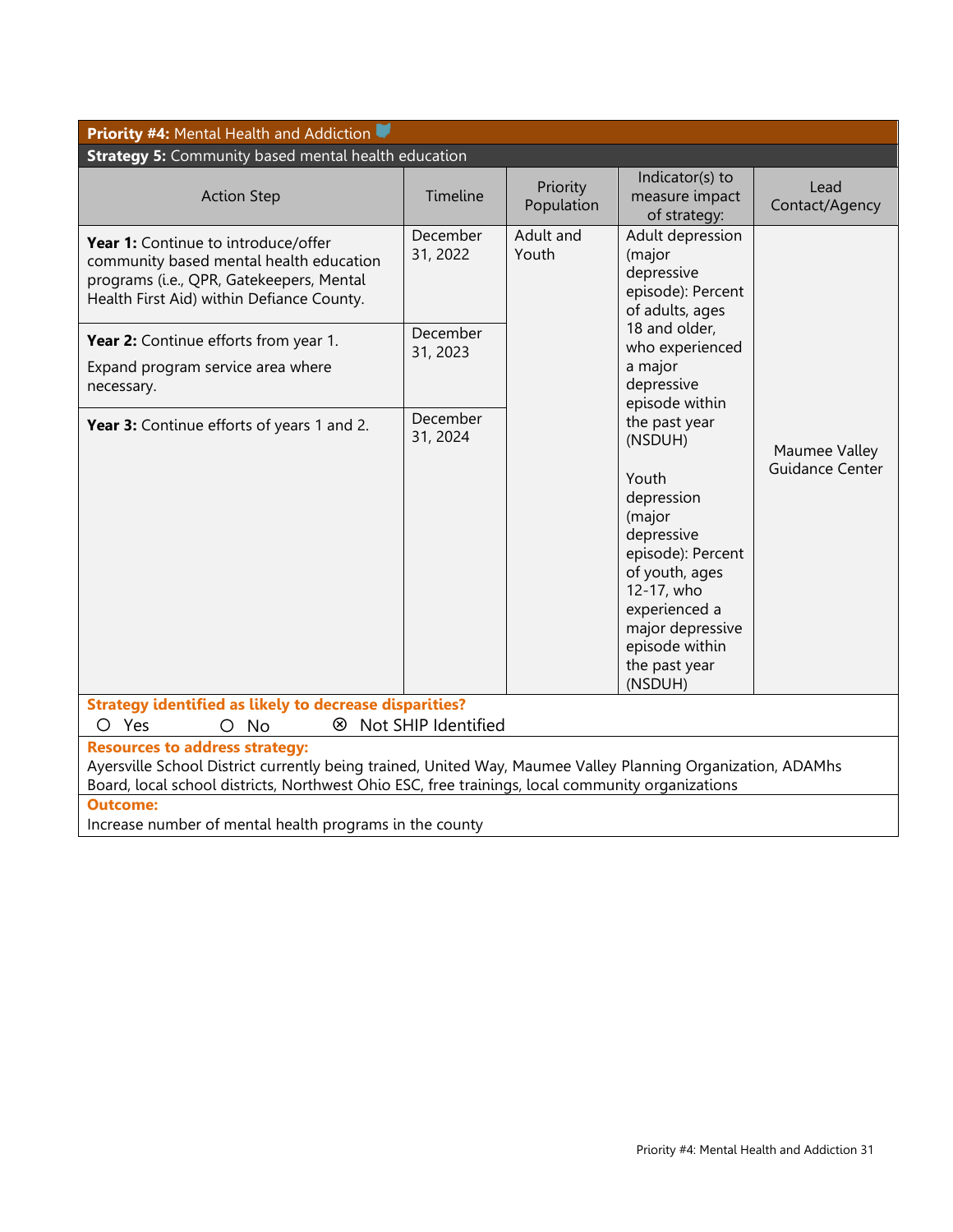| <b>Priority #4: Mental Health and Addiction</b>                                                                                                                                                                                                        |                      |                        |                                                                      |                                                      |  |
|--------------------------------------------------------------------------------------------------------------------------------------------------------------------------------------------------------------------------------------------------------|----------------------|------------------------|----------------------------------------------------------------------|------------------------------------------------------|--|
| Strategy 6: Mass media campaigns against risky behaviors and substance abuse                                                                                                                                                                           |                      |                        |                                                                      |                                                      |  |
| <b>Action Step</b>                                                                                                                                                                                                                                     | Timeline             | Priority<br>Population | Indicator(s) to<br>measure impact<br>of strategy:                    | Lead<br>Contact/Agency                               |  |
| Year 1: Implement the following mass-reach<br>communication strategies:                                                                                                                                                                                | December<br>31, 2022 | Youth                  | Youth binge<br>drinker<br>(consuming                                 |                                                      |  |
| • Share messages and engage audiences on<br>social networking sites like Facebook and<br>Twitter.                                                                                                                                                      |                      |                        | more than 4<br>(women) or 5<br>(men) alcoholic                       |                                                      |  |
| • Deliver messages through different<br>websites and stakeholders communications.                                                                                                                                                                      |                      |                        | beverages on a<br>single occasion<br>in the past                     |                                                      |  |
| • Generate free press through public service<br>announcements.                                                                                                                                                                                         |                      |                        | month) $-2018$<br><b>CHA</b>                                         |                                                      |  |
| • Pay to place adds on TV, radio, billboards,<br>online platforms and/or print media.                                                                                                                                                                  |                      |                        | Youth current<br>drinker (drank                                      |                                                      |  |
| The strategies should focus on awareness of<br>risky behaviors and substance abuse issues<br>and trends. Include information on e-<br>cigarettes, alcohol use, prescription drug<br>abuse, and other illegal drug use.                                 |                      |                        | alcohol at least<br>once in the past<br>month) $-2018$<br><b>CHA</b> | Defiance County<br><b>General Health</b><br>District |  |
| Work with the Defiance County Drug Free<br>Coalition to determine best ways to educate<br>community and parents (social media,<br>newspaper, school websites or newsletters,<br>television, church bulletins, etc.).                                   |                      |                        |                                                                      | Defiance County<br>Drug Free<br>Coalition            |  |
| Year 2: Continue efforts from year 1.<br>Focus awareness programs and/or<br>workshops on different "hot topics", risky<br>behaviors, and substance abuse issues and<br>trends (i.e. Hidden in Plain Sight program,<br>Parents who Host Lose the Most). | December<br>31, 2023 |                        |                                                                      |                                                      |  |
| Attain media coverage for all programs<br>and/or workshops.                                                                                                                                                                                            |                      |                        |                                                                      |                                                      |  |
| Year 3: Continue efforts of years 1 and 2.                                                                                                                                                                                                             | December<br>31, 2024 |                        |                                                                      |                                                      |  |
| <b>Strategy identified as likely to decrease disparities?</b>                                                                                                                                                                                          |                      |                        |                                                                      |                                                      |  |
| O Yes<br>No<br>8 Not SHIP Identified<br>Ω                                                                                                                                                                                                              |                      |                        |                                                                      |                                                      |  |
| <b>Resources to address strategy:</b><br>Defiance County General Health District, Defiance County Drug Free Coalition, local school districts                                                                                                          |                      |                        |                                                                      |                                                      |  |
| <b>Outcome:</b>                                                                                                                                                                                                                                        |                      |                        |                                                                      |                                                      |  |
| Educate community members on substance abuse issues and trends                                                                                                                                                                                         |                      |                        |                                                                      |                                                      |  |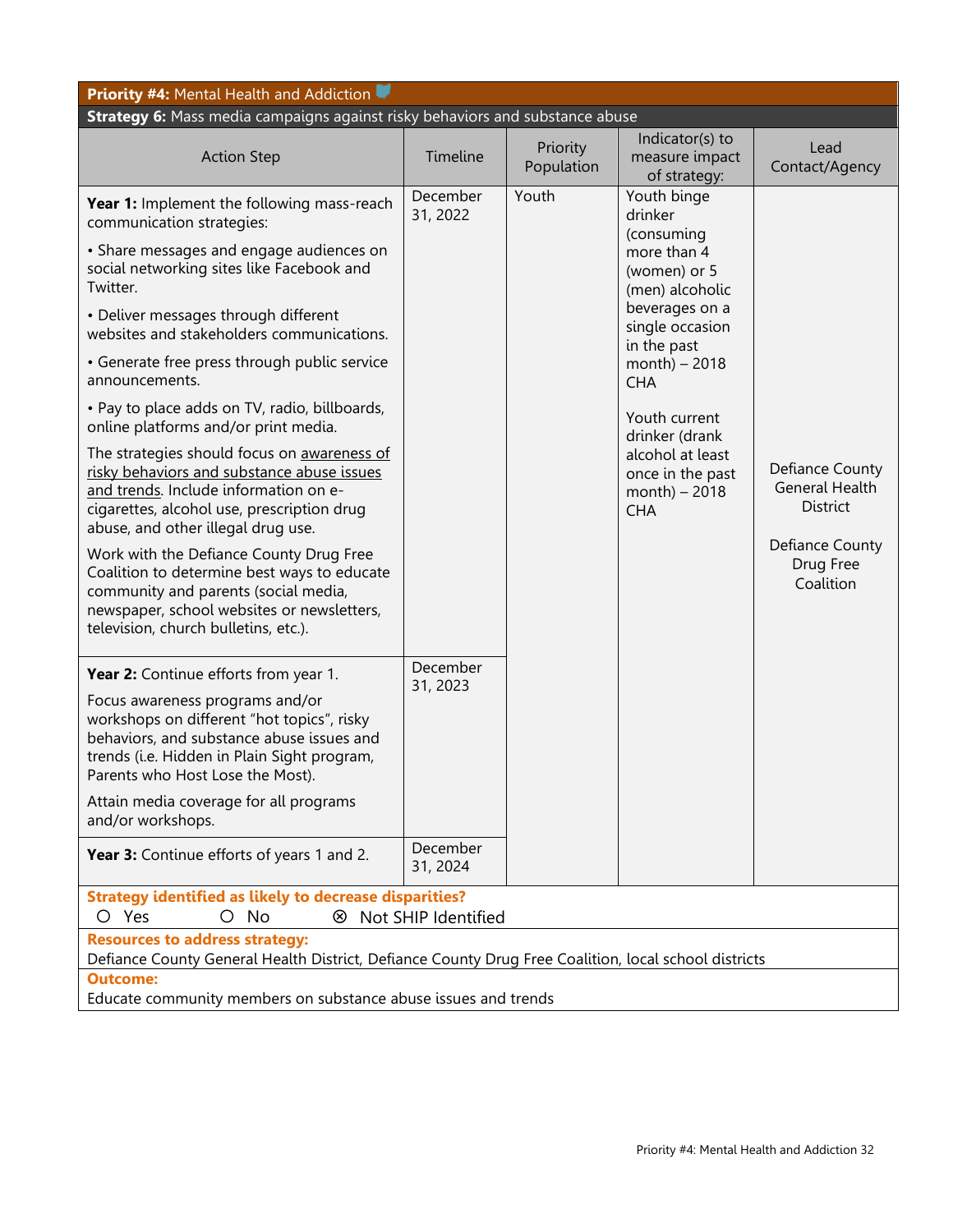| <b>Priority #4: Mental Health and Addiction</b>                                                                                                                                                                             |                      |                        |                                                                                                          |                               |
|-----------------------------------------------------------------------------------------------------------------------------------------------------------------------------------------------------------------------------|----------------------|------------------------|----------------------------------------------------------------------------------------------------------|-------------------------------|
| <b>Strategy 7:</b> School-based alcohol/other drug prevention programs                                                                                                                                                      |                      |                        |                                                                                                          |                               |
| <b>Action Step</b>                                                                                                                                                                                                          | Timeline             | Priority<br>Population | Indicator(s) to<br>measure impact<br>of strategy:                                                        | Lead<br>Contact/Agency        |
| <b>Year 1:</b> Continue to introduce/offer school-<br>based alcohol/other drug prevention<br>programs (i.e., Too Good for Drugs) within<br>Defiance County school districts.<br>Expand the program to interested districts. | December<br>31, 2022 | Youth                  | Youth binge<br>drinker<br>(consuming<br>more than 4<br>(women) or 5<br>(men) alcoholic<br>beverages on a | Recovery                      |
| Year 2: Continue efforts from year 1.<br>Expand program service area where<br>necessary.                                                                                                                                    | December<br>31, 2023 |                        | single occasion<br>in the past<br>$month) - 2018$<br><b>CHA</b>                                          | Services of<br>Northwest Ohio |
| Year 3: Continue efforts from years 1 and 2.                                                                                                                                                                                | December<br>31, 2024 |                        | Youth current<br>drinker (drank<br>alcohol at least<br>once in the past<br>$month) - 2018$<br><b>CHA</b> |                               |
| <b>Strategy identified as likely to decrease disparities?</b>                                                                                                                                                               |                      |                        |                                                                                                          |                               |
| Yes<br>Not SHIP Identified<br>∩<br>O No<br>⊗                                                                                                                                                                                |                      |                        |                                                                                                          |                               |
| <b>Resources to address strategy:</b><br>ADAMhs Board, recovery services, local school districts, Northwest Ohio ESC, Recovery Services of Northwest Ohio                                                                   |                      |                        |                                                                                                          |                               |
| <b>Outcome:</b><br>Decrease drug dependence or abuse                                                                                                                                                                        |                      |                        |                                                                                                          |                               |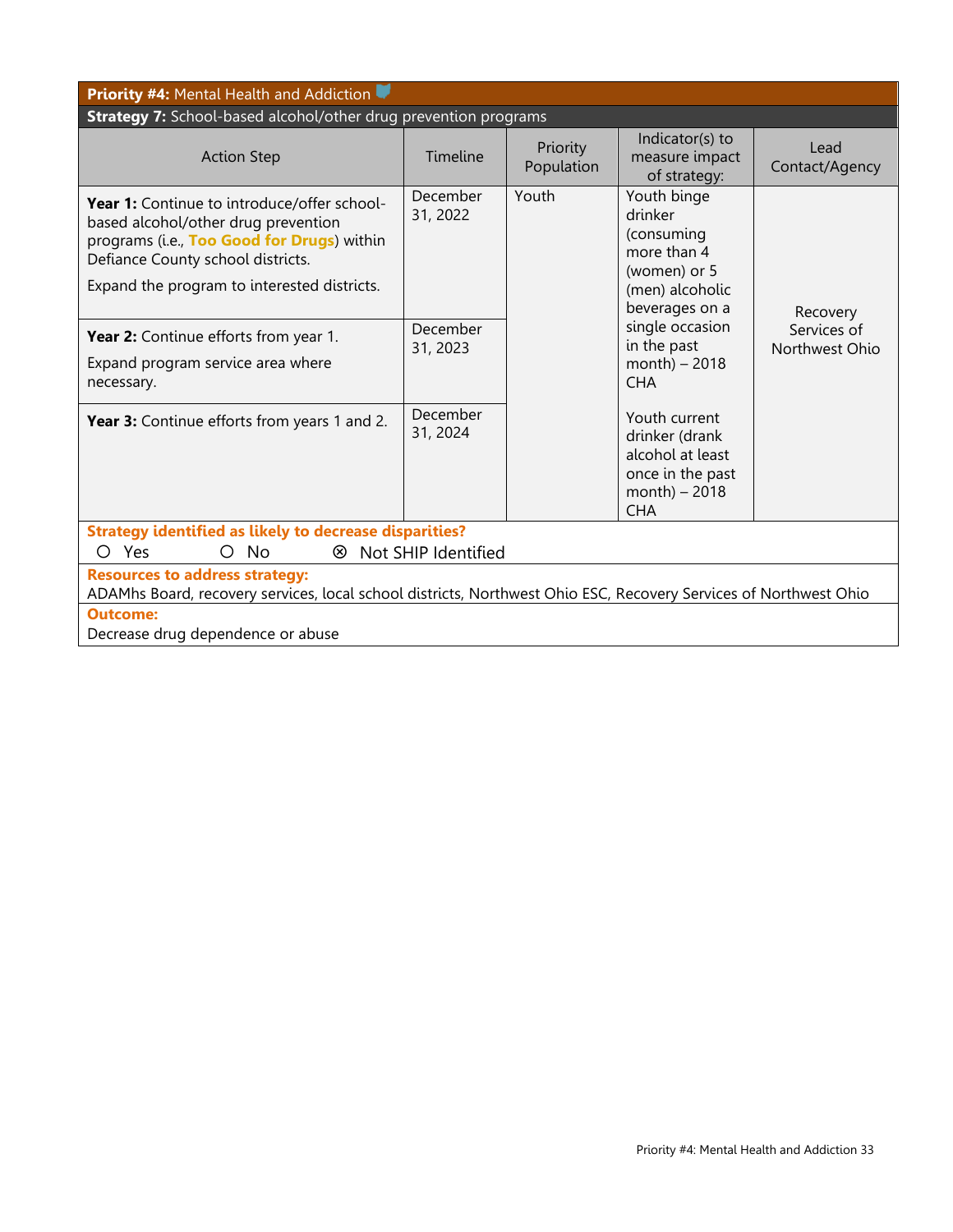# <span id="page-34-0"></span>Priority #5: Chronic Disease

# **Strategic Plan of Action**

To work toward improving chronic disease, the following strategies are recommended:

| <b>Priority #5:</b> Chronic Disease                                                                                                                                                                                                                                                                                                                                                                                                                                                                                                                                                                                                                                                                                                                                                                                                                                                                                                                                                                                                                                                                                                                                                                                                                                                                                                                                                                              |                                                                      |                        |                                                                                                                                                                                                                                                                                                                                                       |                                                                                                                             |
|------------------------------------------------------------------------------------------------------------------------------------------------------------------------------------------------------------------------------------------------------------------------------------------------------------------------------------------------------------------------------------------------------------------------------------------------------------------------------------------------------------------------------------------------------------------------------------------------------------------------------------------------------------------------------------------------------------------------------------------------------------------------------------------------------------------------------------------------------------------------------------------------------------------------------------------------------------------------------------------------------------------------------------------------------------------------------------------------------------------------------------------------------------------------------------------------------------------------------------------------------------------------------------------------------------------------------------------------------------------------------------------------------------------|----------------------------------------------------------------------|------------------------|-------------------------------------------------------------------------------------------------------------------------------------------------------------------------------------------------------------------------------------------------------------------------------------------------------------------------------------------------------|-----------------------------------------------------------------------------------------------------------------------------|
| Strategy 1: Blood pressure screening for adults aged 18 and older, including obtaining measurements outside of the clinical<br>setting                                                                                                                                                                                                                                                                                                                                                                                                                                                                                                                                                                                                                                                                                                                                                                                                                                                                                                                                                                                                                                                                                                                                                                                                                                                                           |                                                                      |                        |                                                                                                                                                                                                                                                                                                                                                       |                                                                                                                             |
| <b>Action Step</b>                                                                                                                                                                                                                                                                                                                                                                                                                                                                                                                                                                                                                                                                                                                                                                                                                                                                                                                                                                                                                                                                                                                                                                                                                                                                                                                                                                                               | Timeline                                                             | Priority<br>Population | Indicator(s) to<br>measure impact of<br>strategy:                                                                                                                                                                                                                                                                                                     | Lead<br>Contact/Agency                                                                                                      |
| <b>Year 1:</b> Determine the baseline number of health<br>care providers that currently screen for<br>hypertension and regularly follow up with<br>patients diagnosed with hypertension.<br>Increase provider education on hypertension<br>screening, treatment, and the importance of<br>routine follow up with patients diagnosed with<br>hypertension.<br>Partner with local organizations to administer the<br>screening and/or raise awareness of<br>hypertension.<br>Promote and market free/reduced cost screening<br>events within the county (ex: health fairs, hospital<br>screening events, etc.).<br>Continue to distribute educational materials.<br>Work with primary care physician (PCP) offices to<br>assess what information and/or materials they<br>may be lacking to provide better resources for<br>pre-hypertensive or hypertensive patients.<br>Develop a campaign encouraging residents to<br>"know their numbers" (i.e., blood pressure and<br>cholesterol) and the signs and symptoms of heart<br>disease.<br>Year 2: Continue to raise awareness of existing<br>free/reduced cost blood pressure screenings<br>throughout the county.<br>Increase the number of healthcare providers that<br>currently screen for hypertension and follow up<br>by 5% from baseline.<br>Implement campaign for residents to "know their<br>numbers".<br>Year 3: Continue efforts from years 1 and 2. | December 31,<br>2022<br>December 31,<br>2023<br>December 31,<br>2024 | Adult                  | Hypertension:<br>Percent of adults,<br>ages 18 and older,<br>ever diagnosed<br>with hypertension<br>(BRFSS)<br>Diabetes: Percent<br>of adults, ages 18<br>and older, ever<br>diagnosed with<br>diabetes (BRFSS)<br>Coronary heart<br>disease: Percent of<br>adults, ages 18 and<br>older, ever<br>diagnosed with<br>coronary heart<br>disease (BRFSS) | Defiance County<br>General Health<br><b>District</b><br>Mercy Health<br>Defiance<br>ProMedica Defiance<br>Regional Hospital |
| <b>Strategy identified as likely to decrease disparities?</b><br>$\left( \ \right)$                                                                                                                                                                                                                                                                                                                                                                                                                                                                                                                                                                                                                                                                                                                                                                                                                                                                                                                                                                                                                                                                                                                                                                                                                                                                                                                              |                                                                      |                        |                                                                                                                                                                                                                                                                                                                                                       |                                                                                                                             |
| Not SHIP Identified<br>⊗<br>$O$ Yes<br>No<br><b>Resources to address strategy:</b>                                                                                                                                                                                                                                                                                                                                                                                                                                                                                                                                                                                                                                                                                                                                                                                                                                                                                                                                                                                                                                                                                                                                                                                                                                                                                                                               |                                                                      |                        |                                                                                                                                                                                                                                                                                                                                                       |                                                                                                                             |
| Defiance County General Health District, Mercy Health Defiance, ProMedica Defiance Regional Hospital<br><b>Outcome:</b>                                                                                                                                                                                                                                                                                                                                                                                                                                                                                                                                                                                                                                                                                                                                                                                                                                                                                                                                                                                                                                                                                                                                                                                                                                                                                          |                                                                      |                        |                                                                                                                                                                                                                                                                                                                                                       |                                                                                                                             |
| Increase the number of hypertension screenings being offered                                                                                                                                                                                                                                                                                                                                                                                                                                                                                                                                                                                                                                                                                                                                                                                                                                                                                                                                                                                                                                                                                                                                                                                                                                                                                                                                                     |                                                                      |                        |                                                                                                                                                                                                                                                                                                                                                       |                                                                                                                             |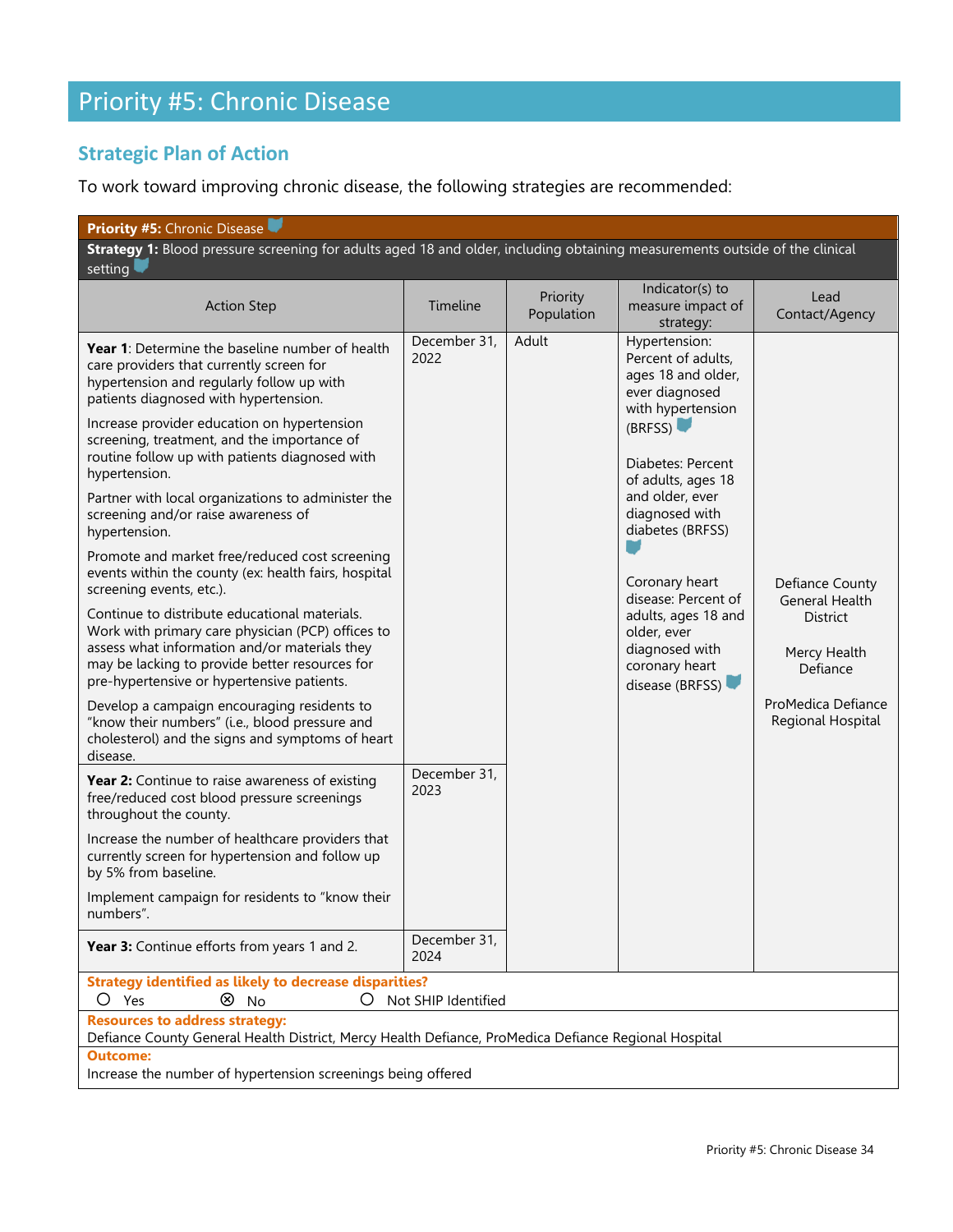# Priority #6: Injury Prevention

# **Strategic Plan of Action**

To work toward improving injury prevention, the following strategies are recommended:

| <b>Priority #6: Injury Prevention</b>                                                                                                                                                                                                                                            |                      |                        |                                                                           |                                                                 |
|----------------------------------------------------------------------------------------------------------------------------------------------------------------------------------------------------------------------------------------------------------------------------------|----------------------|------------------------|---------------------------------------------------------------------------|-----------------------------------------------------------------|
| Strategy 1: Increase the use of safe sleep practices                                                                                                                                                                                                                             |                      |                        |                                                                           |                                                                 |
| <b>Action Step</b>                                                                                                                                                                                                                                                               | Timeline             | Priority<br>Population | Indicator(s) to<br>measure impact<br>of strategy:                         | Lead<br>Contact/Agency                                          |
| Year 1: Continue to work with hospitals and<br>other local organizations to integrate safe<br>sleep practices into the community.                                                                                                                                                | December<br>31, 2022 | Adult                  | Child sleeping<br>location: parents<br>who put their<br>child to sleep in |                                                                 |
| Improve media campaigns for awareness<br>and continue to provide safe sleep tools to<br>hospitals and new families.                                                                                                                                                              |                      |                        | a crib/bassinette<br>without<br>bumpers,                                  | Defiance County<br><b>General Health</b><br><b>District</b>     |
| Develop partnerships with local<br>organizations to build referrals for those<br>who are not receiving prenatal care.                                                                                                                                                            |                      |                        | blankets, or<br>stuffed animals                                           | Mercy Health<br>Defiance                                        |
| Year 2: Continue efforts of year 1.                                                                                                                                                                                                                                              | December             |                        | Child sleeping<br>position: Parents                                       | Promedica                                                       |
| Seek funding opportunities to market<br>packets regarding safe sleep practices.<br>Ensure consistent safe sleep education<br>messaging.                                                                                                                                          | 31, 2023             |                        | who put their<br>child to sleep on<br>their back                          | Defiance Regional<br>Hospital<br>Community<br>Memorial Hospital |
| Year 3: Continue efforts of years 1 and 2.                                                                                                                                                                                                                                       | December<br>31, 2024 |                        |                                                                           |                                                                 |
| <b>Strategy identified as likely to decrease disparities?</b><br>O<br><b>No</b><br>O Yes<br>⊗<br>Not SHIP Identified                                                                                                                                                             |                      |                        |                                                                           |                                                                 |
| <b>Resources to address strategy:</b><br>Women's Giving Circle of Defiance County, Cribs for Kids, Defiance County General Health District, Mercy Health<br>Defiance, Promedica Defiance Regional Hospital, Community Memorial Hospital, community partnerships and<br>referrals |                      |                        |                                                                           |                                                                 |
| <b>Outcome:</b><br>Increase safe sleep practices                                                                                                                                                                                                                                 |                      |                        |                                                                           |                                                                 |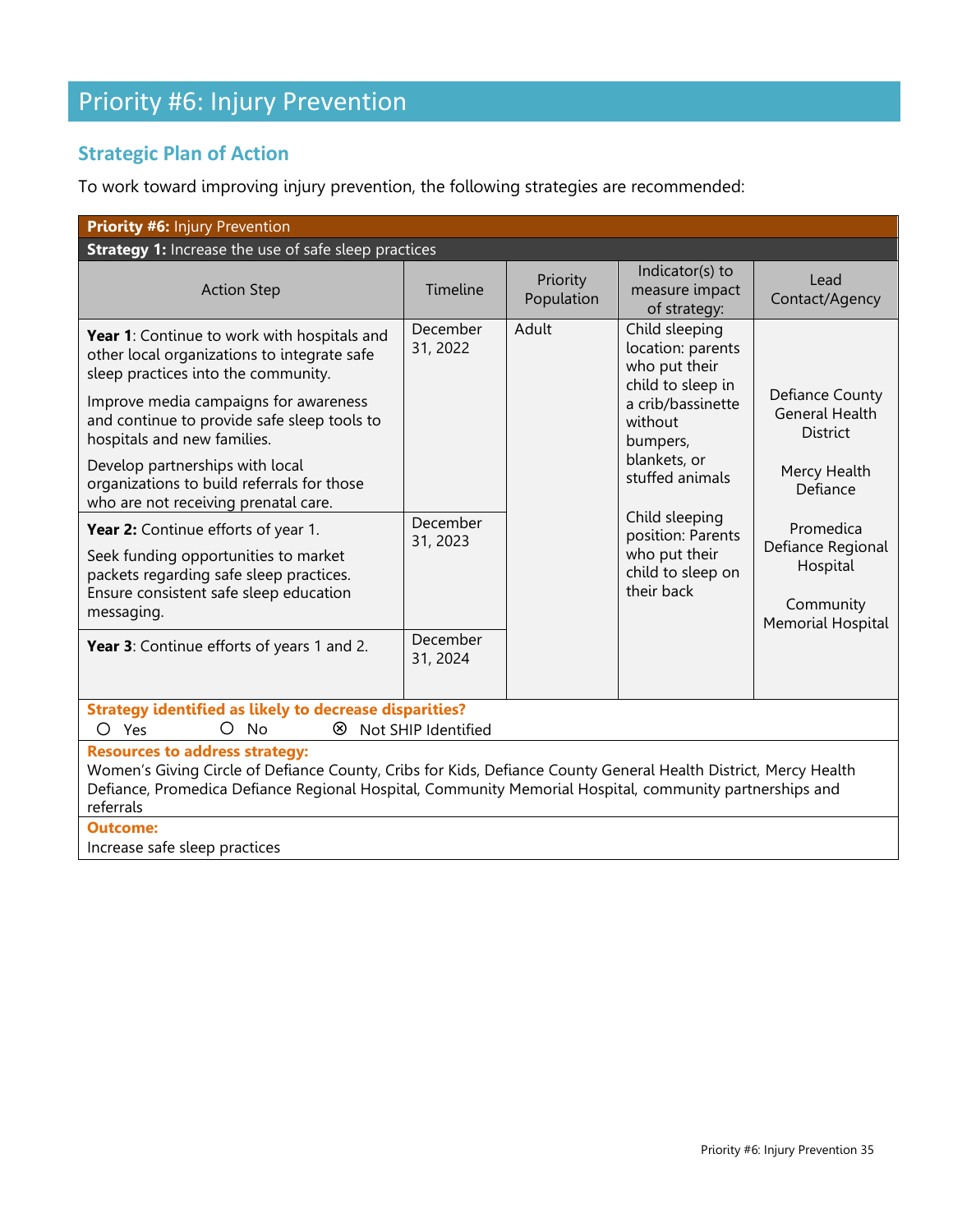| <b>Priority #6: Injury Prevention</b>                                                                                                                                                                                                                                                                                                                                                                                                                                          |                                                                      |                        |                                                                                                                                                                                                                                                                                                                                                                                   |                                                                                                                                  |
|--------------------------------------------------------------------------------------------------------------------------------------------------------------------------------------------------------------------------------------------------------------------------------------------------------------------------------------------------------------------------------------------------------------------------------------------------------------------------------|----------------------------------------------------------------------|------------------------|-----------------------------------------------------------------------------------------------------------------------------------------------------------------------------------------------------------------------------------------------------------------------------------------------------------------------------------------------------------------------------------|----------------------------------------------------------------------------------------------------------------------------------|
| <b>Strategy 2:</b> Activity programs for older adults                                                                                                                                                                                                                                                                                                                                                                                                                          |                                                                      |                        |                                                                                                                                                                                                                                                                                                                                                                                   |                                                                                                                                  |
| <b>Action Step</b>                                                                                                                                                                                                                                                                                                                                                                                                                                                             | Timeline                                                             | Priority<br>Population | Indicator(s) to<br>measure impact<br>of strategy:                                                                                                                                                                                                                                                                                                                                 | Lead<br>Contact/Agency                                                                                                           |
| Year 1: Continue to implement the Matter of<br>Balance Program within Defiance County.<br>Determine need within specific geographic<br>areas (i.e. Defiance City).<br>Train additional "lay" volunteers to implement<br>the Matter of Balance Program within Defiance<br>County.<br>Year 2: Continue efforts of year 1.<br>Partner with additional organizations to build<br>referral avenues (i.e. EMS, paramedics, hospitals).<br>Year 3: Continue efforts of years 1 and 2. | December<br>31, 2022<br>December<br>31, 2023<br>December<br>31, 2024 | Adult                  | Adult physical<br>activity. Percent<br>of adults, age 18<br>and older,<br>reporting no<br>leisure time<br>physical activity<br>(BRFSS)<br>Child physical<br>activity. Percent<br>of children, ages<br>6 through 11,<br>who are<br>physically active<br>at least 60<br>minutes per day<br>(NSCH)<br>Adult falls:<br>percent of adults<br>who had fallen in<br>the past 6<br>months | Defiance County<br><b>General Health</b><br><b>District</b><br>Mercy Health<br>Defiance<br>Community<br><b>Memorial Hospital</b> |
| <b>Strategy identified as likely to decrease disparities?</b><br>O Not SHIP Identified<br>$\otimes$ No<br>$O$ Yes                                                                                                                                                                                                                                                                                                                                                              |                                                                      |                        |                                                                                                                                                                                                                                                                                                                                                                                   |                                                                                                                                  |
| <b>Resources to address strategy:</b>                                                                                                                                                                                                                                                                                                                                                                                                                                          |                                                                      |                        |                                                                                                                                                                                                                                                                                                                                                                                   |                                                                                                                                  |
| Defiance County General Health District, Mercy Health Defiance, Community Memorial Hospital, lay coaches, fire/EMS<br>referrals                                                                                                                                                                                                                                                                                                                                                |                                                                      |                        |                                                                                                                                                                                                                                                                                                                                                                                   |                                                                                                                                  |
| <b>Outcome:</b><br>Decrease adult falls                                                                                                                                                                                                                                                                                                                                                                                                                                        |                                                                      |                        |                                                                                                                                                                                                                                                                                                                                                                                   |                                                                                                                                  |
|                                                                                                                                                                                                                                                                                                                                                                                                                                                                                |                                                                      |                        |                                                                                                                                                                                                                                                                                                                                                                                   |                                                                                                                                  |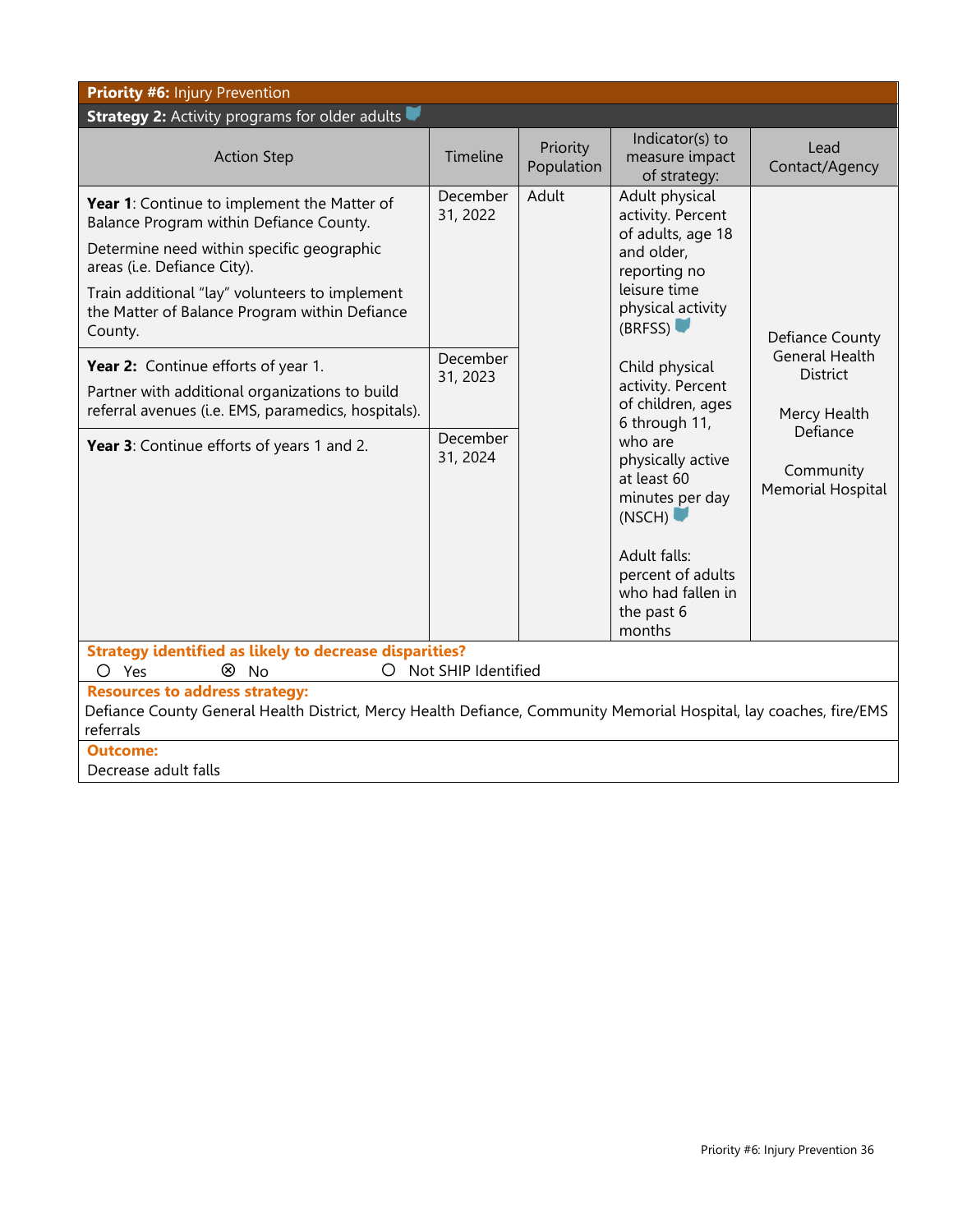| Priority #6: Injury Prevention                                                                                                                                                                                                    |                      |                        |                                                                      |                                          |
|-----------------------------------------------------------------------------------------------------------------------------------------------------------------------------------------------------------------------------------|----------------------|------------------------|----------------------------------------------------------------------|------------------------------------------|
| Strategy 3: Increase awareness of child passenger safety best practices                                                                                                                                                           |                      |                        |                                                                      |                                          |
| <b>Action Step</b>                                                                                                                                                                                                                | Timeline             | Priority<br>Population | Indicator(s) to<br>measure impact<br>of strategy:                    | Lead<br>Contact/Agency                   |
| Year 1: Continue to promote and provide child<br>passenger safety services within Defiance<br>County.                                                                                                                             | December<br>31, 2022 | Adult                  | Percent of<br>parents who<br>report their child<br>always used a car |                                          |
| Work with law enforcement to provide<br>resources for child passenger safety and<br>occupant protection.                                                                                                                          |                      |                        | seat while riding<br>in a vehicle                                    | Defiance Police<br>Department            |
| Partner with hospitals and other local<br>community events to promote passenger safety.                                                                                                                                           |                      |                        | Percent of<br>parents who<br>report their child                      | Defiance County                          |
| Year 2: Continue efforts of year 1.                                                                                                                                                                                               | December<br>31, 2023 |                        | always used a                                                        | <b>General Health</b><br><b>District</b> |
| Hold at least two occupant protection focused<br>community events.                                                                                                                                                                |                      |                        | booster seat<br>while riding in a<br>vehicle                         | Ohio State                               |
| Determine feasibility of training a child<br>passenger safety technician as an instructor<br>through the health district.                                                                                                         |                      |                        |                                                                      | Highway Patrol                           |
| Year 3: Continue efforts of years 1 and 2.                                                                                                                                                                                        | December<br>31, 2024 |                        |                                                                      |                                          |
| <b>Strategy identified as likely to decrease disparities?</b><br>$O$ Yes<br>$\bigcirc$<br>No<br>⊗                                                                                                                                 | Not SHIP Identified  |                        |                                                                      |                                          |
| <b>Resources to address strategy:</b><br>Defiance Police Department, Safe Communities, Defiance County General Health District, Ohio State Highway Patrol,<br>community events at hospitals, trainings for grandparents/guardians |                      |                        |                                                                      |                                          |
| <b>Outcome:</b>                                                                                                                                                                                                                   |                      |                        |                                                                      |                                          |
| Increase community awareness of child passenger safety and occupant protection                                                                                                                                                    |                      |                        |                                                                      |                                          |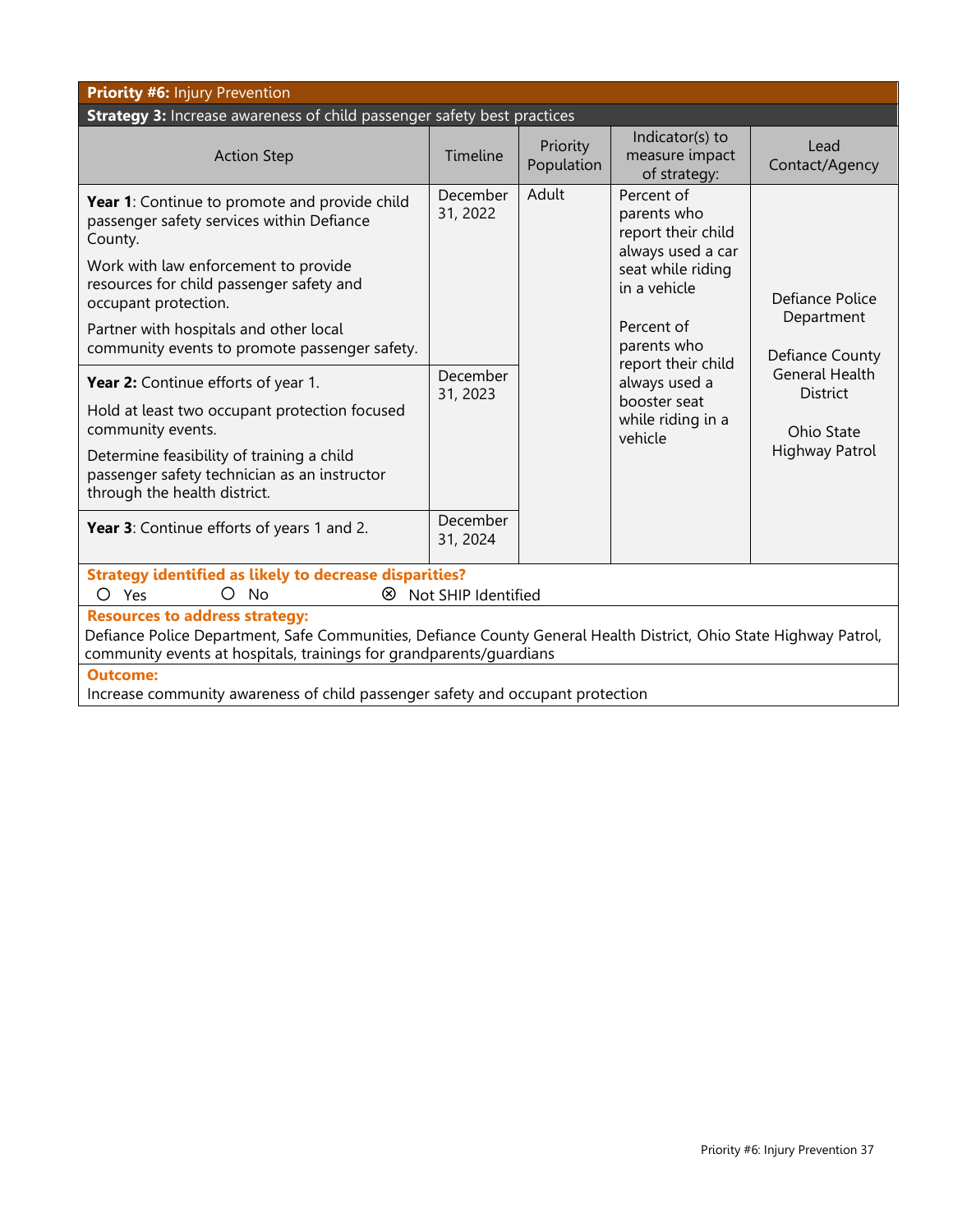| <b>Priority #6: Injury Prevention</b>                                                                                                                                                                                                                                                |                      |                                                                                                                                |                                                                                                                                                                                                                                                                                                                                                                   |                                                                                              |
|--------------------------------------------------------------------------------------------------------------------------------------------------------------------------------------------------------------------------------------------------------------------------------------|----------------------|--------------------------------------------------------------------------------------------------------------------------------|-------------------------------------------------------------------------------------------------------------------------------------------------------------------------------------------------------------------------------------------------------------------------------------------------------------------------------------------------------------------|----------------------------------------------------------------------------------------------|
| Strategy 4: Increase community awareness and education of risky driving behaviors                                                                                                                                                                                                    |                      |                                                                                                                                |                                                                                                                                                                                                                                                                                                                                                                   |                                                                                              |
| <b>Action Step</b>                                                                                                                                                                                                                                                                   | Timeline             | Priority<br>Population                                                                                                         | Indicator(s) to<br>measure impact<br>of strategy:                                                                                                                                                                                                                                                                                                                 | Lead<br>Contact/Agency                                                                       |
| Year 1: Plan a community awareness campaign<br>to increase education regarding risky driving<br>behaviors (i.e. texting and driving, drinking and<br>driving, etc.).<br>Determine best ways to educate community<br>(social media, newspaper, school websites,<br>television, etc.). | December<br>31, 2022 | Adult and<br>Youth<br>drinker (drank<br>alcohol at least<br>once in the past<br>$month) - 2018$<br><b>CHA</b><br>Adult average | Adult current                                                                                                                                                                                                                                                                                                                                                     |                                                                                              |
| Year 2: Partner with local organizations (i.e. law<br>enforcement) and plan at least 2 awareness<br>programs and/or workshops focusing on<br>populations most at risk.                                                                                                               | December<br>31, 2023 |                                                                                                                                | number of drinks<br>consumed per<br>drinking<br>occasion-2018<br><b>CHA</b>                                                                                                                                                                                                                                                                                       |                                                                                              |
| Attain media coverage for programs and<br>workshops.                                                                                                                                                                                                                                 |                      |                                                                                                                                | Youth current                                                                                                                                                                                                                                                                                                                                                     |                                                                                              |
| Year 3: Continue efforts of years 1 and 2.                                                                                                                                                                                                                                           | December<br>31, 2024 |                                                                                                                                | drinker (drank<br>alcohol at least<br>once in the past<br>month) $-2018$<br><b>CHA</b><br>Drinking and<br>driving (youth):<br>Percent of youth<br>who had driven a<br>car in the past<br>month after they<br>had been<br>drinking alcohol<br>Texting and<br>driving (youth):<br>Percent of youth<br>who reported<br>texting while<br>driving in the<br>past month | Safe Communities<br>Coalition<br>Defiance County<br><b>General Health</b><br><b>District</b> |
| <b>Strategy identified as likely to decrease disparities?</b><br>$O$ No<br>O Yes<br>8 Not SHIP Identified                                                                                                                                                                            |                      |                                                                                                                                |                                                                                                                                                                                                                                                                                                                                                                   |                                                                                              |
| <b>Resources to address strategy:</b><br>Safe Communities Coalition, law enforcement, Defiance County General Health District<br><b>Outcome:</b>                                                                                                                                     |                      |                                                                                                                                |                                                                                                                                                                                                                                                                                                                                                                   |                                                                                              |
| Decrease risky driving behaviors                                                                                                                                                                                                                                                     |                      |                                                                                                                                |                                                                                                                                                                                                                                                                                                                                                                   |                                                                                              |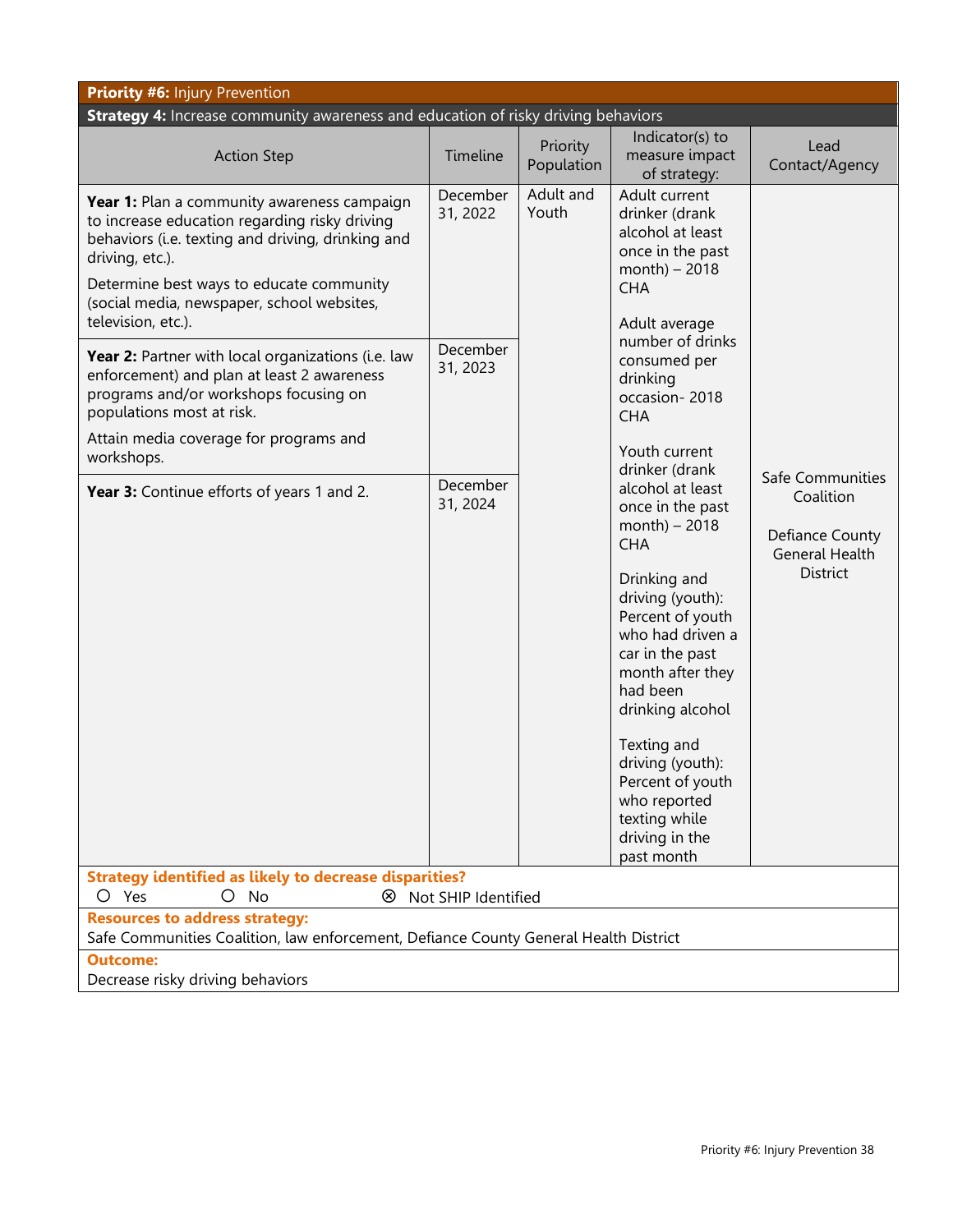# <span id="page-39-0"></span>Progress and Measuring Outcomes

Progress will be monitored with measurable indicators identified for each strategy. Most indicators align directly with the SHIP. The individuals or agencies that are working on strategies will meet on an as- needed basis. POWER Defiance will meet quarterly to report out progress. POWER Defiance will create a plan to disseminate the CHIP to the community. Strategies, responsible agencies, and timelines will be reviewed at the end of each year by the committee. As this CHIP is a living document, edits and revisions will be made accordingly.

Defiance County will continue facilitating CHAs every three years to collect data and determine trends. Primary data will be collected for adults and secondary data will be analyzed for youth using national sets of questions to not only compare trends in Defiance County, but also be able to compare to the state and nation. This data will serve as measurable outcomes for each priority area. Indicators have already been defined throughout this report and are identified with the icon.

In addition to outcome evaluation, process evaluation will also be used on a continuous basis to focus on the success of the strategies. Areas of process evaluation that the CHIP committee will monitor include the following: number of participants, location(s) where services are provided, number of policies implemented, economic status and racial/ethnic background of those receiving services (when applicable), and intervention delivery (quantity and fidelity).

Furthermore, all strategies have been incorporated into a "Progress Report" template that can be completed at all future meetings, keeping the committee on task and accountable. This progress report may also serve as meeting minutes.

#### **Contact Us**

For more information about any of the agencies, programs, and services described in this report, please contact:

#### **Jamie Gerken, MPH, BSN**

Health Commissioner Defiance County Health Department 1300 E Second St, Ste 100 Defiance, OH 43512 419-784-3818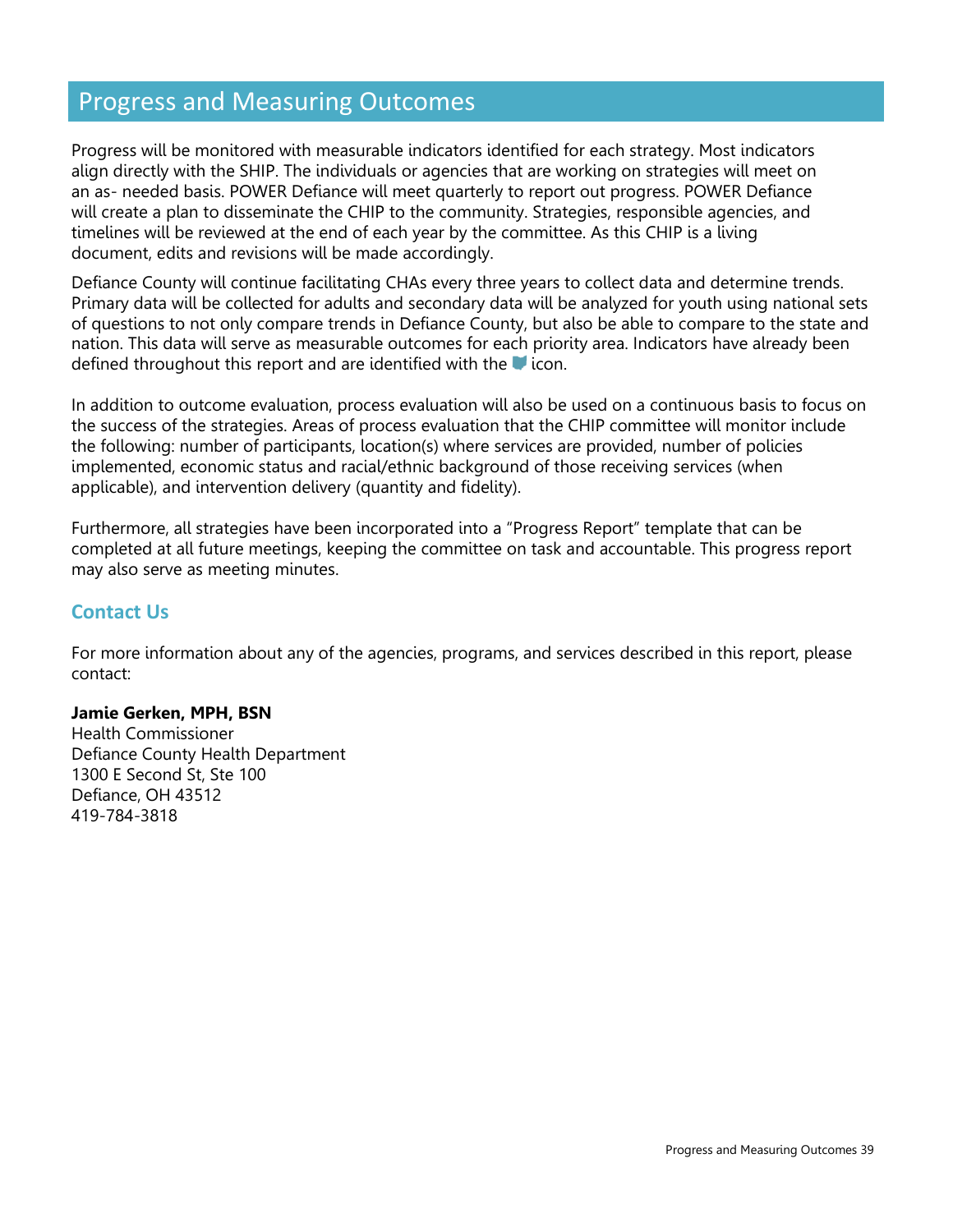# <span id="page-40-0"></span>Appendix I: Gaps and Strategies

The following tables indicate community conditions, health behaviors, mental health and addiction, chronic disease, and injury prevention gaps and potential strategies that were compiled by POWER Defiance.

# **Priority Factors: Community Conditions**

| <b>Gaps</b>                                    | <b>Potential Strategies</b>                                                                                                                                                                                                                                                                                                                                                                                                                                 |
|------------------------------------------------|-------------------------------------------------------------------------------------------------------------------------------------------------------------------------------------------------------------------------------------------------------------------------------------------------------------------------------------------------------------------------------------------------------------------------------------------------------------|
| Kindergarten readiness (2)<br>1.               | Early childhood education $\blacktriangledown$<br>$\bullet$                                                                                                                                                                                                                                                                                                                                                                                                 |
|                                                | Early childhood home visiting programs $\blacktriangledown$<br>$\bullet$                                                                                                                                                                                                                                                                                                                                                                                    |
| Adverse childhood experiences (ACEs) (2)<br>2. | Early childhood home visiting programs $\blacktriangledown$<br>$\bullet$<br>School-based violence and bullying prevention<br>$\bullet$<br>programs<br>Complete Streets *<br>$\bullet$<br>Community Gardens *<br>$\bullet$<br>Health in all policies *<br>$\bullet$<br>Parenting mentorship<br>$\bullet$<br>Drug court                                                                                                                                       |
|                                                | Family based treatment<br>$\bullet$                                                                                                                                                                                                                                                                                                                                                                                                                         |
| 3.<br>Poverty (2)                              | Adult vocational training $\blacktriangledown$ $\blacktriangleleft$ (2)<br>$\bullet$<br>Child care subsidies $\blacktriangledown$ $\blacktriangledown$<br>$\bullet$<br>Living wage laws ↓√<br>$\bullet$<br>Public transportation $*$ (2)<br>$\bullet$<br>Health in all policies *<br>$\bullet$<br>Trauma informed care<br>Treatment over incarceration<br>$\bullet$<br>Mentoring<br>$\bullet$<br>Youth career training<br>Affordable childcare<br>$\bullet$ |
| Lack of transportation<br>4.                   | Four county transportation network<br>$\bullet$                                                                                                                                                                                                                                                                                                                                                                                                             |
| Lack of quality affordable housing<br>5.       | Land banking programs $\blacktriangledown$ $\blacktriangledown$<br>$\bullet$<br>Affordable quality housing *<br>$\bullet$<br>Neighborhood improvements<br>$\bullet$                                                                                                                                                                                                                                                                                         |

 $\blacktriangleright$  = Ohio SHIP supported strategy

**√** = likely to decrease disparities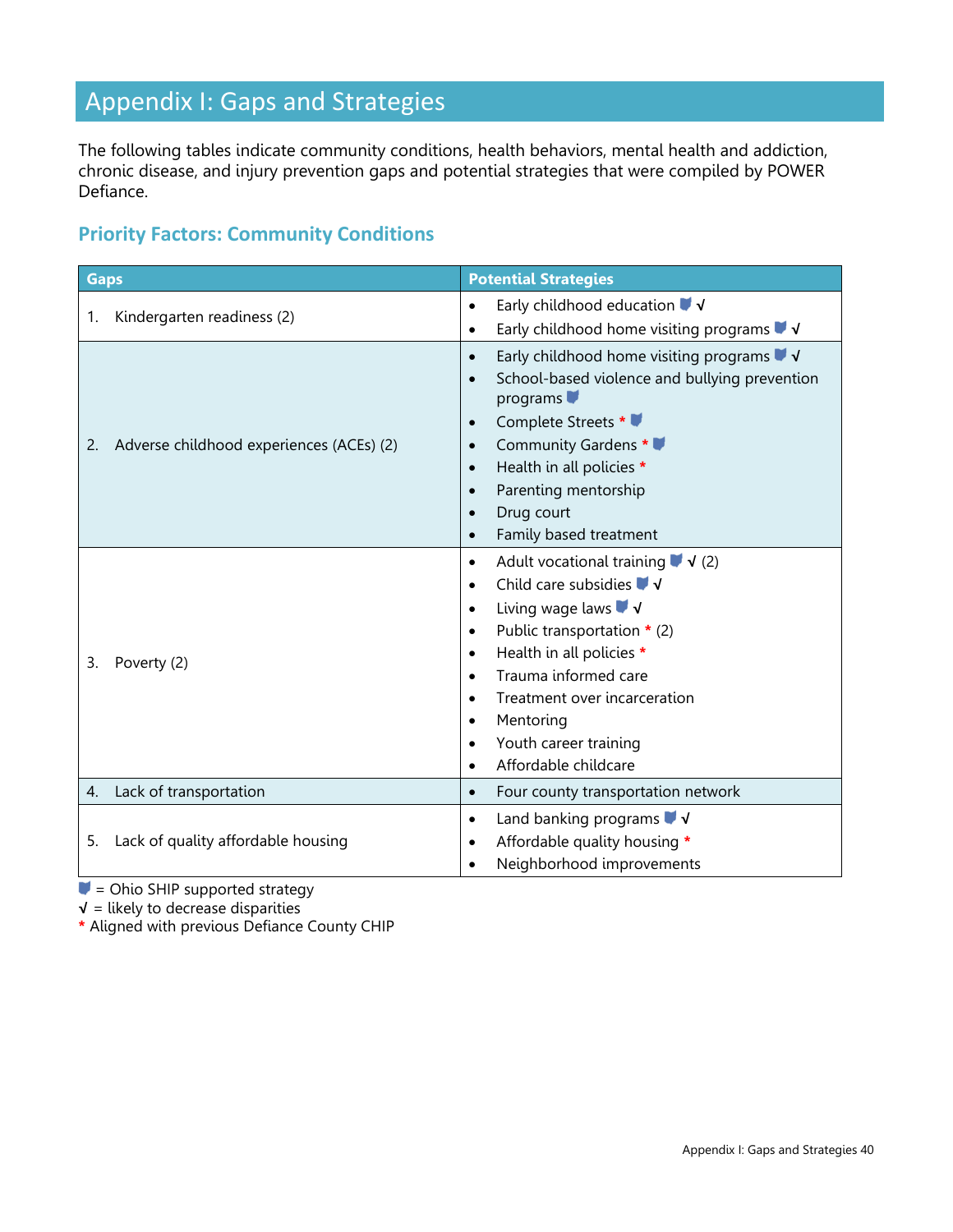# **Priority Factors: Health Behaviors**

| <b>Gaps</b>                   | <b>Potential Strategies</b>                                                                                                                                                                                                                                                                                                                                                                                                                                                                          |
|-------------------------------|------------------------------------------------------------------------------------------------------------------------------------------------------------------------------------------------------------------------------------------------------------------------------------------------------------------------------------------------------------------------------------------------------------------------------------------------------------------------------------------------------|
| Adult obesity (2)<br>1.       | Healthy school lunch initiatives $\blacktriangledown$<br>$\bullet$<br>Community-wide physical activity campaigns *<br>$\bullet$<br>Healthy food initiatives *<br>$\bullet$<br>Obesity prevention interventions<br>$\bullet$<br>Healthy meal prep<br>$\bullet$                                                                                                                                                                                                                                        |
| Nutrition<br>2.               | Community Gardens *<br>$\bullet$<br>Food insecurity screening and referral *<br>$\bullet$<br>Healthy food initiatives *<br>$\bullet$                                                                                                                                                                                                                                                                                                                                                                 |
| Physical activity<br>3.       | Green spaces and parks $\blacktriangledown$ $\blacktriangledown$<br>$\bullet$<br>Worksite obesity prevention interventions<br>$\bullet$<br>Multi-component workplace supports for active<br>$\bullet$<br>commuting $\blacksquare$<br>Individual incentives for public transportation<br>$\bullet$<br>Mixed-use development<br>$\bullet$<br>Community fitness programs<br>$\bullet$<br>Community-wide physical activity campaigns *<br>$\bullet$<br>Activity programs for older adults *<br>$\bullet$ |
| High blood pressure<br>4.     | Green spaces and parks $\blacktriangledown$ $\blacktriangleleft$<br>$\bullet$<br>Obesity prevention interventions<br>$\bullet$                                                                                                                                                                                                                                                                                                                                                                       |
| 5.<br>Tobacco use             | Tobacco cessation therapy affordability $\blacktriangledown$<br>$\bullet$<br>Mass media campaigns against tobacco use<br>$\bullet$<br>Smoke-free policies for indoor areas<br>$\bullet$<br>Outreach to targeted populations<br>$\bullet$                                                                                                                                                                                                                                                             |
| <b>WIC</b> participants<br>6. | Coordinate outreach and enrollment in WIC<br>$\bullet$<br>program                                                                                                                                                                                                                                                                                                                                                                                                                                    |

= Ohio SHIP supported strategy

**√** = likely to decrease disparities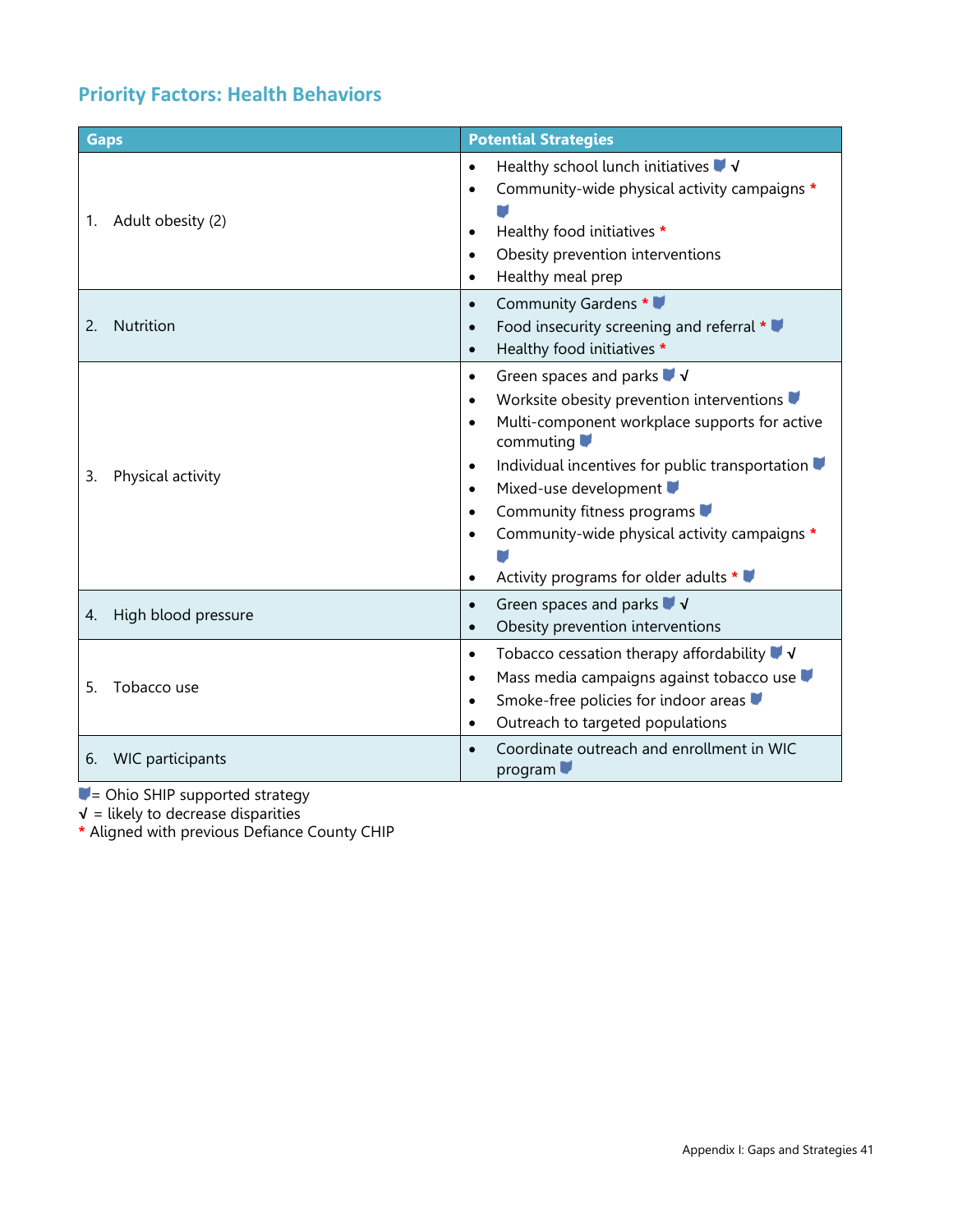## **Priority Health Outcomes: Mental Health and Addiction**

| <b>Gaps</b>                                      | <b>Potential Strategies</b>                                                                                                                                                                                                                                                                                                                                                                                                                                                                                                                                                         |
|--------------------------------------------------|-------------------------------------------------------------------------------------------------------------------------------------------------------------------------------------------------------------------------------------------------------------------------------------------------------------------------------------------------------------------------------------------------------------------------------------------------------------------------------------------------------------------------------------------------------------------------------------|
| Adult and youth depression and suicide (3)<br>1. | Integration of behavioral health services into<br>primary care $\blacktriangledown$ $\blacktriangleleft$ (2)<br>Group-based parenting programs $(2)$<br>Depression screening $(2)$<br>Mental health first aid $*$ (3)<br>School-based social and emotional instruction *<br>$\blacksquare$ (2)<br>Universal school-based suicide awareness and<br>education programs $*$ (2)<br>Community-wide campaign to promote positive<br>mental health and cell phone-based support<br>programs *<br>Develop a unified approach to youth prevention<br>programming *<br>Parent Project *<br>٠ |
| Substance use (2)                                | Universal school-based alcohol prevention<br>programs $*$ (2)<br>Community awareness and education of risky<br>behaviors and substance abuse issues and<br>trends *                                                                                                                                                                                                                                                                                                                                                                                                                 |

 $\blacktriangleright$  = Ohio SHIP supported strategy

**√** = likely to decrease disparities

**\*** Aligned with previous Defiance County CHIP

# **Priority Health Outcomes: Chronic Disease**

| <b>Gaps</b>                | <b>Potential Strategies</b>                                                                                                                 |
|----------------------------|---------------------------------------------------------------------------------------------------------------------------------------------|
| Heart disease and diabetes | Hypertension screening and follow-up $(2)$<br>Community-wide physical activity campaigns *<br>$\blacksquare$ (2)<br>Community Gardens * (2) |
|                            | Healthy food initiatives * (2)<br>Community walking trails<br>Low impact exercise programs                                                  |
|                            | Educational community events                                                                                                                |

 $\blacktriangleright$  = Ohio SHIP supported strategy

**√** = likely to decrease disparities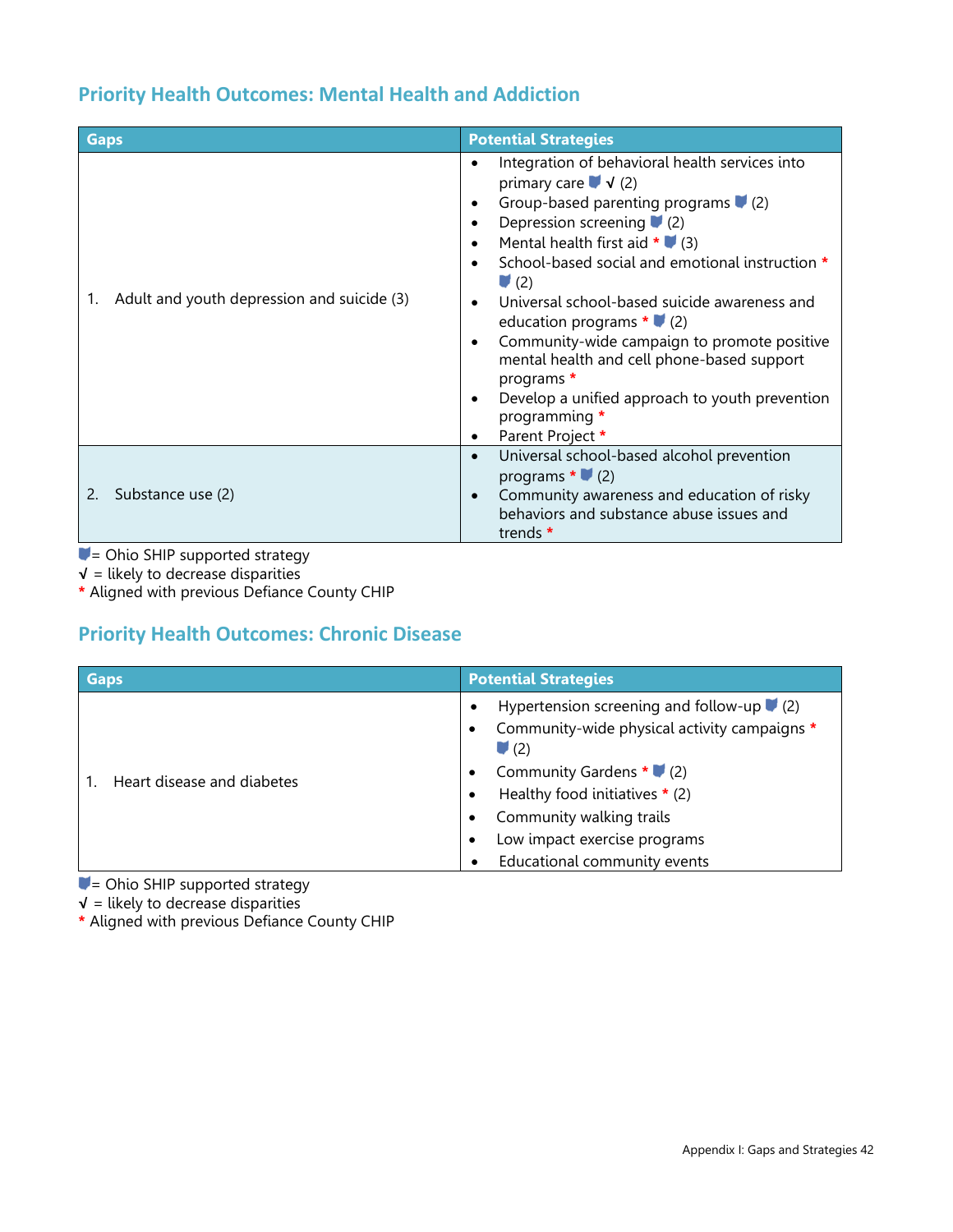# **Other Priority: Injury Prevention**

| <b>Gaps</b>                        | <b>Potential Strategies</b>                                                                                                               |
|------------------------------------|-------------------------------------------------------------------------------------------------------------------------------------------|
| Preterm birth and infant mortality | Care coordination and access to well-woman<br>$\bullet$<br>care<br>Safe sleep practices *<br>Child passenger safety *                     |
| Risky behavior                     | Community awareness and education of risky<br>behaviors and substance abuse issues and<br>trends *<br>Risky driving behaviors education * |

= Ohio SHIP supported strategy

**√** = likely to decrease disparities